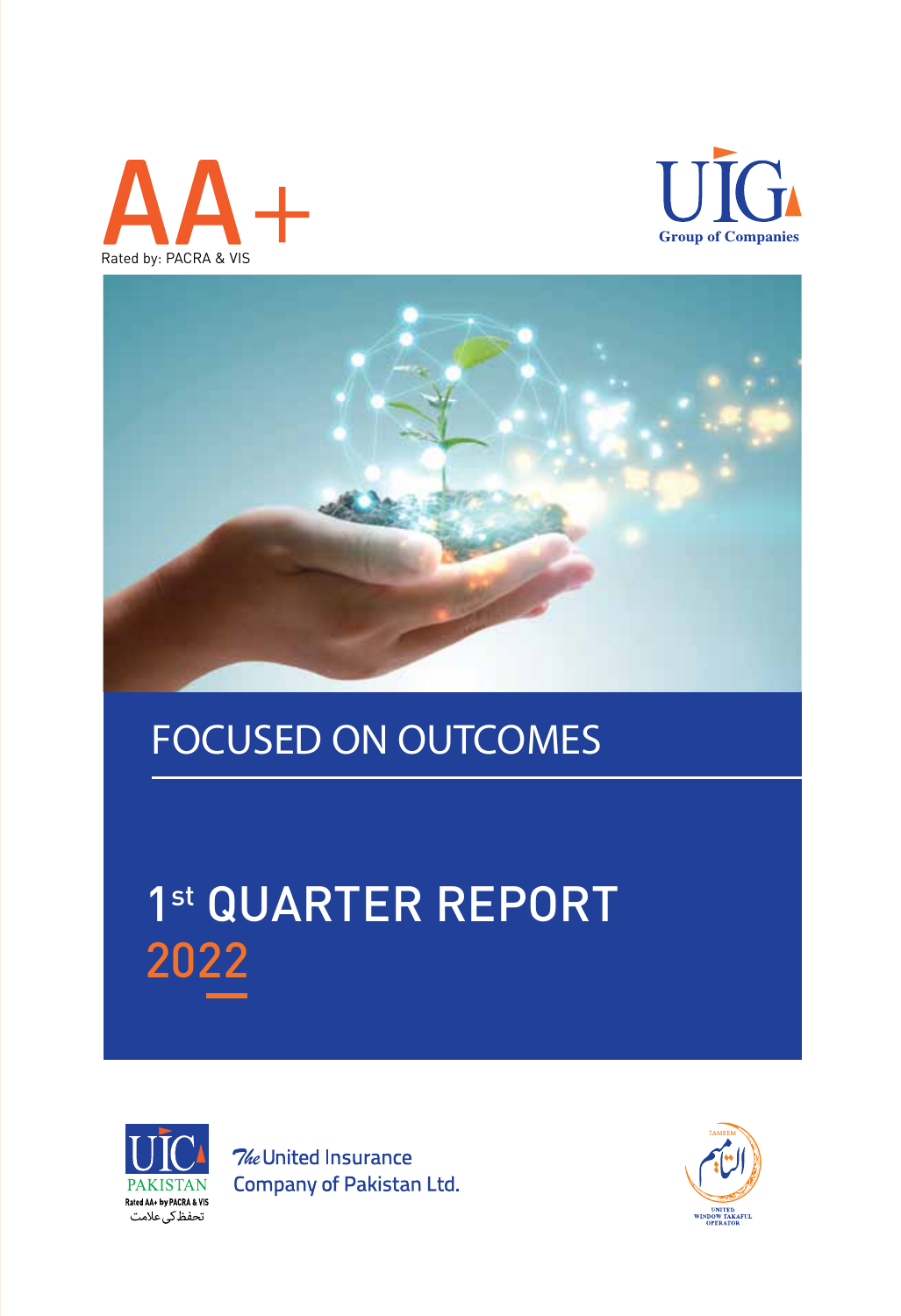## KEY INFORMATION

For the Three Months Period Ended March 31, 2022

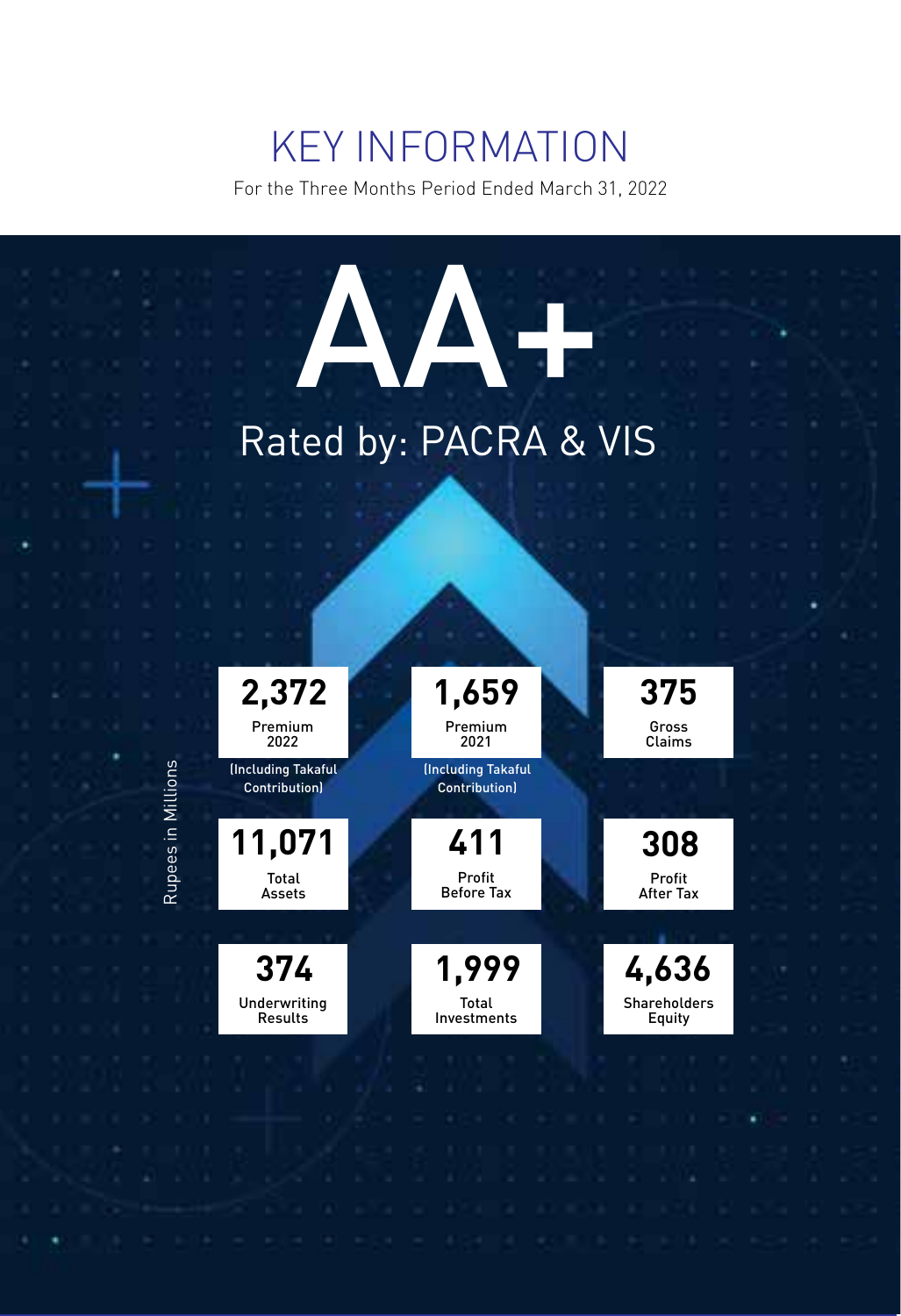## **CONTENTS**

## COMPANY INFORMATION

Committees Composition

**Corporate** Information

**06**

**09**

Directors' Review Report to the Members

|                 | ممبرز کو |  |
|-----------------|----------|--|
| ڈائریکٹرز رپورٹ |          |  |

**02 03 04 05**

Key Management Personnel

Banks & Leasing Companies

## CONDENSED INTERIM FINANCIAL INFORMATION

**11 12 13 14** Statement of

Profit and Loss Account

**16 17**

Statement of Changes in Equity

Financial Position

Notes to and Forming Part of the Financial Statements

Statement of

Comprehensive Income Statement

Cash Flow

## WINDOW TAKAFUL OPERATIONS CONDENSED INTERIM FINANCIAL INFORMATION

**37 38 39 40** Statement of Financial Position

Profit and Loss Account

## **42 43**

Statement of Changes in Shareholders Equity and Particpants' Takaful Fund Statements

Notes to and Forming Part of the Financial

Statement of Comprehensive Income

Cash Flow Statement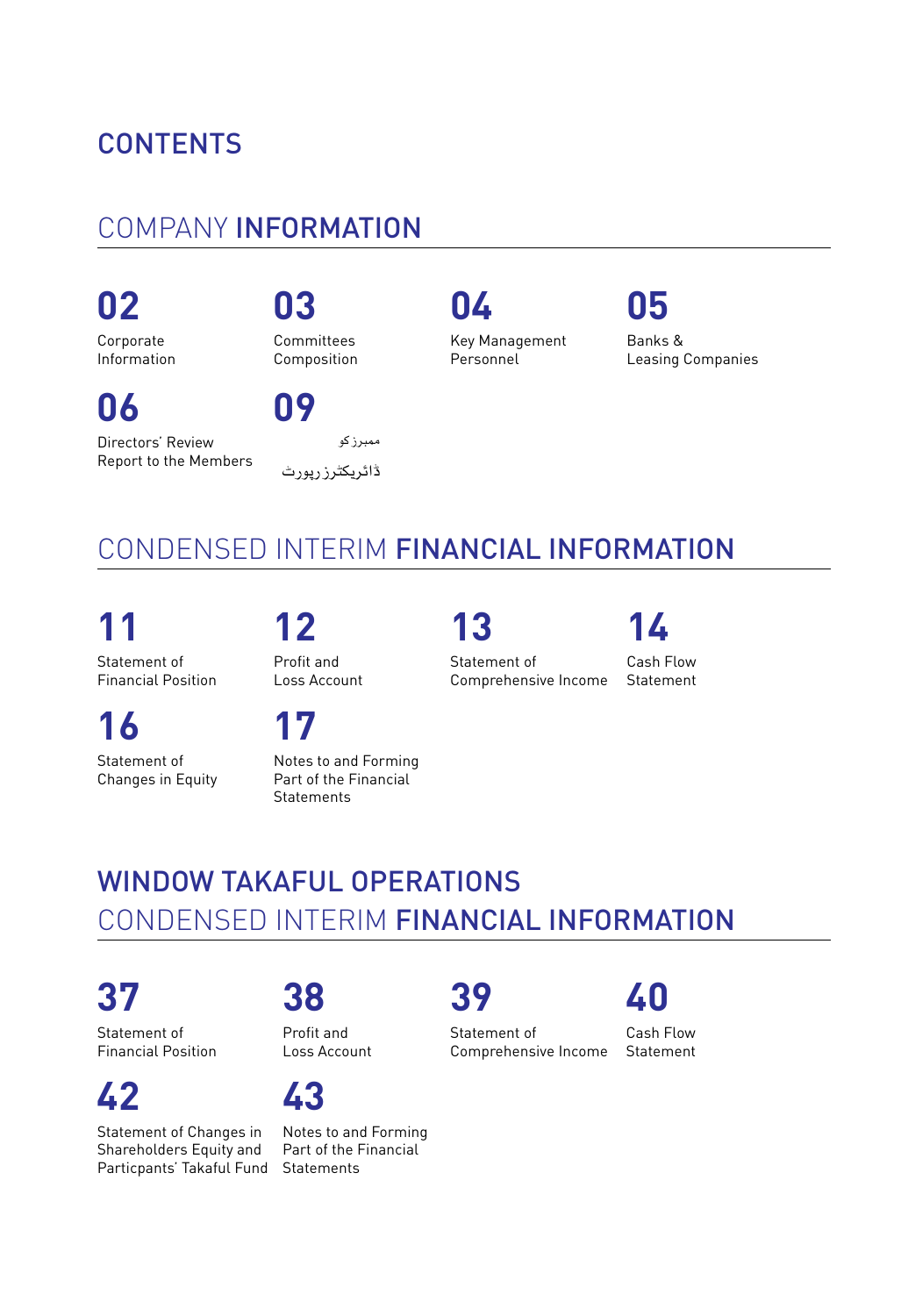## CORPORATE INFORMATION

#### BOARD OF DIRECTORS

**CHAIRMAN** Jamil Ahmed Khan

#### CHIEF EXECUTIVE OFFICER

Muhammad Akram Shahid

#### **DIRECTORS**

Khawas Khan Niazi Muhammad Rahat Sadiq Huma Waheed Agha Ali Imam Syed Rahat Ali Shah

#### ADVISOR

Major General (R) Asif Duraiz Akhtar

## Sardar Khan

(Former Managing Director Universal Insurance Company Limited)

#### COMPANY SECRETARY

Athar A. Khan

### CHIEF FINANCIAL OFFICER Maqbool Ahmad

#### CHIEF INTERNAL AUDITOR

Abdul Mannan Munir

#### AUDITORS

M/S. RSM Avais Hyder Liaquat Nauman Chartered Accountants

#### LEGAL ADVISORS

Mohammed Farooq Sheikh (Advocate)

Mian Asghar Ali (Advocate)

#### TAX ADVISOR

M/S. Sarwars Chartered **Accountants** 

#### CREDIT RATING AGENCIES PACRA & VIS

#### INSURER FINANCIAL **STRENGTH**

AA+ (Double A Plus) The rating denotes a very strong capacity to meet policy holders and contract obligations. Risk factors are minimal and the impact of any adverse business and economic factors are expected to be extremely small.

#### COMPANY'S SHARE REGISTRAR

M/S. F.D.Registrar Services(SMC-Pvt) Ltd. 1705,17th Floor, Saima Trade Center, I.I.Chundrigar Road, Karachi.

#### WEB PRESENCE

www.theunitedinsurance.com



#### REGISTERED OFFICE

204, 2nd Floor, Madina City Mall, Abdullah Haroon Road, Saddar Karachi.

TEL: 021-35621460-2, 021-35221803-4

FAX: 021-35621459

Email: info@theunitedinsurance.com

#### HEAD OFFICE

UIG House, 1 Upper Mall, Lahore TEL: 042-35776475 UAN: 92-42-111-000-014 FAX: 92-42-35776486, 35776487 Email: uicp@theunitedinsurance.com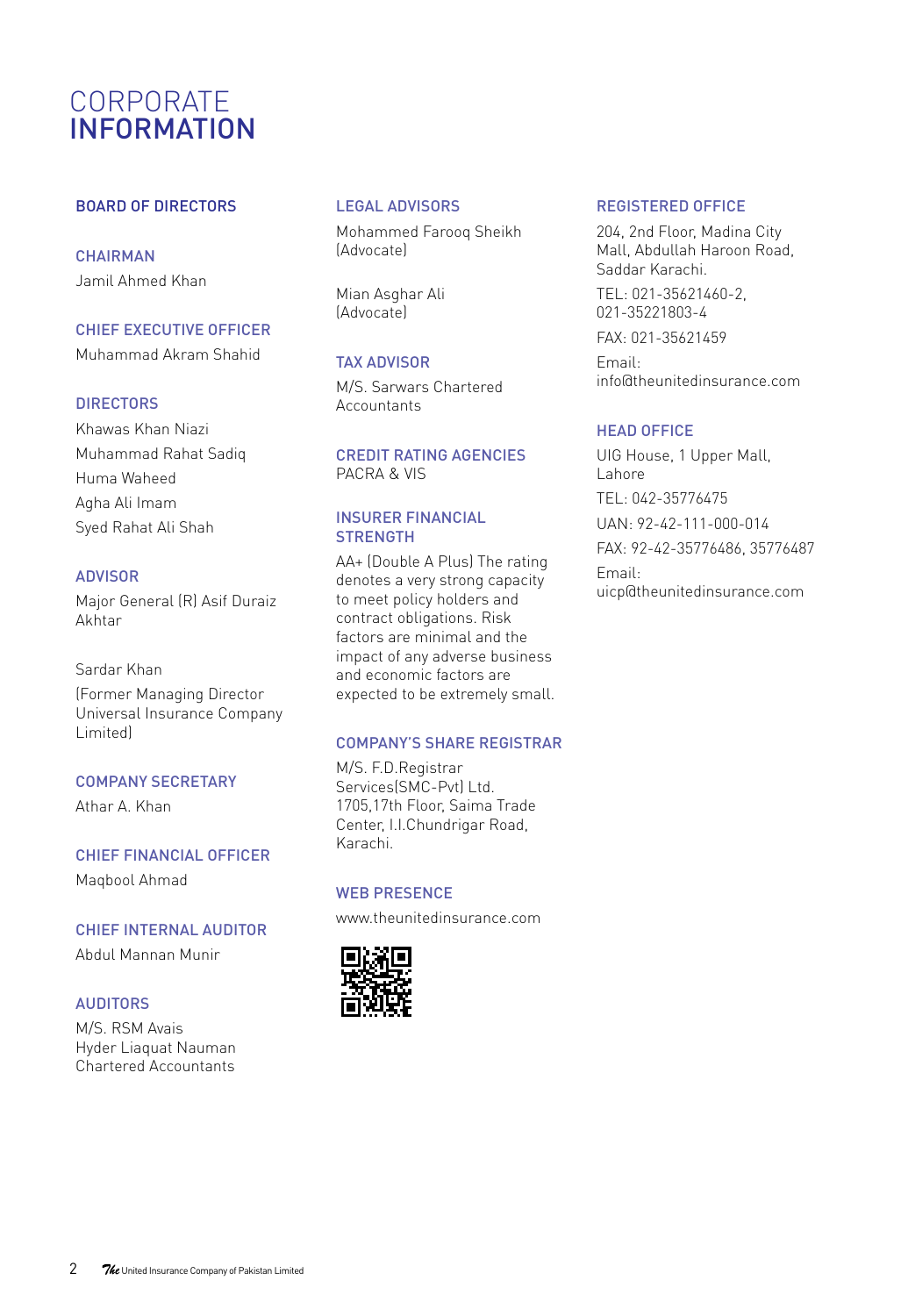## COMMITTEES **COMPOSITION**

#### Ethics, Human Resource & Remuneration Committee:

| Name of Member                   | Category |
|----------------------------------|----------|
| Mr. Jamil Ahmed Khan             | Chairman |
| Mr Muhammad Akram<br>Shahid      | Memher   |
| Mr Muhammad Rahat<br>Sadig       | Memher   |
| Mr. Wakeel Ahmed Mirza Secretary |          |

#### Underwriting Committee:

| Name of Member       | Category  |
|----------------------|-----------|
| Mr Khawas Khan Niazi | Chairman  |
| Mr S M Qaiser Imam   | Member    |
| Mr Amir Hameed       | Memher    |
| Mr. Tayyab Bashir    | Secretary |

#### Risk Management & Compliance Committee:

| Name of Member              | Category  |
|-----------------------------|-----------|
| Mr Muhammad Akram<br>Shahid | Chairman  |
| Ms. Huma Waheed             | Memher    |
| Syed Rahat Ali Shah         | Memher    |
| Mr Ali Hassan Rhatti        | Secretary |

#### Investment Committee:

| <b>Name of Member</b>        | Category  |
|------------------------------|-----------|
| Mr Jamil Ahmed Khan          | Chairman  |
| Mr. Muhammad Akram<br>Shahid | Memher    |
| Mr. Agha Ali Imam            | Memher    |
| Mr. Tajammal Iqbal           | Memher    |
| Mr. Magbool Ahmad            | Secretary |

## Audit Committee:

| Name of Member                   | Category |
|----------------------------------|----------|
| Mr. Agha Ali Imam                | Chairman |
| Mr. Khawas Khan Niazi            | Memher   |
| Syed Rahat Ali Shah              | Member   |
| Mr. Abdul Mannan Munir Secretary |          |

#### Claims Settlement Committee:

| Name of Member       | Category    |
|----------------------|-------------|
| Ms. Huma Waheed      | Chairperson |
| Mr. Tajammal Iqbal   | Memher      |
| Mr. Raja Naeem Tariq | Memher      |
| Mr Rizwan Safdar     | Secretary   |
|                      |             |

#### Reinsurance & Co-insurance Committee:

| Name of Member                | Category  |
|-------------------------------|-----------|
| Mr Muhammad Rahat<br>Sadig    | Chairman  |
| Mr. Raja Naeem Tariq          | Memher    |
| Mr Amir Hameed                | Memher    |
| Mr. Tayyab Bashir             | Memher    |
| Mr Ahrar Ahmed Khan<br>Minhas | Secretary |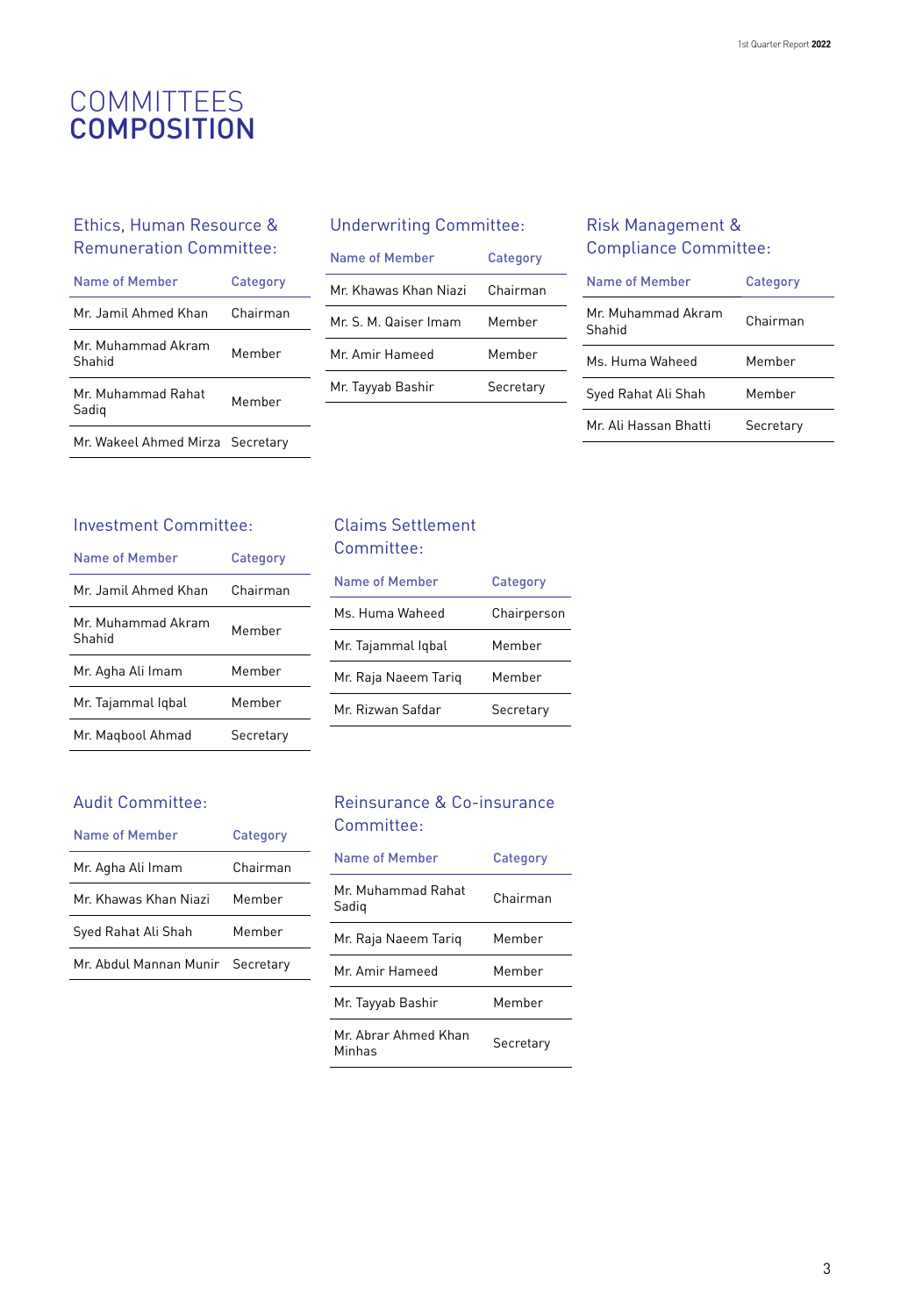## KEY MANAGEMENT **PERSONNEL**

#### **CONVENTIONAL BUSINESS**

HEAD OF CONVENTIONAL BUSINESS Tajammal Iqbal

#### CHIEF OPERATING OFFICER/ EXECUTIVE DIRECTOR

Amir Hameed

#### SR. EXECUTIVE DIRECTOR UNDERWRITING

S.M. Qaiser Imam

### SR. EXECUTIVE DIRECTOR/ GROUP COUNTRY MANAGER

Dr. Murtaza Mughal

#### JOINT DIRECTOR OPERATIONS - UNDERWRITING

Tayyab Bashir

#### SR. GENERAL MANAGER RE-INSURANCE Abrar Ahmed Khan Minhas

GENERAL MANAGER HR & R Wakeel Ahmed Mirza

## GENERAL MANAGER HEALTH/ **TRAVEL**

Kashif Shafique

#### GENERAL MANAGER ADMINISTRATION

Maj.(R) Nadeem Iqbal Naz

CHIEF COMPLIANCE OFFICER Ali Hassan Bhatti

#### CHIEF INFORMATION SECURITY OFFICER

Munir Ahmad

DEPUTY GENERAL MANAGER - CLAIMS Kamran Zaman

DEPUTY GENERAL MANAGER UNDERWRITING (CO-INSURANCE) Manzoor Hussain Mirza

A.G.M REINSURANCE Naeem Ahmed Babar

CHIEF MANAGER (WEB) Mohammed Arshad

HEAD OF AGRICULTURE Zulfiqar Ahmed

SR. MANAGER COORDINATION Tahira Ashar

#### **WINDOW TAKAFUL OPERATIONS**

JOINT DIRECTOR - FINANCE/ HEAD OF TAKAFUL. **OPERATIONS** Raja Naeem Tariq

HEAD OF TAKAFUL BUSINESS/ DEPUTY MANAGING DIRECTOR Shakeel Ahmed

SHARIAH ADVISOR Mufti Farhan Farooq

SHARIAH COMPLIANCE **OFFICER** Saad Munir Malik

#### **EXECUTIVE DIRECTORS (MARKETING)**

Mian Muhammad Anwar Zahid Zarar Ahmed Butt Mian Kashif Rasheed Ch. Aslam Feroze Rizwan-Ul-Haq Shafaqat Ali Goraya Syed Hassan Nadeem Ch. Shamas-ul-Haq Kh. Adnan Hassan Muhammed Mazhar Shah Malik Khurram Mansoor Nauman-ul-Haq Tanveer Ahmad Bhatti

#### **JOINT DIRECTORS (MARKETING)**

Aslam Rajpoot Mian Muhammed Rafi Faisal Javaid Muhammed Mohsin ullah Chaudhary Iqbal Tahir Zafar Mahmood Hassan Bin Dawood Malik Azhar Ahmad Mujeeb-ur-Rehman Khokhar Zahid Mukhtar Paracha Mian Muhammed Asif Raheel Zia Rana Muhammed Ashraf Shahid Hussain Chishti Junaid Akhtar Samoo Mumtaz Ahmad Kahlon Jamshed Mir Malik Meharban Khan Junaid Memon Brig.(R) M. Aslam Khan Muhammad Saif-ud-din Sheikh Muhammad Ashraf Kharl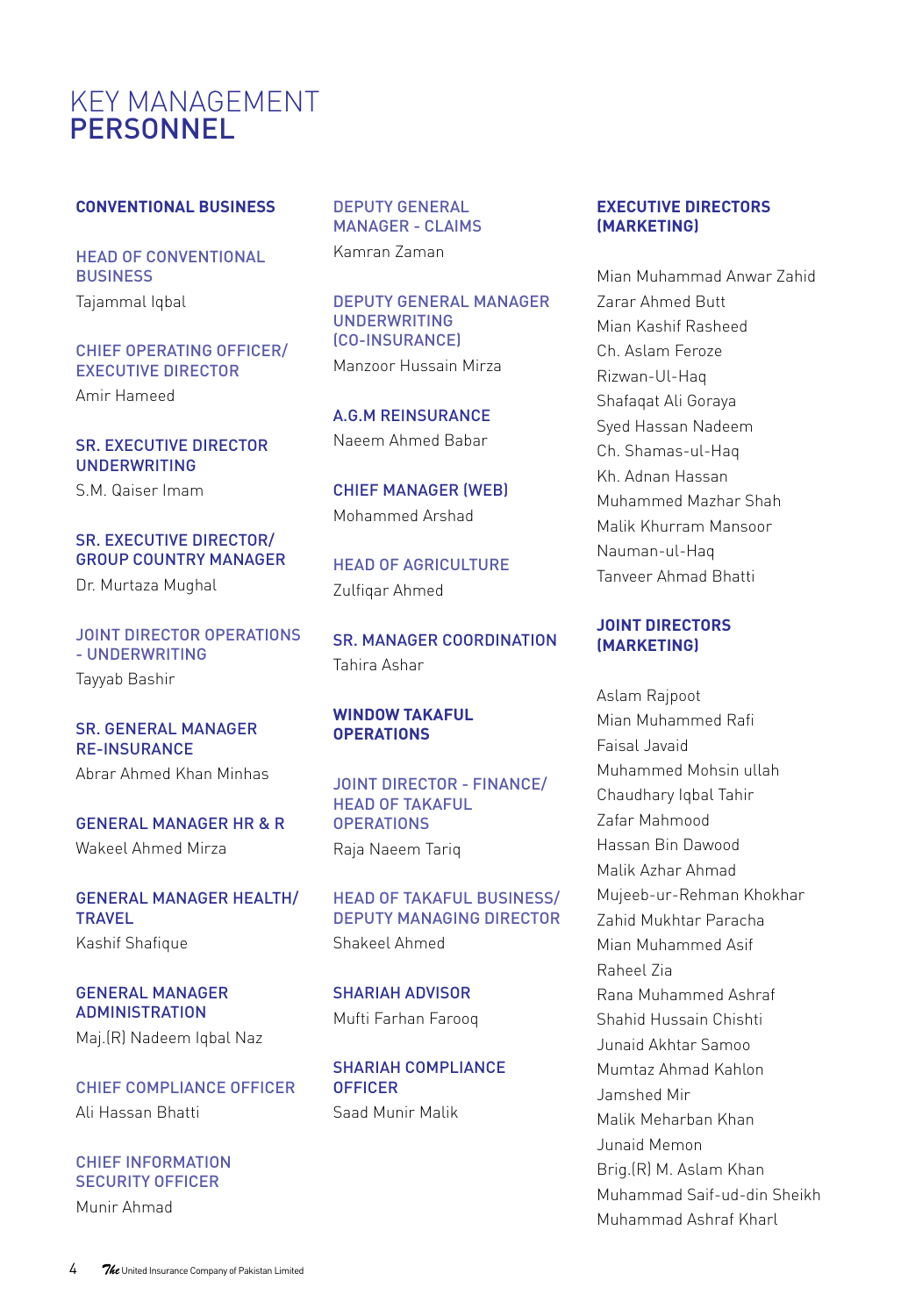## BANKS & LEASING COMPANIES

#### **BANKS**

State Bank of Pakistan National Bank of Pakistan Bank Al-Habib Limited Soneri Bank Limited Bank Alfalah Limited Meezan Bank Limited SME Bank Limited The Bank of Khyber Summit Bank Limited Silk Bank Limited Samba Bank Limited Zarai Taraqiati Bank Limited Sindh Bank Limited The Bank of Punjab First Women Bank Limited The Punjab Provincial Cooperative Bank Limited Allied Bank Limited Habib Bank Limited MCB Bank Limited United Bank Limited Al Baraka Bank (Pakistan) Limited Askari Bank Limited Dubai Islamic Bank Pakistan Limited Faysal Bank Limited Standard Chartered Bank (Pakistan) Limited Habib Metropolitan Bank Limited Karakuram Cooperative Bank Limited JS Bank Limited Bank Islami Pakistan Limited Bank of Azad Jammu and Kashmir MCB Islamic Bank Limited Industrial Development Bank of Pakistan Limited Citi Bank N.A Deutsche Bank AG Industrial & Commercial Bank of China Bank of China Limited

#### LEASING COMPANIES

OLP Financial Services Pakistan Limited Pak-Gulf Leasing Company Limited Primus Leasing Limited Saudi Pak Leasing Company Limited

Security Leasing Corporation Limited SME Leasing Limited Grays Leasing Limited

#### MICRO FINANCE BANKS

APNA Microfinance Bank Limited Khushhali Microfinance Bank Limited Pak-Oman Microfinance Bank Limited The First Microfinance Bank Limited U Microfinance Bank Limited NRSP Microfinance Bank Limited Telenor Microfinance Bank Limited Mobilink Microfinance Bank Limited HBL Microfinance Bank Limited Advans Pakistan Microfinance Bank Ltd Sindh Microfinance Bank Limited FINCA Microfinance Bank Limited

#### DEVELOPMENT FINANCIAL INSTITUTIONS

Pakistan Kuwait Investment Company Limited Pak Oman Investment Company Limited Pak-Brunei Investment Company Limited Pak Libya Holding Company Limited Saudi Pak Industrial & Agricultural Investment Company Ltd. House Building Finance Company Limited PAIR Investment Company Limited Pak China Joint Investment Company Ltd Pakistan Mortgage Refinance Company Limited

#### NBFI & MODARABA

Crescent Standard Modaraba Escorts Investment Bank Limited First Equity Modaraba First Habib Modaraba First Fidelity Leasing Modaraba First National Bank Modaraba First Paramount Modaraba Habib Metro Modaraba KASB Modaraba ORIX Modaraba Sindh Modaraba Trust Modaraba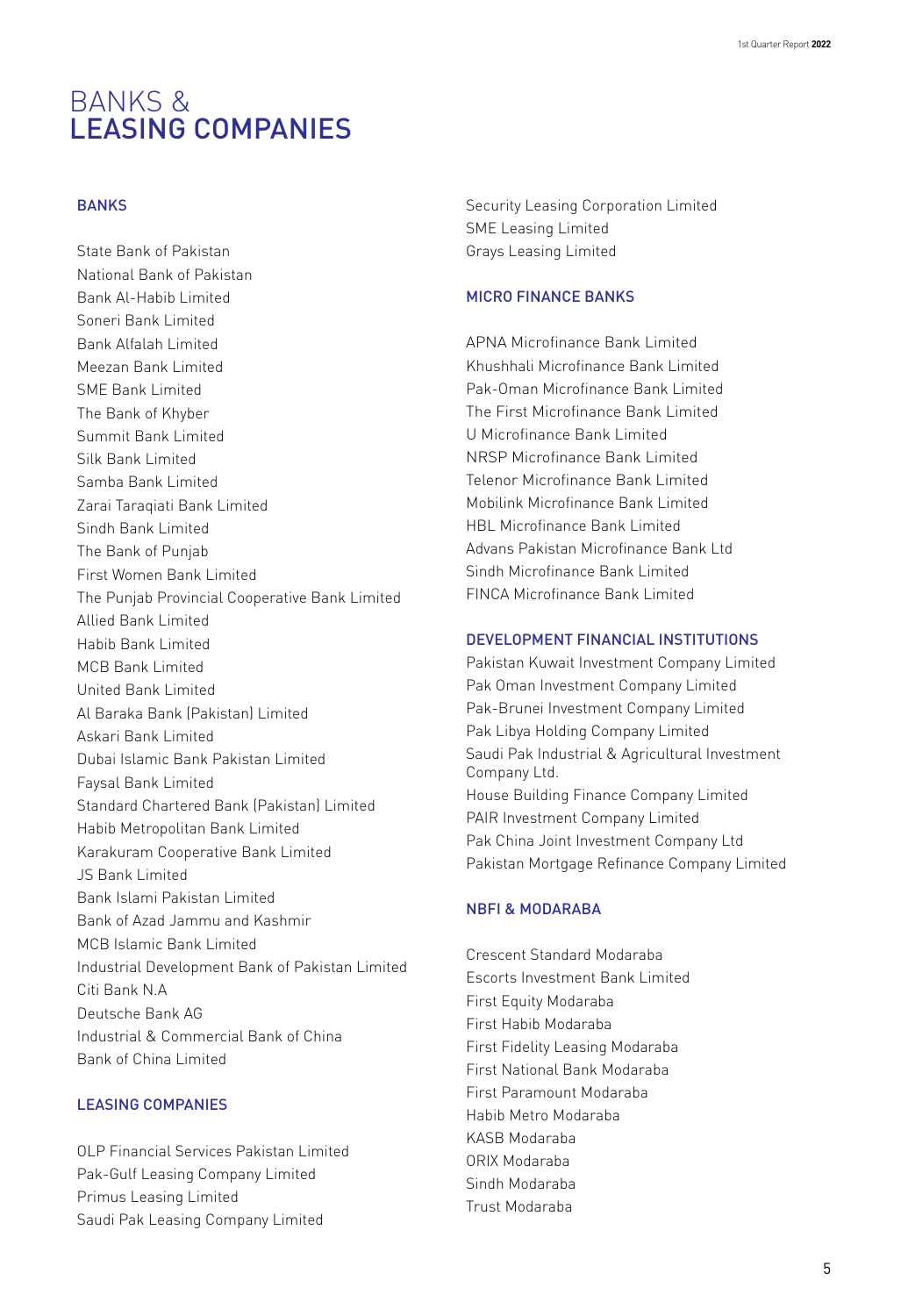## DIRECTORS' REVIEW REPORT TO THE MEMBERS

#### Dear Fellow Members!

The directors of The United Insurance Company of Pakistan Limited are pleased to announce the interim financial results for the three months period ended March 31, 2022 along with the figures for the same period ended March 31, 2021.

#### Performance Overview Conventional – (Three Months Period Ended March 31, 2022)

The Company's written gross premium and net premium income for the three months ended March 31, 2022 stands at Rs. 1,464.011 million and Rs. 903.579 million, respectively. Whereas during the comparative period of three months ended March 31, 2021, written gross premium was Rs. 1,024.637 million and net premium income was Rs. 714.448 million. These figures reflect the commitment of our team members in a tough economic environment in the country. The business of our Company is sound and stable due to our concerted efforts and by the grace of God.

Underwriting results for the three months ended March 31, 2022 are being reported as Rs. 373.758 million, whereas for the same period in the previous period of 2021 it was reported as Rs. 290.856 million. This is the commendable achievement of our staff and the field force due to which the underwriting results improved further.

The Company's profit before tax has increased during the first three months of 2022 by 24.19% from Rs. 330.803 million in 2021 to Rs. 410.840 million in 2022. Similarly, profit after tax being reported amounts to Rs. 308.184 million in three months ended March 31, 2022. Whereas profit after tax for the same period in 2021 was Rs. 248.665 million.

The earnings per share (EPS) of the company which includes both basic and diluted stands at Rs. 1.04/- per share for three months ended March 31, 2022 as compared to Rs. 0.84/- per share in 2021 reflecting a 23.81% improvement.

Investment income has increased to Rs. 22.963 million for the first three months ended March 31, 2022 compared to Rs. 10.337 million during first three months ended March 31, 2021.

Management expenses for the three months period ended March 31, 2022 are Rs. 323.325/- as compared to Rs. 243.399/ for the same period in 2021.

#### Performance Overview Takaful Operations - (Three Months Period Ended March 31, 2022)

The following financial data reflects the performance of Window Takaful Operations during the three months ended March 31, 2022.

The written gross contribution for the three months period ended March 31, 2022 increased to Rs. 907.771 million as compared to Rs. 634.681 million in 2021.

Investments of the Participants Takaful fund are increased by Rs.17.500/- million during the three months ending March 31, 2022 and stand at Rs. 181.419/-.

Investments of the Operator's fund are decreased by Rs. 16.631/- million during the three months ending March 31, 2022 and stand at Rs. 207.959/-.

General, administrative, and management expenses of the operator increased from Rs. 24.447 million for the three months period ended in 2021 to Rs. 93.634 million in 2022.

#### State of Company's Business affairs

#### Directors of the Company:

Following are the names of persons who were/are Directors at any time during the financial period being reported:

- Mr. Jamil A. Khan
- Mr. Muhammed Akram Shahid
- Mr. Khawas Khan Niazi
- Mr. Muhammad Rahat Sadiq
- Ms. Huma Waheed
- Mr. Agha Ali Imam
- Syed Rahat Ali Shah

#### Future Outlook

Climate change and sustainability are at the heart of the insurance sector, impacting both the asset and liability side of the balance sheet, and as such, these will be key themes to watch in 2022. Also in focus: the re-risking of portfolios with alternative asset classes and post-Covid-19 shocks in the non-life segment.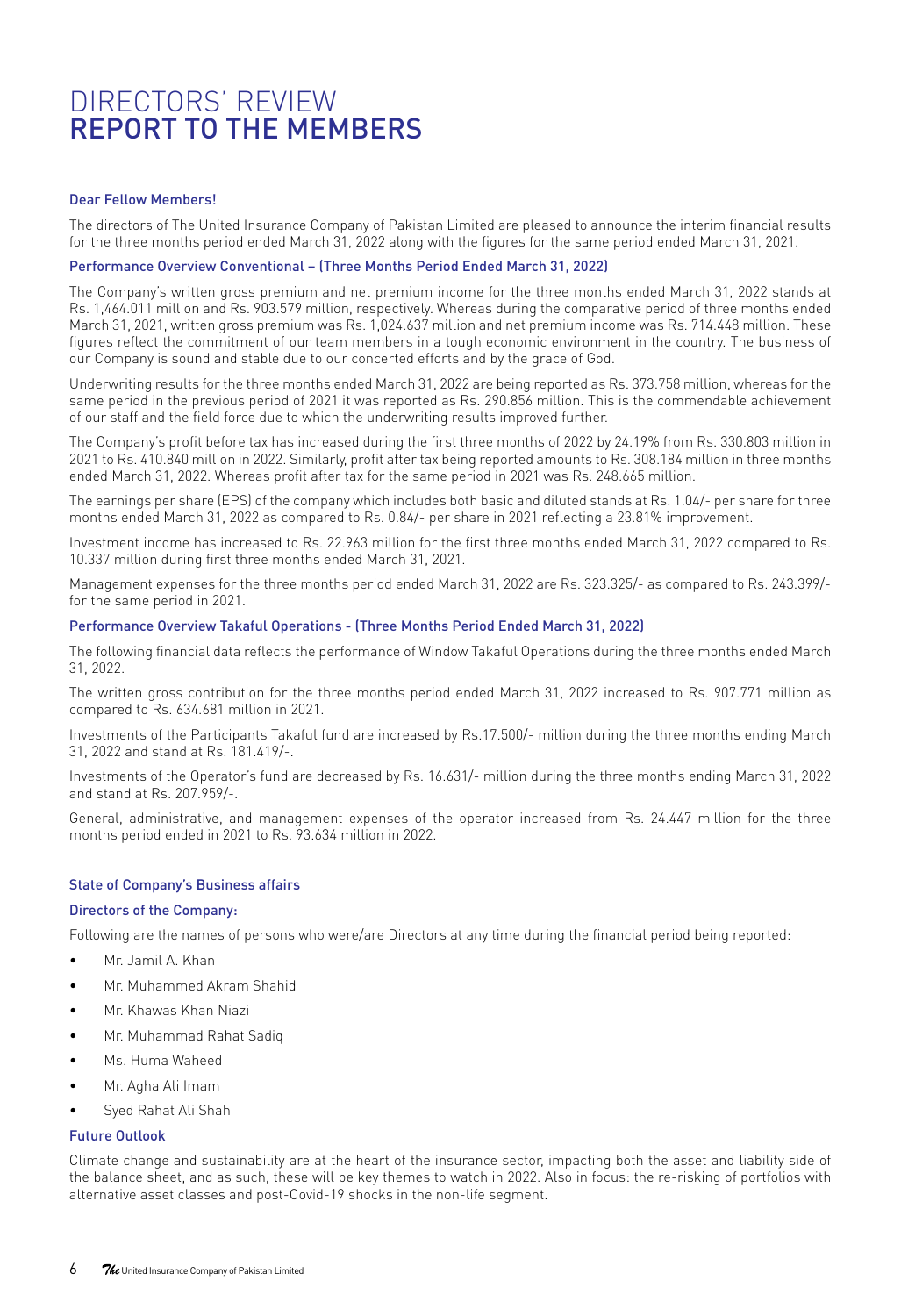The insurance industry must seek to lead with purpose and live up to its highest aspirations, particularly in the wake of the COVID-19 pandemic. Insurers had to be there for customers and undertook large-scale change quickly to make sure they could serve people in need – and they must continue to do so, particularly if they are to help the world prepare for increasing climate risk.

The insurance market is becoming more competitive, Company has to enhance its efforts to maintain its profitability and to adopt modern strategies and tools of insurance and smart underwriting criteria to take more market share and react wisely by adopting the policies, to prevent its shares. Improve cyber security systems and customize its services. To strengthen its potential to meet the challenges like inflation including climate change diversity and rapidly evolving.

#### Acknowledgement

Your Directors would like to express their sincere appreciation for the assistance and cooperation received from the SECP, Bankers, Government authorities, and Business associates at all levels. We also thank our shareholders for posing their trust and confidence in the Company. Your Directors also wish to place on record their deep sense of appreciation for the committed services of the Company's executives, staff, and workers.

Muhammed Akram Shahid Chief Executive Officer

Date: April 28, 2022

Jamil Ahmed Khan Chairman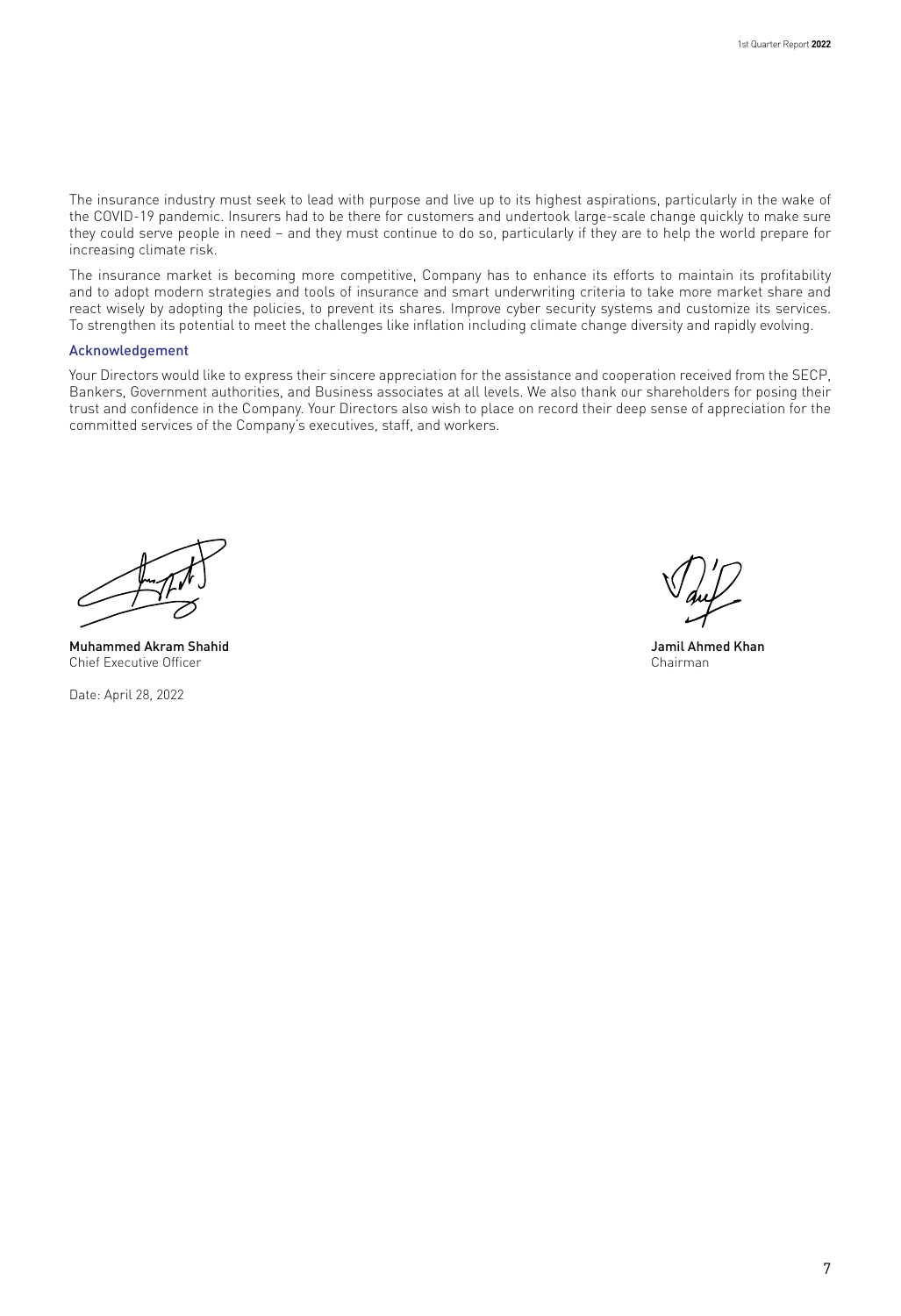ممبرز کوڈائر یکٹرزر پورٹ

#### متفقبل كانقطه نظر

ماحولیات میں تبدیلی اور پائیدارتر قی انشورنس کے لئے آئیجن کا کردارادارار اراکور ارائشورنس کی فرور این میں شریع کرداراداکرتے ہیں بیہ عوامل ۲۰۲۲ میں بھجارہا درار کرتے ہیں۔ سو عوامل ۲۰۲۲ میں بھی اپناکر داراداکرتے راہیں گے اس طرح کووڈ- ۹ اے آفٹر شاکس بھی انشورنس انڈ سٹر کی پراثرات مرتب کریں گے انشور نس انڈ سٹر کالن تمام عوامل کے سامنا کرنے کے لئے ۲۰۲۲ میں تیار ہے گیاوراپنے سٹمرز کوان کی ضرور پات کے مطابق سہولیات فراہم کرتی رہے گی انشورنس،ارکیٹ میں مقابلہ بہت زیادہ بڑھ گیاہے بھمنی کوشش شرح کرنا کے منظر کرنا کر کی کی اور کین کا استعال کرنا پڑے گاتا کہ کسٹرز کوائے دروازے پر مروس دی جاسکے اس سے مار کیٹ شیر میں بھی اضافہ ہو گا. سائبر سکور ٹی سسٹم میں کافی بہتر ی کرنے کی ضرورت ہے تاکہ سمٹمرز کو بہترین سروس دی جاسکے

اظمادتشكر

آپ کے ڈائریکٹر ز تمام اداروں، بنکس، حکومتی اداروں،ایس ای پی کاتمام سطوران کے سام سے میں تھا کر اس کے ایک مشکور میں بندا اور کی اس ڈائریکٹر ز کمپنی ملاز میں اور سنیکر اور سینئر مینجی ملاز میں اور سینئر مینی ملاز میں اور سین کا بھی مشکور ہیں جوا پنی انتقک محنت سے کمپنی کی ترقی میں کر داراد اکر رہے ہیں۔

بور ڈ کی جانب سے

 $\overline{\mathbb{F}}$ محداكرم شابد

چيف ايگزيکڻوآفيسر

Saul حجيل احمه خان

چيئرمين

۲۰۲۲ پریل، ۲۰۲۲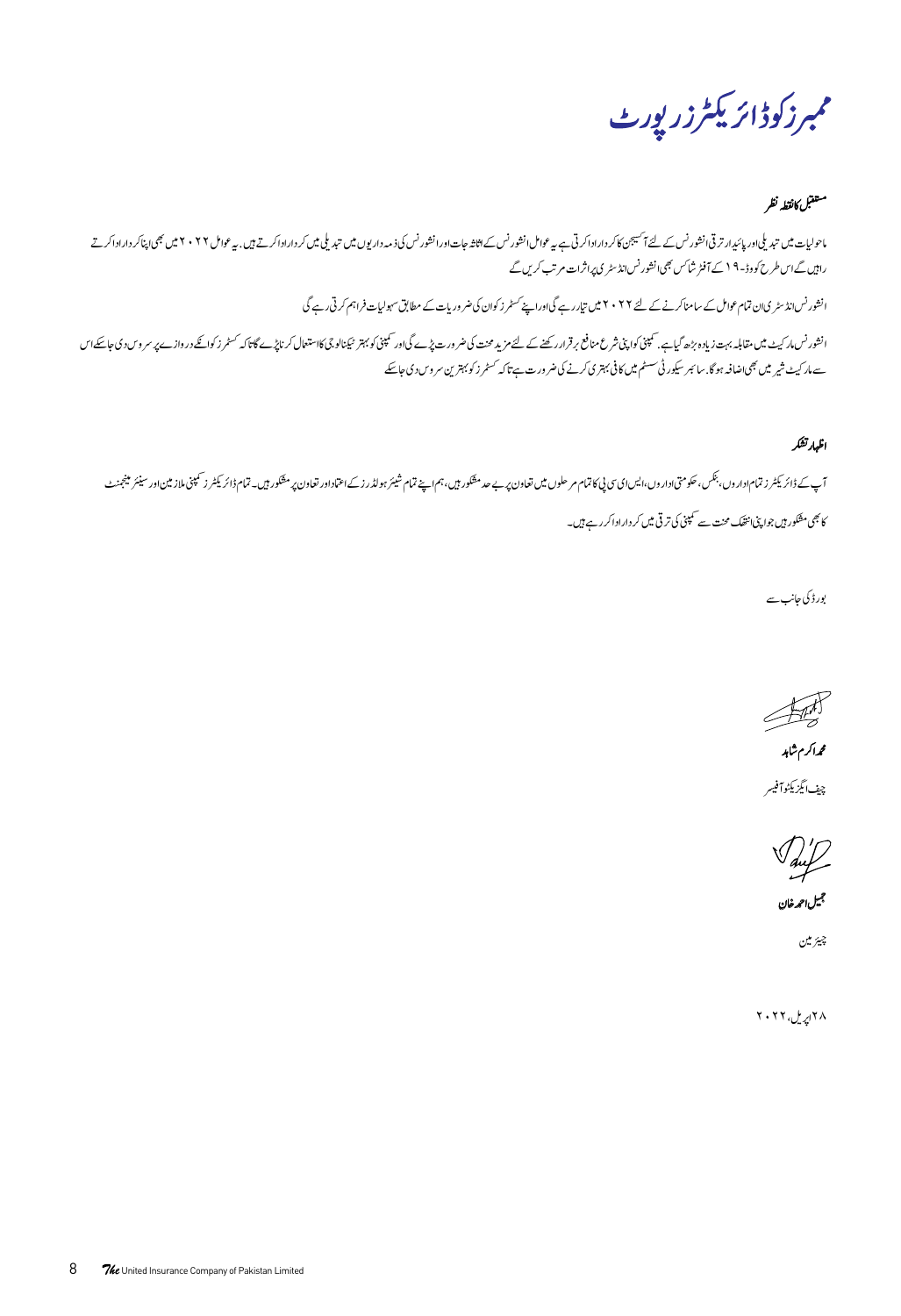ممبرز کوڈائر یکٹرزر پورٹ

## محترم اراكين

بىم ٢٠٢٢ ت تىن،ادكى الپاتى رپورٹ كو پيش كرتے ہوئے مىرت محسوس كررہے ہيں۔دى يونائون كى اپنے اپنے ان كى مار مار ميلز (٢٠٢٢ تى تين،ادكى الپاتى تائج قاعلان كرتے ہوئے خوشى محسوس كرتے بیں۔<br>تیل

#### ۲۰۲۲ کے تین ماہ میں روایتی کار وبار کی کار کردگی کا جائزہ

سمپنئ کاخام بیمہ اور خالص بیمہ ( ۲ مل کی تاثرتیب ۱ ۱ ، ٤ تاثر، اطمین روپے ایک دیکر کی ایک بیار کر ۲ ، ۲ ساک کے پہلے تین ماہ میں سادھی سام تیہ ۱۰۲۷ نے ۲ ، ۱ ملین روپےاور خالص بیر ۷۱ £ . ۷ کیلین روپے رہاتھا۔ یہ اعداد وشار ٹیم ممبر ز کی کوششوں کو طاہر کرتے ہیں۔ کمپنی کاکار وبار خدارات کے سنگلم ہے اور مزید تر تی کر رہاہے۔

مارچ. ۲۰۲۱ کے ذمیمہ نولیکی نانچ ۲۷۲ بلین روپے رہے جوکہ ۲۰۲۱ کے اس عرصہ میں 1°۰۸ بلین روپے رپورے تھے۔ ذمیمہ نولیکی نتی تک میں بھی۔ پہ انتظامی اورمار کیٹنگ سٹاف کی ۳۱ بہترین کامیابی ہے۔

۲۰۲۲ تین ماه می قبل از نیمکس منافع ۲ ۱ فی می افضافہ سے ۱۰۸۰ نیل وی پاس بازی (۲۰۲۱ میلین وپسے قیاماسی طرح بعداد نیمکس منافع ۳۰۸/۱۸۳ملین روپے رہا جو کہ جو کہ ۲۰۲۱ کے <sub>اس عرصہ</sub> میں ۲۵، ۲۰۲ کاملین ر<sub>وپے ر</sub>ہی تھی۔

ئىپنى كى فى *ھىس آي*د نى ؟ ٠ . (روپے ر<sub>يكا</sub>ر ڈى گئى جوكہ ٢ ، ٢ ، ٢ ش ش ش ھى سى جوكہ پچھلے سال كى نسبت ٨ . ٤ ٢ فى صد بہترى كے بارے ميں بتاتى ہے۔

۲۰۲۲ کے پہلے تین ماہ میں سرمایہ کار کی آمدن اضافہ کے ساتھ ۲۴.۹۲۳ ملین روپے ریکار ڈیو ٹی جبکہ ۲۰۲۱ میں ۲۳۷ براہلین روپے تھی۔

س<br>سمپنی کے انتظامی اخراجات میں ( ۳ مارچ، ۲۲ × ۲ کو ۳۲ ۳ میلیس دیے رہے جبکہ ( ۲ × ۲ کے اسی کو صد میں ہیہ اخراجات ۹ <sup>۲</sup> ۳ جملیس دیے تھے۔

## ۲۰۲۲ کے تین ماہ میں نکافل کاروبار کی کار کردگی کا جائزہ

درج ذیل عداد وشار ۳۱، تا ۲۰ قابر کمینی سے کافل کار وبار کی کار کردگی کے باسے میں سے تاثیر کے ۲۰۲۲ کو اس شریع ۲۰۲۲ کو خواہ اضافہ دیکھنے میں آیاہے۔۔کمینی کے خام عطیات ٢٠٢٢ میں ٩٠٧.٧٠١ ملین روپے رہے جوکہ ٢٠٢١ میں ٦٨١. ٢٣٤ ملین روپے ریکارڈ کئے گئے۔ تکافل آپریشز کے شراکق فنڈ کی مجموعی سرمایہ کاری ۲۰۲ کی پہلے تین ماہ میں ۵۰۰ میلین روپےاضافہ سے بڑھ کر ۱۸۱ فیلین روپے رہی ہے۔ تکافل آپریشنز کے آپریٹر فنڈ کی مجموعی سرمایہ کاری کا ۲۰۲۷ کی پہلے تین ماہ میں 1 ۳ . ۲ املین روپے سے کم ہوکر ۹ تا ۲۰۷ ملین روپے رہی ہے۔ ت<br>تکپنی کے انتظامی اخراجات ۲۰۲۲ میں ۲ ٤ فج ۲ ملین روپےاضافہ ہولاور تین ماہ کے اختتام پر پیداخراجات <sup>4</sup> ۲. ۹۳ ملین روپے رہے

## سمپنی کے کاروباری معاملات کا جائزہ

۔<br>سمپنی کا بور ڈ آف ڈائریکٹر ز درج ذیل اشخاص پر مشتمل ہے جناب جميل احمد خان جناب محمراكرم شابد جناب خواص خان نيازى جناب محمدراحت صادق صاحب محترمه بماوحيد صاحبه جناب آغاعلىامام صاحب جناب سيدراحت على شاه صاحب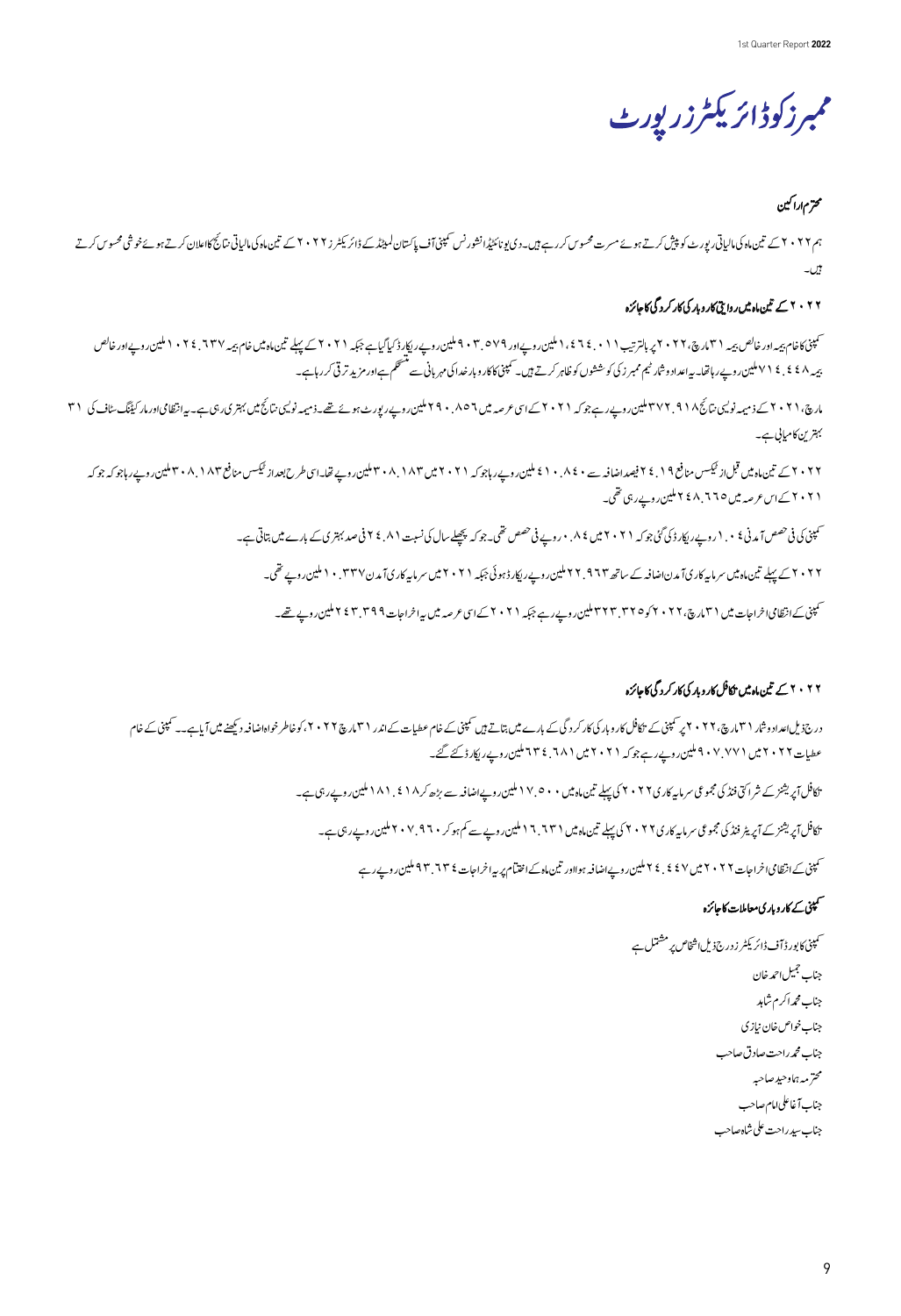The United Insurance Company of Pakistan Limited

# Condensed Interim Financial Information

For the Three Months Period Ended March 31, 2022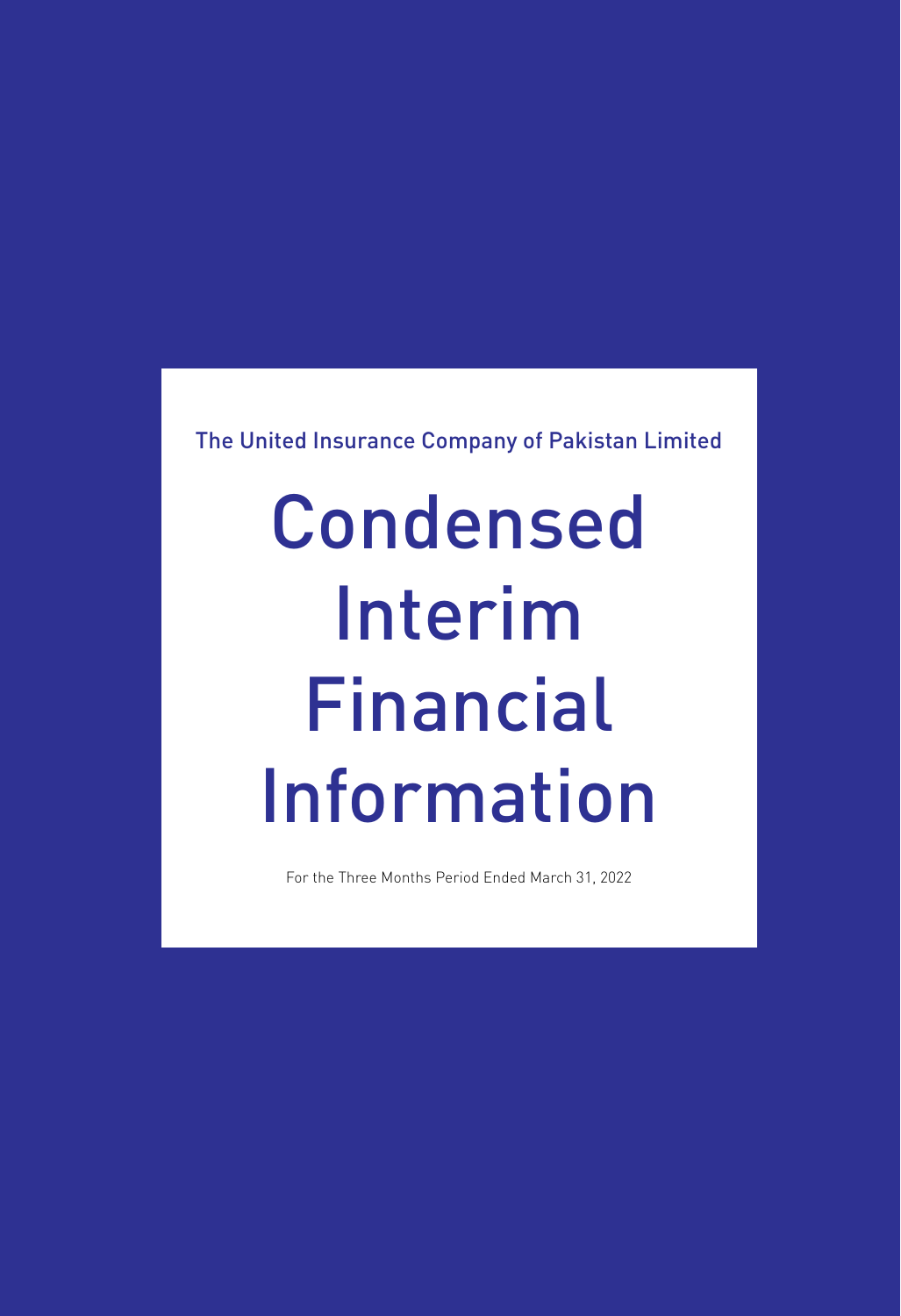## CONDENSED INTERIM STATEMENT OF FINANCIAL POSITION As at March 31, 2022

|                                                                  |      | Un-Audited               | Audited        |
|------------------------------------------------------------------|------|--------------------------|----------------|
|                                                                  | Note | March 31,                | December 31.   |
|                                                                  |      | 2022                     | 2021           |
|                                                                  |      | -------- Rupees -------- |                |
| <b>ASSETS</b>                                                    |      |                          |                |
| Property and equipment                                           | 5    | 1,216,282,611            | 1,194,933,142  |
| Intangible assets                                                | 6    | 3,140,747                | 1,483,252      |
| Investment property                                              | 7    | 51,842,422               | 51,912,475     |
| Investment in subsidiary and associate                           | 8    | 647,742,930              | 647,742,930    |
| Investments                                                      |      |                          |                |
| Equity securities                                                | 9    | 39,988,058               | 30,775,664     |
| Debt securities                                                  | 10   | 795,532,635              | 617,502,776    |
| Term deposits                                                    | 11   | 515,241,164              | 400,097,871    |
| Total Assets in Window Takaful Operations - Operator's fund      | 11A  | 822,677,381              | 726,037,646    |
| Loans and other receivables                                      | 12   | 1,697,280,771            | 1,443,962,325  |
| Insurance / reinsurance receivables                              | 13   | 1,094,351,343            | 1,138,296,178  |
| Reinsurance recoveries against outstanding claims                | 24   | 1,868,208,442            | 1,498,691,646  |
| Salvage recoveries accrued                                       |      |                          |                |
| Deferred commission expense / acquisition cost                   | 25   | 345,931,629              | 375,486,487    |
| Deferred taxation                                                | 14   |                          |                |
| Taxation - payment less provision                                |      |                          |                |
| Prepayments                                                      | 15   | 1,381,544,553            | 1,651,494,329  |
| Cash & bank                                                      | 16   | 591,724,479              | 764,874,597    |
|                                                                  |      |                          |                |
| <b>Total Assets</b>                                              |      | 11,071,489,165           | 10,543,291,318 |
|                                                                  |      |                          |                |
| <b>EQUITY AND LIABILITIES</b>                                    |      |                          |                |
| Capital and reserve attributable to Company's equity holders     |      |                          |                |
| Ordinary share capital                                           | 17   | 2,950,000,000            | 2.950.000.000  |
| Share premium                                                    |      |                          |                |
| Reserves                                                         | 18   | 39,118,867               | 42,459,808     |
| Unappropriated profit                                            |      | 1,646,506,575            | 1,325,234,616  |
| <b>Total Equity</b>                                              |      | 4,635,625,442            | 4,317,694,424  |
|                                                                  |      |                          |                |
| <b>Surplus on revaluation of fixed assets</b>                    |      | 329,927,930              | 339,220,717    |
|                                                                  |      |                          |                |
| <b>LIABILITIES</b>                                               |      |                          |                |
| Total Liabilities in Window Takaful Operations - Operator's fund | 11 A | 303,616,561              | 189,324,452    |
| <b>Underwriting provisions</b>                                   |      |                          |                |
| Outstanding claims including IBNR                                | 24   | 2,418,809,494            | 2,008,063,278  |
| Unearned premium reserves                                        | 23   | 2,003,581,662            | 2,141,914,061  |
| Premium deficiency reserves                                      |      |                          | 5,895,297      |
| Unearned reinsurance commission                                  | 25   | 249,604,859              | 294,407,089    |
| Retirement benefit obligations                                   |      |                          |                |
| Deferred taxation                                                | 14   | 122,047,165              | 126,532,111    |
| Borrowings                                                       | 19   | 122,382,886              | 93,156,626     |
| Premium received in advance                                      |      |                          |                |
| Insurance / reinsurance payables                                 | 20   | 277,067,269              | 429,075,859    |
| Other creditors and accruals                                     | 21   | 277,407,934              | 323,818,070    |
| Taxation - provision less payment                                |      | 331,417,963              | 274,189,334    |
|                                                                  |      |                          |                |
| <b>Total Liabilities</b>                                         |      | 5,802,319,232            | 5,697,051,725  |
| <b>Total Equity and Liabilities</b>                              |      | 11,071,489,165           | 10,543,291,318 |
|                                                                  |      |                          |                |
| CONTINGENCY(IES) AND COMMITMENT(S)                               | 22   |                          |                |
|                                                                  |      |                          |                |

The annexed notes from 1 to 40 form an integral part of these condensed interim financial statements.





Muhammad Akram Shahid Chief Executive Officer

Huma Waheed Director



Maqbool Ahmad Chief Financial Officer

 $44.40$ 

Syed Rahat Ali Shah Director

Jamil Ahmed Khan Chairman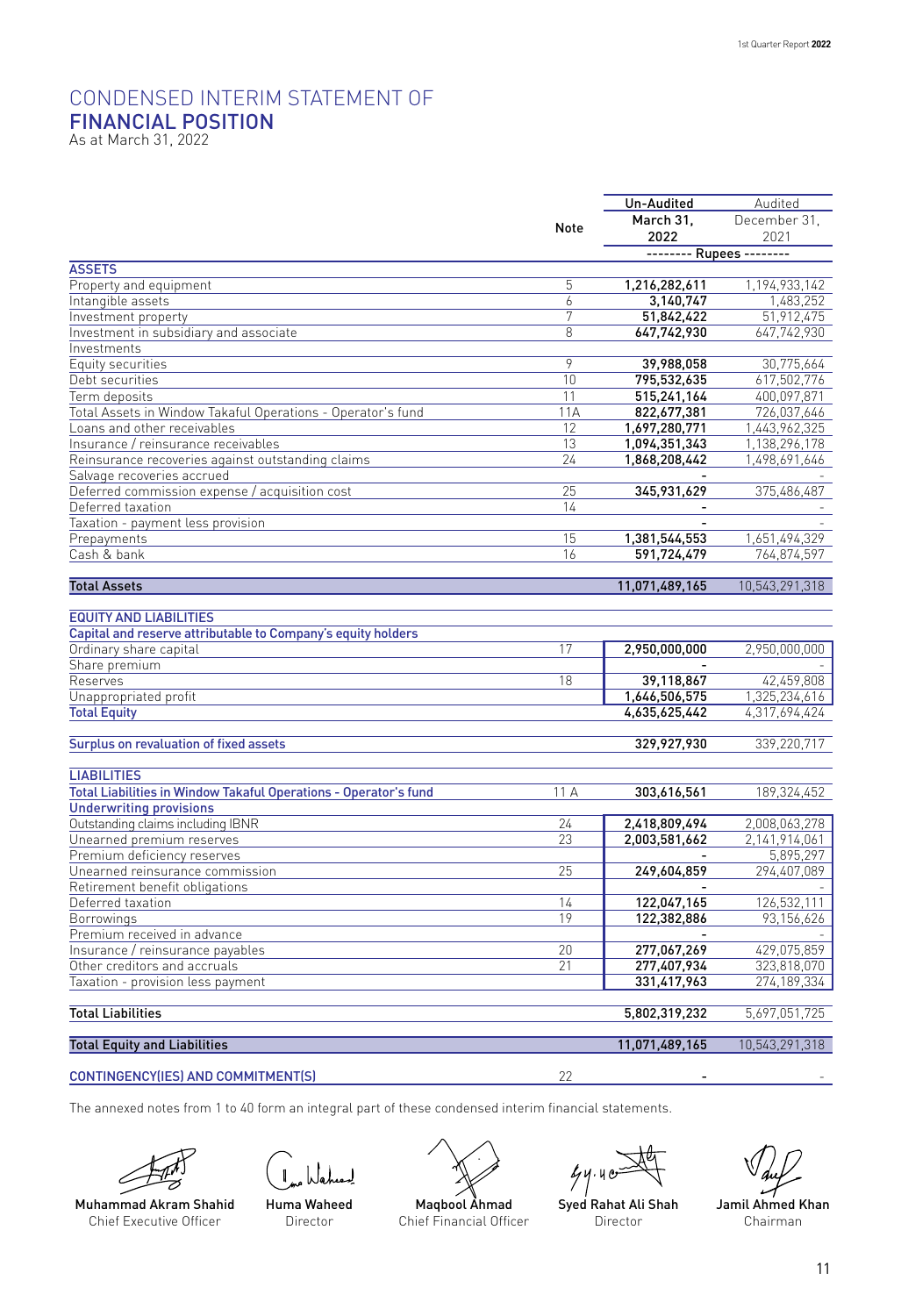#### CONDENSED INTERIM STATEMENT OF PROFIT & LOSS ACCOUNT

For The Three Months Period Ended March 31, 2022

|                                                         |             | Un-Audited               | Un-Audited      |
|---------------------------------------------------------|-------------|--------------------------|-----------------|
|                                                         |             | March 31.                | March 31.       |
|                                                         | <b>Note</b> | 2022                     | 2021            |
|                                                         |             | -------- Rupees -------- |                 |
| Net insurance premium                                   | 23          | 903,578,938              | 714,447,682     |
|                                                         |             |                          |                 |
| Net insurance claims                                    | 24          | (151, 982, 873)          | (157, 820, 561) |
| Premium deficiency                                      |             | 5,895,297                |                 |
| Net commission and other acquisition costs              | 25          | (60, 408, 371)           | [22, 372, 282]  |
| Insurance claims and acquisition expenses               |             | (206, 495, 947)          | (180, 192, 843) |
| Management expenses                                     | 26          | (323, 325, 393)          | [243, 399, 034] |
| Underwriting results                                    |             | 373,757,598              | 290,855,805     |
|                                                         |             |                          |                 |
| Investment income                                       | 27          | 22,963,076               | 10,336,996      |
| Rental income                                           | 28          | 520.000                  | 752,400         |
| Other income                                            | 29          | 13,229,269               | 7,168,873       |
| Other expenses                                          | 30          | (8, 220, 019)            | (6, 215, 117)   |
| Results of operating activities                         |             | 402,249,924              | 302,898,957     |
|                                                         |             |                          |                 |
| Finance cost                                            | 31          | (1,755,548)              | (2, 101, 756)   |
| Share of profit from associate                          | 8.1.3       |                          | 3,312,907       |
| Profit from Window Takaful Operations - Operator's fund |             | 10,345,668               | 26,693,127      |
| <b>Profit before tax</b>                                |             | 410,840,044              | 330,803,235     |
|                                                         |             |                          |                 |
| Income tax expense                                      | 32          | (102,656,518)            | [82, 137, 796]  |
|                                                         |             |                          |                 |
| Profit after tax                                        |             | 308,183,526              | 248,665,439     |
|                                                         |             |                          |                 |
| Earnings (after tax) per share - basic and diluted      | 33          | 1.04                     | 0.84            |

The annexed notes from 1 to 40 form an integral part of these condensed interim financial statements





Muhammad Akram Shahid Chief Executive Officer

Huma Waheed Director



 $44.40$ 

Syed Rahat Ali Shah Director

Jamil Ahmed Khan Chairman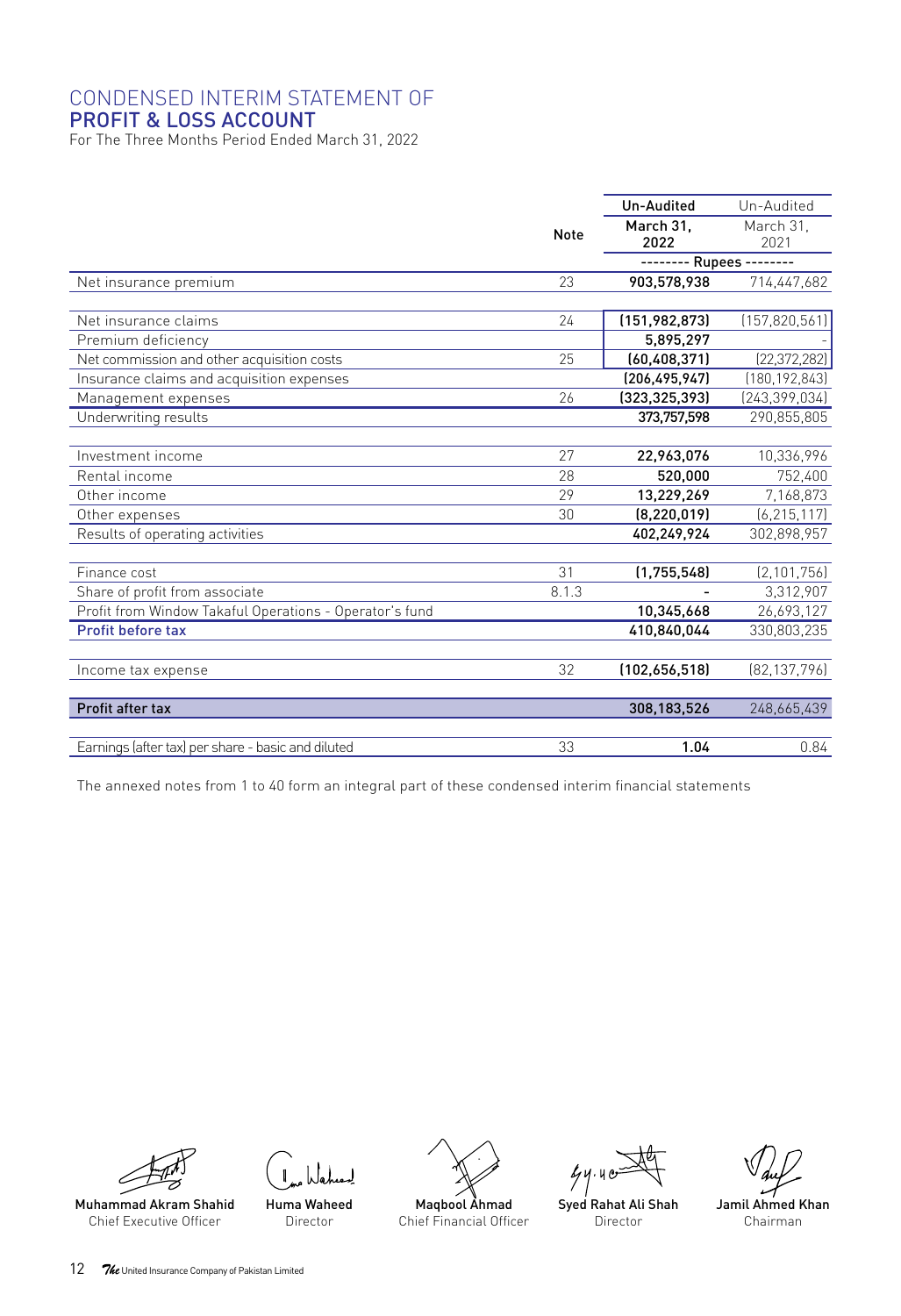#### CONDENSED INTERIM STATEMENT OF COMPREHENSIVE INCOME

For The Three Months Period Ended March 31, 2022

|                                                                            | Un-Audited        | Un-Audited        |
|----------------------------------------------------------------------------|-------------------|-------------------|
|                                                                            | March 31,<br>2022 | March 31.<br>2021 |
|                                                                            | -------- Rupees - |                   |
| <b>Profit after tax</b>                                                    | 308,183,526       | 248.665.439       |
| Other comprehensive income:                                                |                   |                   |
| Items to be re-classified to profit and loss account in subsequent period: |                   |                   |

| Unrealized (loss) on revaluation of available-for-sale investments<br>- net off deferred tax                                     | (1, 356, 676) | (2,529,006)   |
|----------------------------------------------------------------------------------------------------------------------------------|---------------|---------------|
| Reclassification adjustments relating to available-for-sale<br>investments disposed off during the year - net off deferred tax   | 144,343       | 191,554       |
| Share of other comprehensive income from takaful:                                                                                |               |               |
| Unrealized (loss) on revaluation of available-for-sale investments<br>- net off deferred tax                                     | (2, 128, 608) | (1, 251, 740) |
| Reclassification adjustments relating to available-for-sale<br>investments disposed off during the period - net off deferred tax |               | (1,996,845)   |
|                                                                                                                                  | (3,340,941)   | [5,586,037]   |
| Items not to be re-classified to profit and loss account in subsequent period:                                                   |               |               |
| Share of other comprehensive income from takaful:                                                                                |               |               |
| Share of other comprehensive income from associate                                                                               |               |               |
| Other comprehensive income for the period                                                                                        | (3,340,941)   | [5,586,037]   |
| Total comprehensive income for the period                                                                                        | 304,842,585   | 243,079,402   |

The annexed notes from 1 to 40 form an integral part of these condensed interim financial statements.



Chief Executive Officer

Huma Waheed Director Muhammad Akram Shahid



 $44.40$ 

Syed Rahat Ali Shah Director

Jamil Ahmed Khan Chairman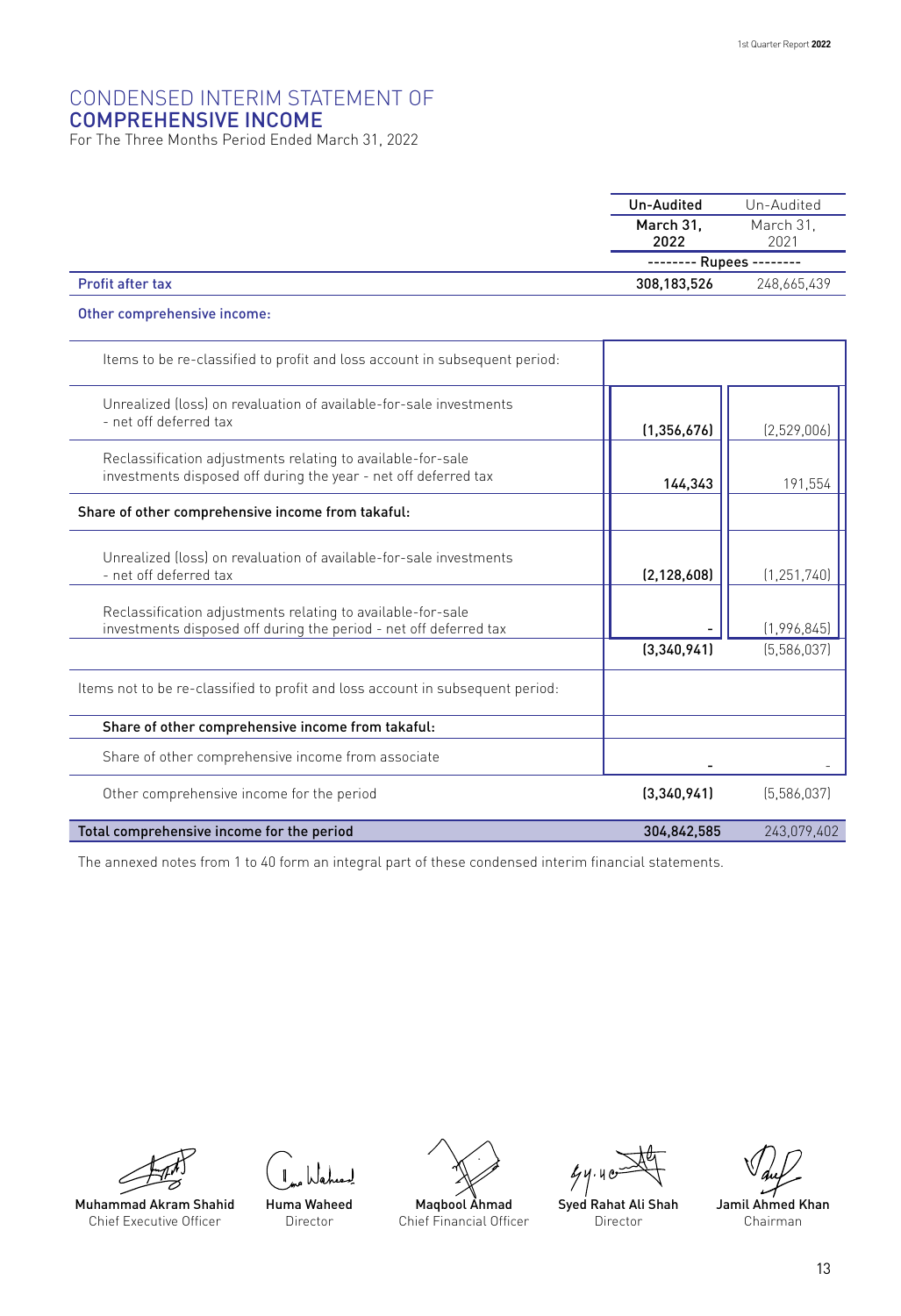## CONDENSED INTERIM

#### CASH FLOW STATEMENT

For The Three Months Period Ended March 31, 2022

|                                                                                     | Un-Audited               | Un-Audited        |
|-------------------------------------------------------------------------------------|--------------------------|-------------------|
|                                                                                     | March 31.<br>2022        | March 31.<br>2021 |
|                                                                                     | -------- Rupees -------- |                   |
| <b>OPERATING CASH FLOWS</b>                                                         |                          |                   |
| a) Underwriting activities                                                          |                          |                   |
| Insurance premium received                                                          | 1,507,955,622            | 973,208,983       |
| Reinsurance premium paid                                                            | (580, 823, 062)          | (872, 798, 045)   |
| Claims paid                                                                         | (374,640,840)            | (305,693,455)     |
| Reinsurance and other recoveries received                                           | 263,887,387              | 398,651,169       |
| Commission paid                                                                     | (120, 443, 080)          | (104, 795, 215)   |
| Commission received                                                                 | 78,076,713               | 61,440,226        |
| Management expenses paid                                                            | (290, 763, 509)          | (210, 169, 299)   |
| Net cash flow from underwriting activities                                          | 483,249,231              | (60, 155, 636)    |
|                                                                                     |                          |                   |
| b) Other operating activities                                                       |                          |                   |
| Income tax paid                                                                     | (34, 285, 014)           | (28, 531, 657)    |
| General expenses paid                                                               | (8, 220, 019)            | (6, 215, 117)     |
| Other operating (payments) / receipts                                               | (370, 761, 586)          | 105,225,093       |
| Loans advanced                                                                      | (10, 164, 000)           | [6, 373, 948]     |
| Loan repayments received                                                            | 7,908,865                | 4,055,288         |
| Net cash flow from other operating activities                                       | (415, 521, 754)          | 68,159,659        |
| Total cash flows from all operating activities                                      | 67,727,477               | 8,004,023         |
|                                                                                     |                          |                   |
| <b>INVESTMENT ACTIVITIES</b>                                                        |                          |                   |
| Profit/return received                                                              | 16,022,344               | 4,024,197         |
| Dividend received                                                                   | 541,490                  | 52,500            |
| Rental received                                                                     | 520,000                  | 752,400           |
| (Payments) for investment/investment properties                                     | (682, 783, 856)          | (209, 782, 283)   |
| Proceeds from investment/investment properties                                      | 423,091,799              | 125,824,531       |
| Fixed capital expenditure                                                           | (20, 232, 512)           | (13, 110, 064)    |
| Proceeds from sale of property and equipment<br>Assets in Window Takaful Operations | 10,563,200               | 3,702,294         |
|                                                                                     | 25,000,000               | [22, 117, 652]    |
| Net cash flow from investing activities                                             | [227, 277, 535]          | (110,654,077)     |
| <b>FINANCING ACTIVITIES</b>                                                         |                          |                   |
| Interest paid                                                                       | (2, 140, 654)            | (1,468,250)       |
| Dividends paid                                                                      | (40, 666)                |                   |
| Lease liability paid                                                                | (11, 418, 740)           | (8,837,503)       |
| <b>Total cash flow from financing activities</b>                                    | (13,600,060)             | (10, 305, 753)    |
| Net cash flow from all activities                                                   | (173, 150, 118)          | (112, 955, 807)   |
| Cash and cash equivalents at the beginning of the period                            | 764,874,597              | 457,296,874       |
|                                                                                     |                          |                   |
| Cash and cash equivalents at the end of the period                                  | 591,724,479              | 344, 341, 067     |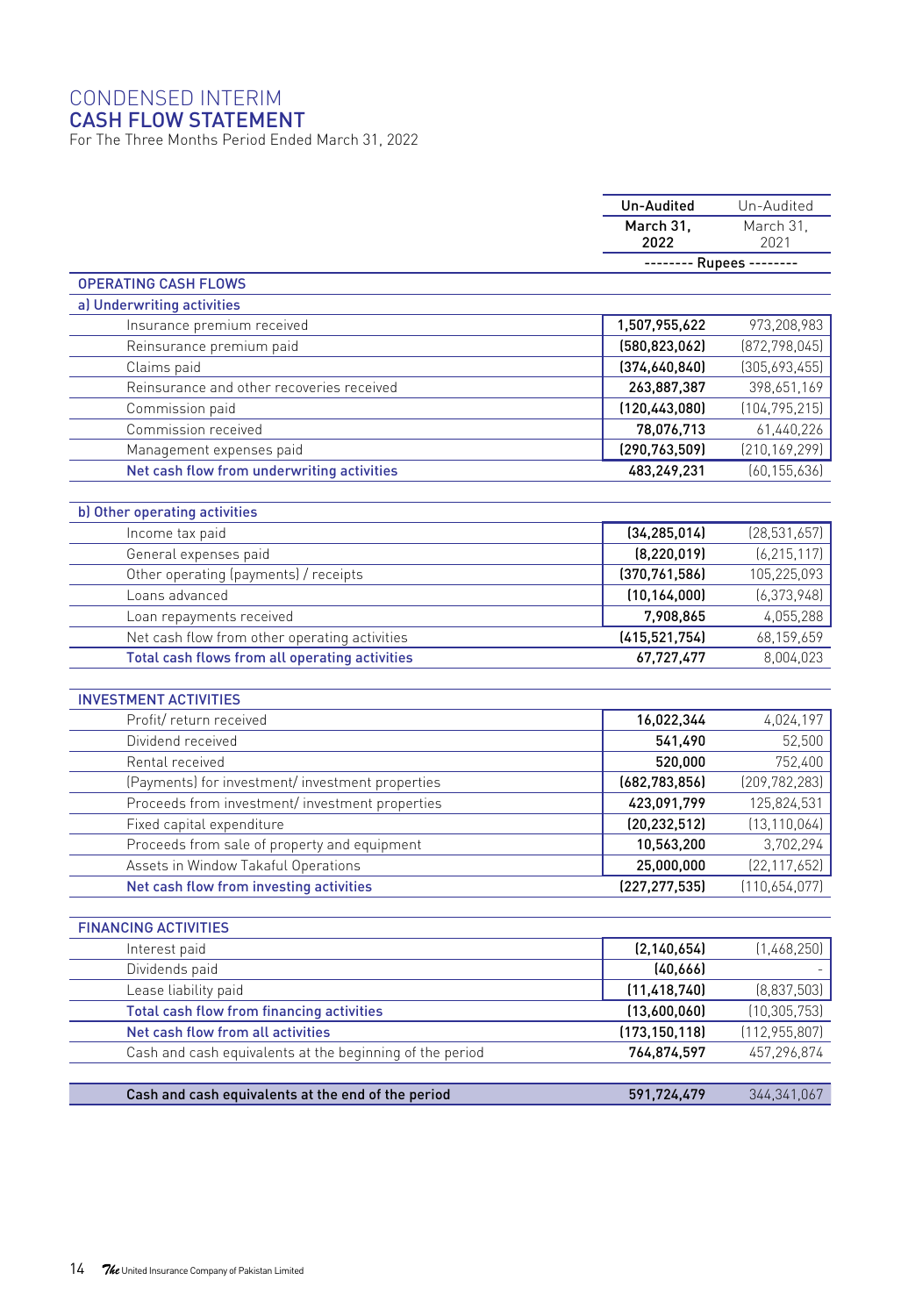## CONDENSED INTERIM

CASH FLOW STATEMENT For The Three Months Period Ended March 31, 2022

|                                                            | Un-Audited    | Un-Audited     |
|------------------------------------------------------------|---------------|----------------|
|                                                            | March 31,     | March 31.      |
|                                                            | 2022          | 2021           |
|                                                            |               | Rupees -       |
| <b>Reconciliation to Profit and Loss Account</b>           |               |                |
| Operating cash flows                                       | 67,727,477    | 8.004,023      |
| Depreciation & amortization expense                        | (32,561,884)  | [33, 425, 387] |
| Finance charges on lease rentals                           | (2, 140, 654) | (1,468,250)    |
| Profit on disposal of property and equipment               | 5,184,483     | 662,860        |
| Rental income                                              | 520,000       | 752,400        |
| Dividend income                                            | 541,490       | 52,500         |
| Share of profit from associate                             |               | 3,312,907      |
| Increase in assets other than cash                         | 479,288,094   | 414,555,997    |
| (Increase) / decrease in Liabilities other than borrowings | (236,743,492) | (155,626,556)  |
| Gain and other investment income                           | 16,022,344    | 6,072,300      |
| Income from Window Takaful Operations                      | 10,345,668    | 5,772,645      |
|                                                            |               |                |
| <b>Profit after taxation</b>                               | 308,183,526   | 248,665,439    |

The annexed notes from 1 to 40 form an integral part of these condensed interim financial statements.



Muhammad Akram Shahid Chief Executive Officer







 $44.40$ 

Syed Rahat Ali Shah Director

Jamil Ahmed Khan Chairman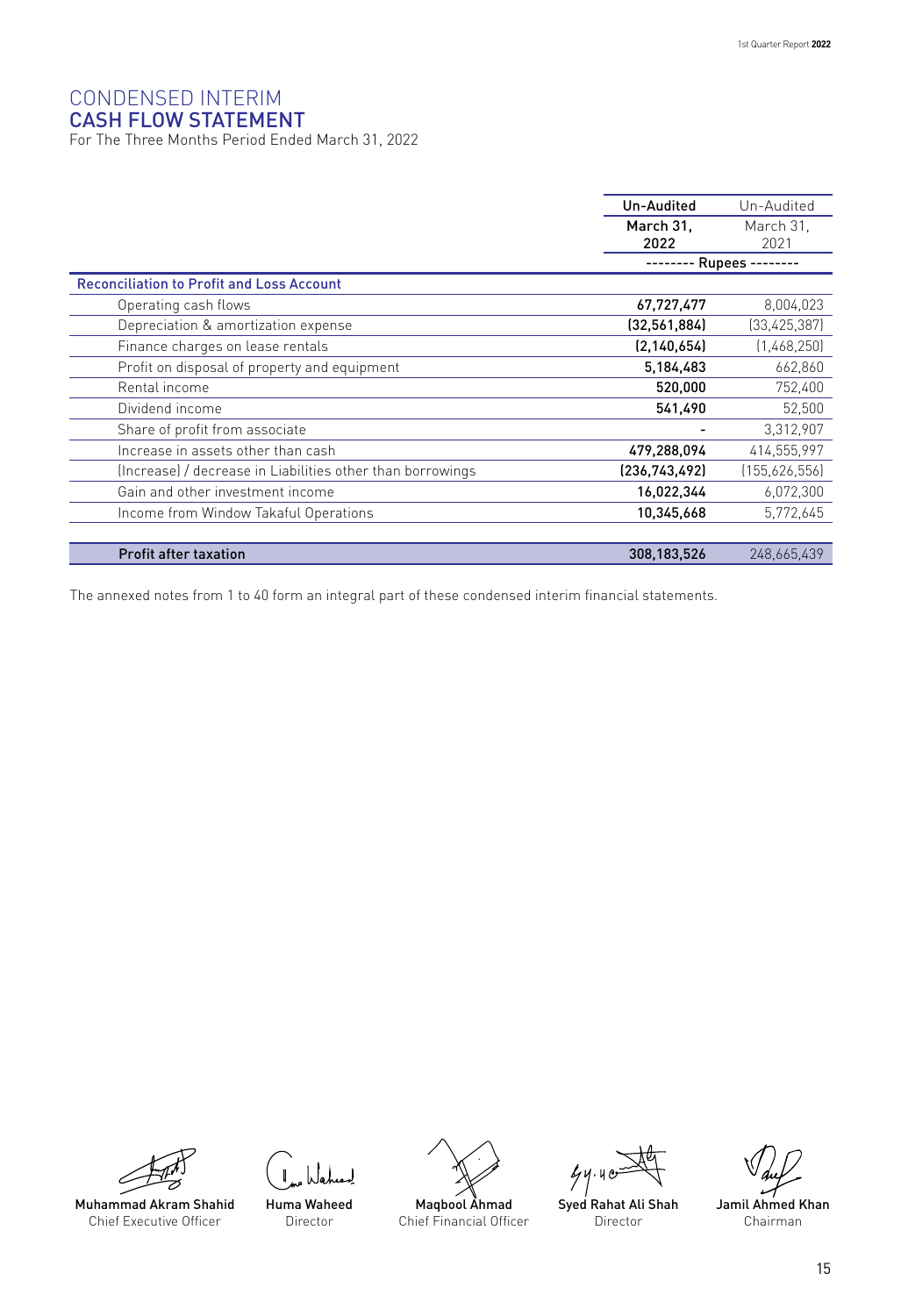#### CONDENSED INTERIM STATEMENT OF CHANGES IN EQUITY

For The Three Months Period Ended March 31, 2022

|                                                                                                               | Attributable to Equity Holders of the Company |                                                     |                           |                            |               |
|---------------------------------------------------------------------------------------------------------------|-----------------------------------------------|-----------------------------------------------------|---------------------------|----------------------------|---------------|
|                                                                                                               | Share                                         | <b>Revenue reserves</b>                             |                           |                            |               |
|                                                                                                               | capital                                       | General<br>Available for<br>sale reserve<br>reserve |                           | Unappropri-<br>ated profit | Total         |
|                                                                                                               |                                               |                                                     | -- Rupees --------------- |                            |               |
| Balance as at January 01, 2021 (Audited)                                                                      | 2,950,000,000                                 | 75,115,917                                          | [22, 270, 106]            | 751,251,334                | 3,754,097,145 |
| Transferred from surplus on revaluation of fixed assets<br>on account of incremental depreciation- net of tax |                                               |                                                     | $\equiv$                  | 14,760,926                 | 14,760,926    |
| Total comprehensive income for the period                                                                     |                                               |                                                     |                           |                            |               |
| Profit for the period                                                                                         |                                               |                                                     |                           | 248,665,439                | 248,665,439   |
| Other comprehensive income                                                                                    |                                               |                                                     | [5,586,037]               |                            | [5,586,037]   |
|                                                                                                               |                                               |                                                     | (5,586,037)               | 248,665,439                | 243,079,402   |
|                                                                                                               |                                               |                                                     |                           |                            |               |
| Balance as at March 31, 2021 (Un-Audited)                                                                     | 2,950,000,000                                 | 75,115,917                                          | [27, 856, 143]            | 1,014,677,699              | 4,011,937,473 |
|                                                                                                               |                                               |                                                     |                           |                            |               |
| Balance as at January 01, 2022 (Audited)                                                                      | 2,950,000,000                                 | 75,115,917                                          | (32,656,109)              | 1.325.234.616              | 4,317,694,424 |
| Transferred from surplus on revaluation of fixed assets<br>on account of incremental depreciation- net of tax |                                               |                                                     |                           | 13,088,433                 | 13,088,433    |
| Total comprehensive income for the period                                                                     |                                               |                                                     |                           |                            |               |
| Profit for the period                                                                                         |                                               |                                                     |                           | 308,183,526                | 308,183,526   |
| Other comprehensive income                                                                                    |                                               | ۰                                                   | (3,340,941)               | ٠                          | (3,340,941)   |
|                                                                                                               |                                               |                                                     | (3,340,941)               | 308,183,526                | 304,842,585   |
| Balance as at March 31, 2022 (Un-Audited)                                                                     | 2,950,000,000                                 | 75,115,917                                          | (35,997,050)              | 1,646,506,575              | 4,635,625,442 |

The annexed notes from 1 to 40 form an integral part of these condensed interim financial statements.



Chief Executive Officer

Huma Waheed Director



 $44.40$ 

Syed Rahat Ali Shah Director

Jamil Ahmed Khan Chairman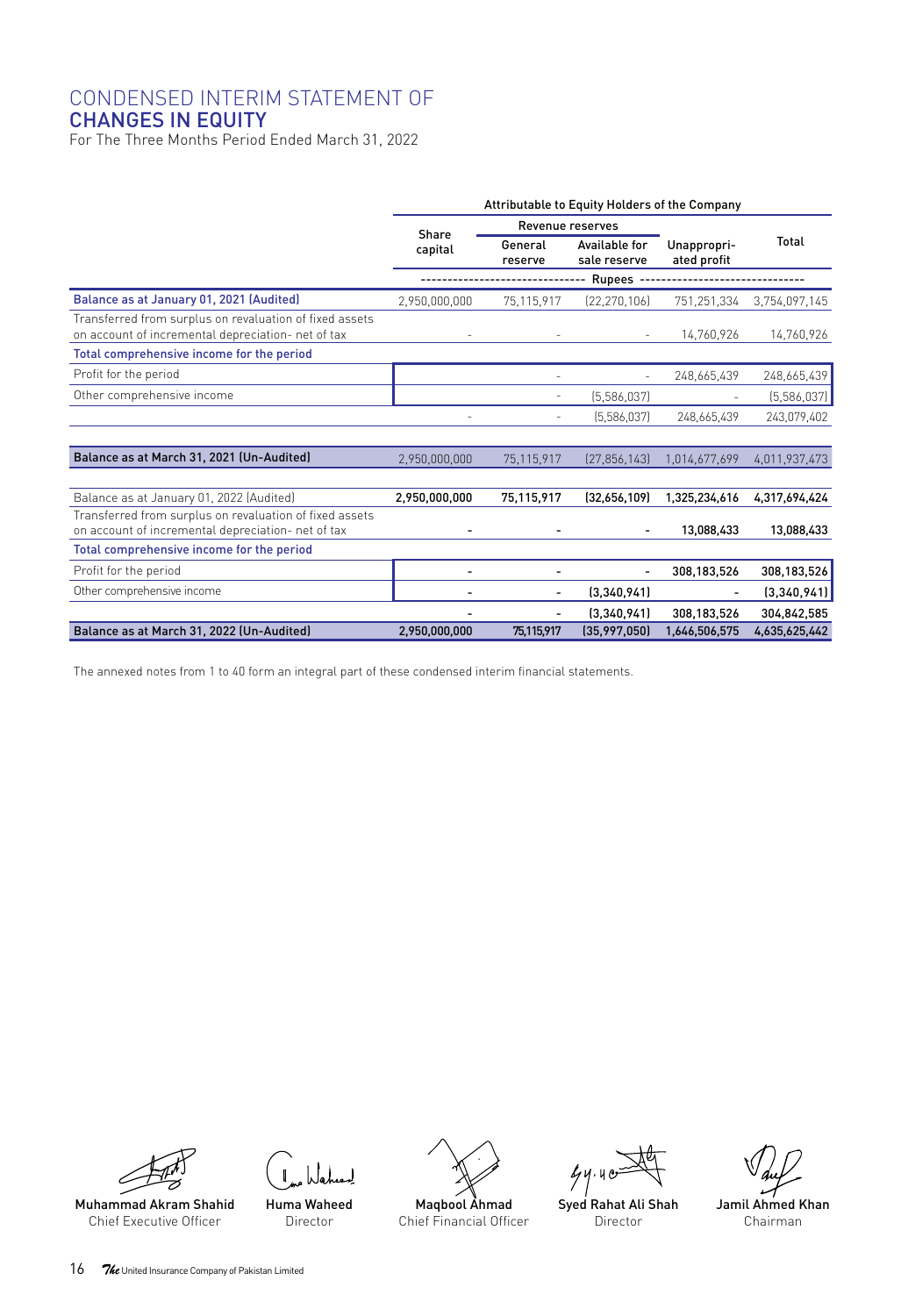For The Three Months Period Ended March 31, 2022 (Un-Audited)

#### 1 LEGAL STATUS AND NATURE OF BUSINESS

#### 1.1 Status and operations

The United Insurance Company of Pakistan Limited ("the Company") was incorporated on October 20, 1959, in Pakistan as a Public Limited Company under the Defunct Companies Act, 1913, now the Companies Act, 2017, and its shares are quoted on Pakistan Stock Exchange Limited. The Registered Office of the Company is situated at 204, 2nd floor, Madina City Mall, Abdullah Haroon Road, Saddar, Karachi, in the province of Sindh, and its Head Office is located in Lahore, in the province of Punjab. The principal activity of the Company is General Insurance Business and it qualifies as a domestic insurance company under the Insurance Ordinance, 2000 and undertakes Fire & Property Damage, Marine Aviation & Transport, Motor, Crop and Miscellaneous General Insurance. The Company has been allowed to carry on Window Takaful Operations on August 18, 2014 by the Securities and Exchange Commission of Pakistan (SECP) under the Takaful Rules, 2012. The Company has not transacted any insurance business outside Pakistan.

For the purpose of carrying on takaful business, the Company has formed a Waqf/ Participants' Takaful Fund (PTF) on June 09, 2014 under a trust deed. The trust deed governs the relationship of shareholders and policy holders for management of takaful operations.

#### 1.2 Significant transactions and events

The respective Boards of SPI Insurance Company Limited (SPI) and The United Insurance Company of Pakistan Limited (UIC), the related parties, have approved a 'Scheme of Merger' of SPI with and into UIC. The 'Scheme of Merger' has also been approved by the members of the respective companies SPI and UIC in EOGMs convened on Oct 23, 2021, & Oct 16, 2021, respectively. A merger petition has also been filed with the Sindh High Court and an order confirming the merger is expected in due course. Notices for the information of the general public have also been published, through newspaper advertisement, on January 24, 2022, regarding the filing of objections, if any.

#### 2 BASIS OF PREPARATION AND STATEMENT OF COMPLIANCE

These condensed interim financial statements have been prepared in accordance with the requirements of International Accounting Standard 34 - Interim Financial Reporting and the requirements of the Companies Act, 2017, the Insurance Ordinance, 2000, the Insurance Rules, 2017, the Insurance Accounting Regulations, 2017, the General Takaful Accounting Regulations, 2019 and the Takaful Rules, 2012 read with Circular No. 25 of 2015 issued on July 9, 2015 and the directives issued by SECP.

Wherever the requirements of the Companies Act, 2017, the Insurance Ordinance, 2000, the Insurance Rules, 2017, the Insurance Accounting Regulations, 2017, the General Takaful Accounting Regulations, 2019 and the Takaful Rules 2012 read with Circular No. 25 of 2015 issued on July 9, 2015 or directives issued by the Securities and Exchange Commission of Pakistan differ with the requirements of the standard, the requirements of the Companies Act, 2017, the Insurance Ordinance, 2000, the Insurance Rules, 2017, the Insurance Accounting Regulations, 2017, the General Takaful Accounting Regulations, 2019 and the Takaful Rules 2012 read with Circular No. 25 of 2015 issued on July 9, 2015 and the requirements of the said directives take precedence.

#### 2.1 Basis of measurement

These condensed interim financial statements have been prepared under the historical cost convention except for certain class of property and equipment which are measured at revalued amount and certain financial instruments which are measured at fair value.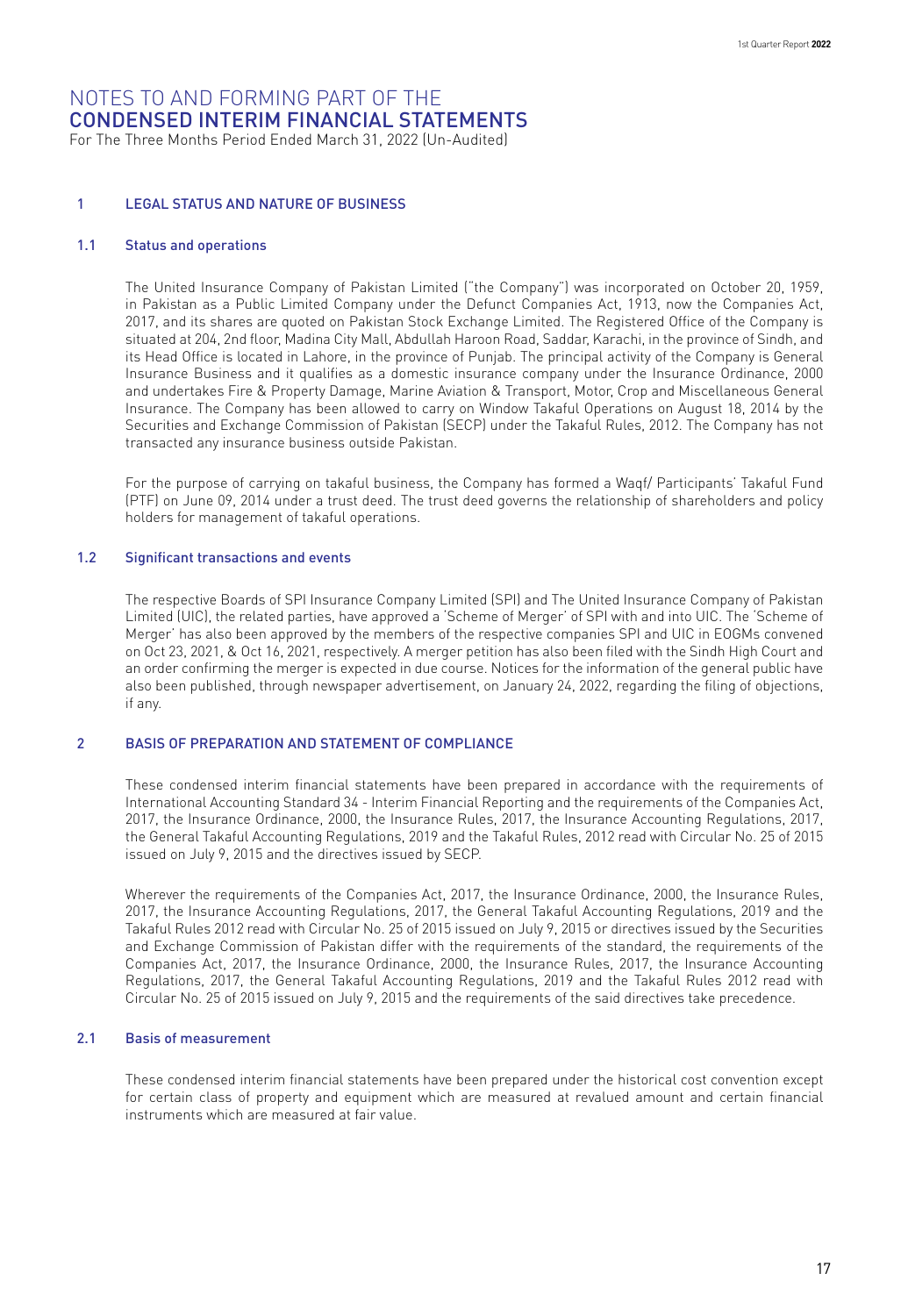For The Three Months Period Ended March 31, 2022 (Un-Audited)

#### 2.2 Functional and presentation currency

These condensed interim financial statements are presented in Pakistani Rupees which is the Company's functional and presentation currency. All figures have been rounded to the nearest rupee, unless otherwise stated.

#### 2.3 Standards, interpretations, and amendments effective in current period

- 2.3.1 The Company has adopted the following amendments in accounting standards and interpretations of IFRSs which became effective for the current period:
- IFRS-4 Amendment to IFRS 4 Insurance Contracts Amended by Interest Rate Benchmark Reform Phase 2
- IFRS 7 Amendment to IFRS 7 Financial Instruments: Disclosures Amended by Interest Rate Benchmark Reform  $-$  Phase  $2$
- IFRS 16 Amendment to IFRS 16 -Leases Amended by Interest Rate Benchmark Reform Phase 2
- IFRS 16 Amendment to IFRS 16 Amended by Covid-19-Related Rent Concessions beyond 30 June 2021

The adoption of the above amendments, and improvement to accounting standards and interpretations did not have any significant effect on these condensed interim financial statements.

#### 2.4 Standards, interpretations and amendments not effective at period end

The following revised standards, amendments and interpretations with respect to the approved accounting standards as applicable in Pakistan have not become effective during current period:

|               | <b>Effective date</b><br>(annual periods<br>beginning on or<br>after)                                                                              |                  |
|---------------|----------------------------------------------------------------------------------------------------------------------------------------------------|------------------|
|               |                                                                                                                                                    |                  |
| IFRS 3        | Amendments to IFRS 3 - Business Combinations - Amended by reference to the<br>Conceptual Framework.                                                | 01 January, 2022 |
| IFRS-9        | Financial Instruments - Amendments to IFRS 17 and Extension of the Temporary<br>Exemption from Applying IFRS 9.                                    | 01 January, 2023 |
| $IAS-1$       | Amendments to IAS 1 - Presentation of Financial Statements - Amended by<br>Classification of Liabilities as Current or Non-current.                | 01 January, 2023 |
| IAS 8         | Amendment to IAS 8 - Accounting Policies, Changes in Accounting Estimates and<br>Errors - Amended Definition of Accounting Estimates.              | 01 January, 2023 |
| <b>IAS-12</b> | Amendments to IAS 12 - Income Taxes - Amended by Deferred Tax related to Assets<br>and Liabilities arising from a Single Transaction.              | 01 January, 2023 |
| <b>IAS 16</b> | Amendments to IAS 16 - Property, Plant and Equipment - Proceeds before Intended<br>Use.                                                            | 01 January, 2022 |
| IAS-37        | Amendments to IAS 37 - Provisions, Contingent Liabilities and Contingent Assets -<br>Amended by Onerous Contracts - Cost of Fulfilling a Contract. | 01 January, 2022 |

#### 2.5 Standards, interpretations and amendments becoming effective in future period but not relevant

There are certain new standards, amendments to standards and interpretations that are effective for different future periods but are considered not to be relevant to Company's operations, therefore not disclosed in these condensed interim financial statements.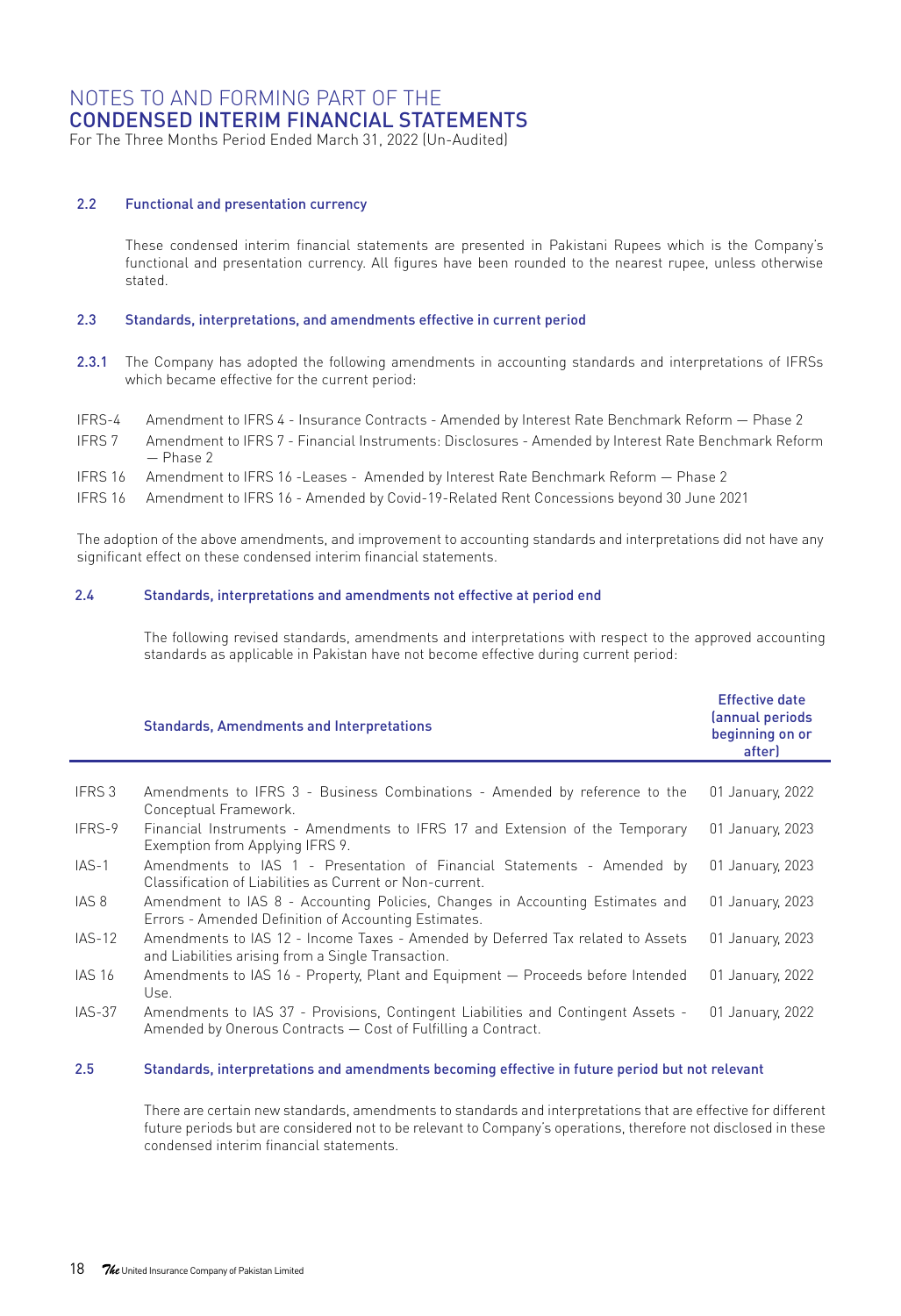For The Three Months Period Ended March 31, 2022

#### 3 SUMMARY OF SIGNIFICANT ACCOUNTING POLICIES

The accounting policies and the methods of computation adopted in the preparation of these condensed interim financial statements as at March 31, 2022 are the same as those adopted in the preparation of the financial statements for the year ended December 31, 2021.

#### 4 CRITICAL ACCOUNTING ESTIMATES AND JUDGEMENTS

The preparation of these condensed interim financial statements requires management to make judgments, estimates and assumptions that affect the application of accounting policies and the reported amounts of assets and liabilities, income and expenses. Actual results may differ from these estimates.

In preparing these condensed interim financial statements, the significant judgments made by management in applying the Company's accounting policies and the key sources of estimation uncertainty were the same as those that applied to the financial statements at and for the year ended December 31, 2021.

|   |                                                          |      | Un-Audited        | Audited                  |  |
|---|----------------------------------------------------------|------|-------------------|--------------------------|--|
|   |                                                          | Note | March 31.<br>2022 | December 31.<br>2021     |  |
|   |                                                          |      |                   | -------- Rupees -------- |  |
| 5 | <b>PROPERTY AND EQUIPMENT</b>                            |      |                   |                          |  |
|   | Operating assets at net book value - Owned               | 5.1  | 984, 940, 347     | 1,006,375,144            |  |
|   | Operating assets at net book value - Right-of-use assets | 5.2  | 150,091,532       | 116,712,807              |  |
|   | Capital work-in-progress                                 | 5.3  | 81,250,732        | 71,845,191               |  |

1,216,282,611 1,194,933,142

| 5.1 | Opening net book value                                                              | 1,006,375,144  | 1,068,718,779   |
|-----|-------------------------------------------------------------------------------------|----------------|-----------------|
|     | Add: Additions made during the period at cost                                       | 9,036,971      | 44, 160, 433    |
|     | Add: Transfers made during the period at cost                                       |                | 41,269,139      |
|     | Add: Accumulated depreciation reversed on disposals made<br>during the period       | 12,729,396     | 43,572,929      |
|     | Less: Disposals made during the period at cost                                      | (18, 108, 113) | [55, 924, 603]  |
|     | Less: Accumulated depreciation reversed on matured assets<br>made during the period |                | [17, 952, 164]  |
|     | Less: Depreciation for the period                                                   | (25,093,051)   | [117, 469, 369] |

|     | Closing net book value                                                             | 984, 940, 347 | 1,006,375,144  |
|-----|------------------------------------------------------------------------------------|---------------|----------------|
|     |                                                                                    |               |                |
| 5.2 | Opening net book value                                                             | 116,712,807   | 120,075,733    |
|     | Add: Additions made during the period at cost                                      | 40,645,000    | 43,353,000     |
|     | Less: Transfers made during the period at cost                                     |               | [41, 269, 139] |
|     | Add: Accumulated depreciation reversed on matured assets<br>made during the period |               | 17.952.164     |
|     | Less: Depreciation for the period                                                  | (7, 266, 275) | [23, 398, 951] |
|     |                                                                                    |               |                |
|     | Closing net book value                                                             | 150.091.532   | 116,712,807    |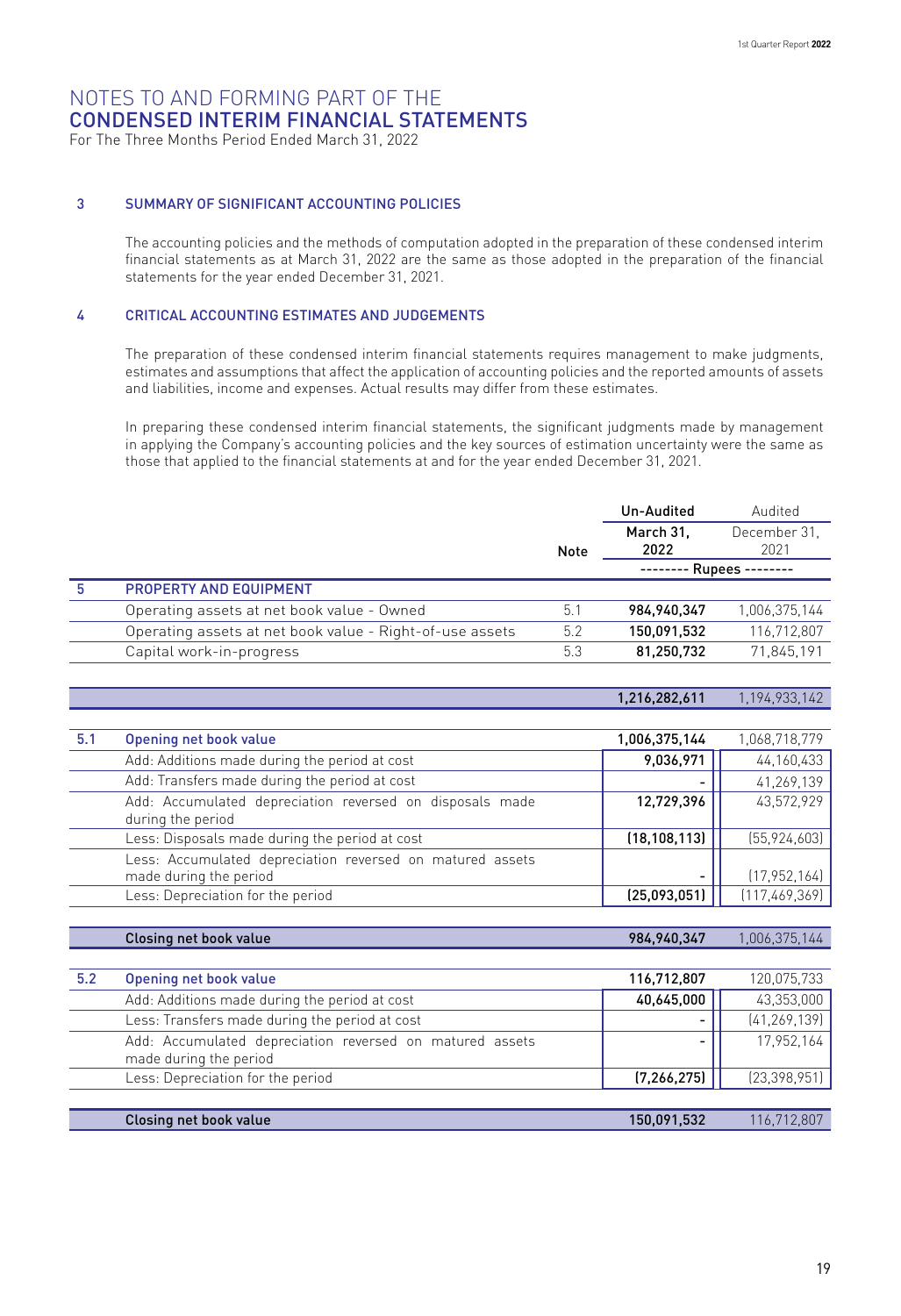For The Three Months Period Ended March 31, 2022

|       |                                                                 |             | Un-Audited    | Audited                      |  |
|-------|-----------------------------------------------------------------|-------------|---------------|------------------------------|--|
|       |                                                                 |             | March 31.     | December 31.                 |  |
|       |                                                                 | <b>Note</b> | 2022          | 2021                         |  |
|       |                                                                 |             |               | -------- Rupees --------     |  |
|       |                                                                 |             |               |                              |  |
| 5.3   | Opening net book value                                          |             | 71,845,191    | 21,180,709                   |  |
|       | Additions made during the period                                |             | 9,405,541     | 50,664,482                   |  |
|       |                                                                 |             |               |                              |  |
|       | Closing net book value                                          |             | 81,250,732    | 71,845,191                   |  |
|       |                                                                 |             |               |                              |  |
| 6     | <b>INTANGIBLE ASSETS</b>                                        |             |               |                              |  |
|       | Opening net book value                                          |             | 1,483,252     | 1,977,670                    |  |
|       |                                                                 |             |               |                              |  |
|       | Add: Additions made during the period at cost                   |             | 1,790,000     |                              |  |
|       | Less: Amortization for the period                               |             | (132, 505)    | (494, 418)                   |  |
|       | Net book value                                                  |             | 3,140,747     | 1,483,252                    |  |
|       |                                                                 |             |               |                              |  |
| 7     | <b>INVESTMENT PROPERTY</b>                                      |             |               |                              |  |
|       | Opening net book value                                          |             | 51,912,475    | 31,181,171                   |  |
|       |                                                                 |             |               |                              |  |
|       | Add: Additions made during the period at cost                   |             |               | 21,030,364                   |  |
|       | Less: Depriciation for the period                               |             | (70, 053)     | (299, 060)                   |  |
|       |                                                                 |             |               |                              |  |
|       | Net book value                                                  |             | 51,842,422    | 51,912,475                   |  |
| 8     | INVESTMENT IN SUBSIDARY AND ASSOCIATE                           |             |               |                              |  |
|       |                                                                 |             |               |                              |  |
|       | Investment in associate                                         | 8.1         | 297, 352, 654 | 297,352,654                  |  |
|       | Share deposit money                                             | 8.2         | 350,390,276   | 350,390,276                  |  |
|       |                                                                 |             |               |                              |  |
|       |                                                                 |             | 647,742,930   | 647,742,930                  |  |
|       |                                                                 |             |               |                              |  |
| 8.1   | Investment in associate - Apna Microfinance Bank Limited        |             |               |                              |  |
|       |                                                                 |             |               |                              |  |
| 8.1.1 | Movement of investment in associate                             |             |               |                              |  |
|       |                                                                 |             |               |                              |  |
|       | Beginning of the year<br>Acquisition of investment in associate | 8.1.2       | 297,352,654   | 708,746,180                  |  |
|       | Share of (loss) / profit during the period                      | 8.1.3       |               | 464,046,990<br>(7, 174, 040) |  |
|       | Value of investment before disposal                             |             | 297,352,654   | 1,165,619,130                |  |
|       |                                                                 |             |               |                              |  |
|       | Disposal of investment in associate                             |             |               | (868, 266, 476)              |  |
|       |                                                                 |             |               |                              |  |
|       |                                                                 |             | 297,352,654   | 297,352,654                  |  |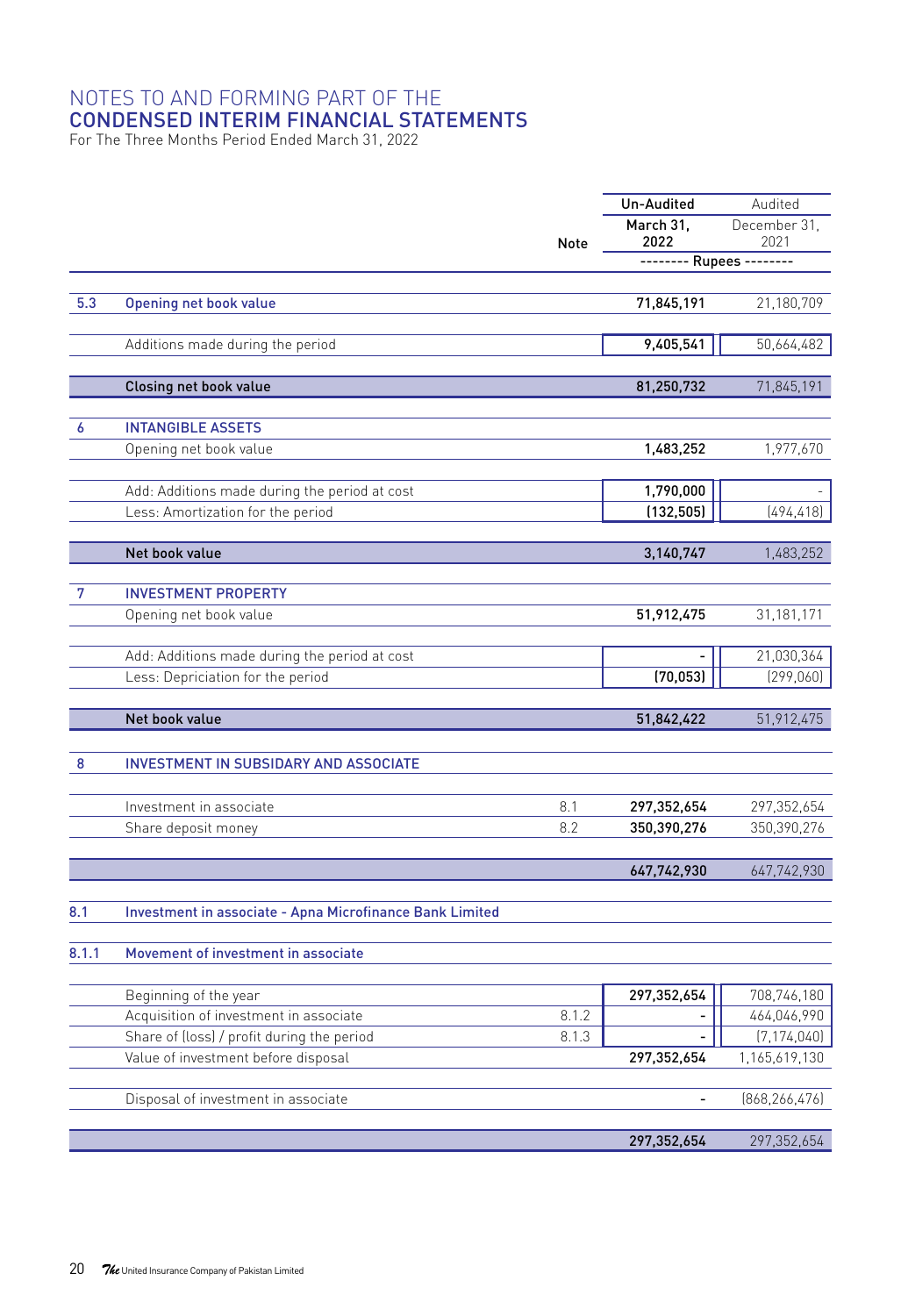For The Three Months Period Ended March 31, 2022

|             | Un-Audited        | Audited                  |
|-------------|-------------------|--------------------------|
| <b>Note</b> | March 31,<br>2022 | December 31.<br>2021     |
|             |                   | -------- Rupees -------- |

8.1.2 During the period Nil (2021: 46,404,699/-) shares are issued by Apna Microfinance Bank Limited as a right issue of shares against share deposit money of Rs. Nil/- (2021: 464,046,990/-) at par value of Rs 10/- per share.

| 8.1.3 Share of (loss) / profit from associate |        |              |
|-----------------------------------------------|--------|--------------|
|                                               |        |              |
| (Loss) / profit as per associate accounts     |        | [59.783.667] |
| Shareholding percentage                       | 12.00% | 12 በበ%       |
|                                               |        |              |
| Share of (loss) / profit                      |        | [7.174.040]  |

As of the date of signing of these condensed interim financial statements, the management accounts of Apna Microfinance Bank Limited are not available for the period ended March 31, 2022, hence no profit/ (loss) is recorded for this period. Associate's loss of Rs. 59,783,667 for the year ended December 31, 2021 was based on un-audited and un-signed financial statements.

## 8.1.4 Gain on sale of Apna Microfinance Bank Limited shares Sale proceeds against sale of shares 12.1.2 - 887,998,872 Carrying value as at the date of disposal and the set of  $\frac{8.1.1}{2}$  and  $\frac{8.1.1}{2}$  (868,266,476)

Gain on sale of shares - 19,732,396 (Calculate of shares - 19,732,396 (Calculate of shares - 19,732,396 (Calculate of shares - 19,732,396 (Calculate of shares - 19,732,396 (Calculate of shares - 19,732,396 (Calculate of sh

#### 8.1.5 Particulars of investment in associate

| . |                   |                      |                         |                   |             |             |  |
|---|-------------------|----------------------|-------------------------|-------------------|-------------|-------------|--|
|   | March 31.<br>2022 | December 31.<br>2021 | Face value<br>per share | Name of Associate |             |             |  |
|   | Number of shares  |                      | (Rupees)                |                   |             |             |  |
|   |                   |                      |                         |                   |             |             |  |
|   |                   |                      |                         | Apna Microfinance |             |             |  |
|   | 51,478,195        | 51,478,195           | 10                      | Bank Limited      | 297.352.654 | 297.352.654 |  |

a) Market value of investment and percentage of holding in associate are Rs. 1,030,078,682/- and 12% respectively (2021: Rs. 1,286,954,875/- and 12%). Shares in associate are frozen with CDC under the provision of section 10(2) of the Microfinance Institutions Ordinance, 2001.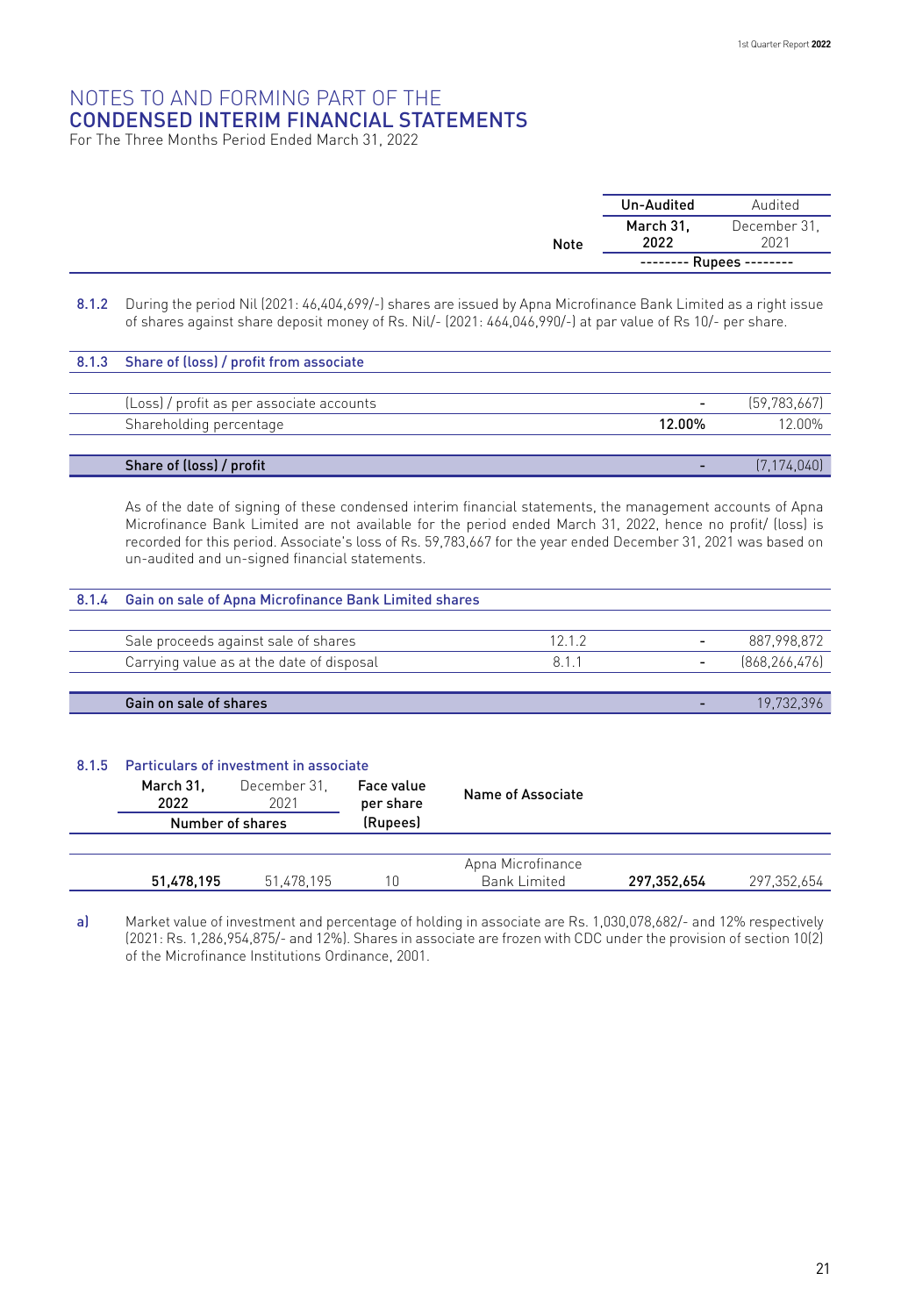For The Three Months Period Ended March 31, 2022

|      | Un-Audited        | Audited                  |
|------|-------------------|--------------------------|
| Note | March 31,<br>2022 | December 31.<br>2021     |
|      |                   | -------- Rupees -------- |

#### 8.1.6 Summarised financial information of APNA Microfinance Bank Limited is disclosed hereunder:

| Total assets                       |   | 24.871.521.089 |
|------------------------------------|---|----------------|
| Total liabilities                  |   | 22.517.943.754 |
| Total equity                       |   | 2,353,577,335  |
| Revenue                            |   | 1,965,762,456  |
| Total comprehensive income/ (loss) | - | [59.783.667]   |

As of the date of signing of these condensed interim financial statements, the management accounts of Apna Microfinance Bank Limited are not available for the period ended March 31, 2022. Figures for the year ended December 31, 2021 were based on un-audited and un-signed financial statements of Apna Microfinance Bank Limited.

#### 8.2 Share deposit money

Apna Microfinance Bank Limited 350,390,276 350,390,276

Share deposit money is interest free, as instructed by SBP, and will be utilized by the Bank for the issue of ordinary shares. Moreover, It is injected in Apna Microfinance Bank Limited to meet its capital adequacy ratio (CAR) in accordance with applicable 'Prudential Regulations for Microfinance Banks' issued by State Bank of Pakistan (SBP). Approval to continue the same treatment is pending from SBP.

| 9 | <b>INVESTMENTS IN EQUITY SECURITIES</b>              |              |                |
|---|------------------------------------------------------|--------------|----------------|
|   | Available for sale                                   | 39,988,058   | 30,775,664     |
|   |                                                      |              |                |
|   | Available for sale                                   |              |                |
|   | Listed shares                                        | 63,882,759   | 52,962,854     |
|   | Less: unrealized (loss) on revaluation of investment | (23,894,701) | (22, 187, 190) |
|   | Carrying value                                       | 39,988,058   | 30,775,664     |
|   |                                                      |              |                |
|   |                                                      | 39,988,058   | 30.775.664     |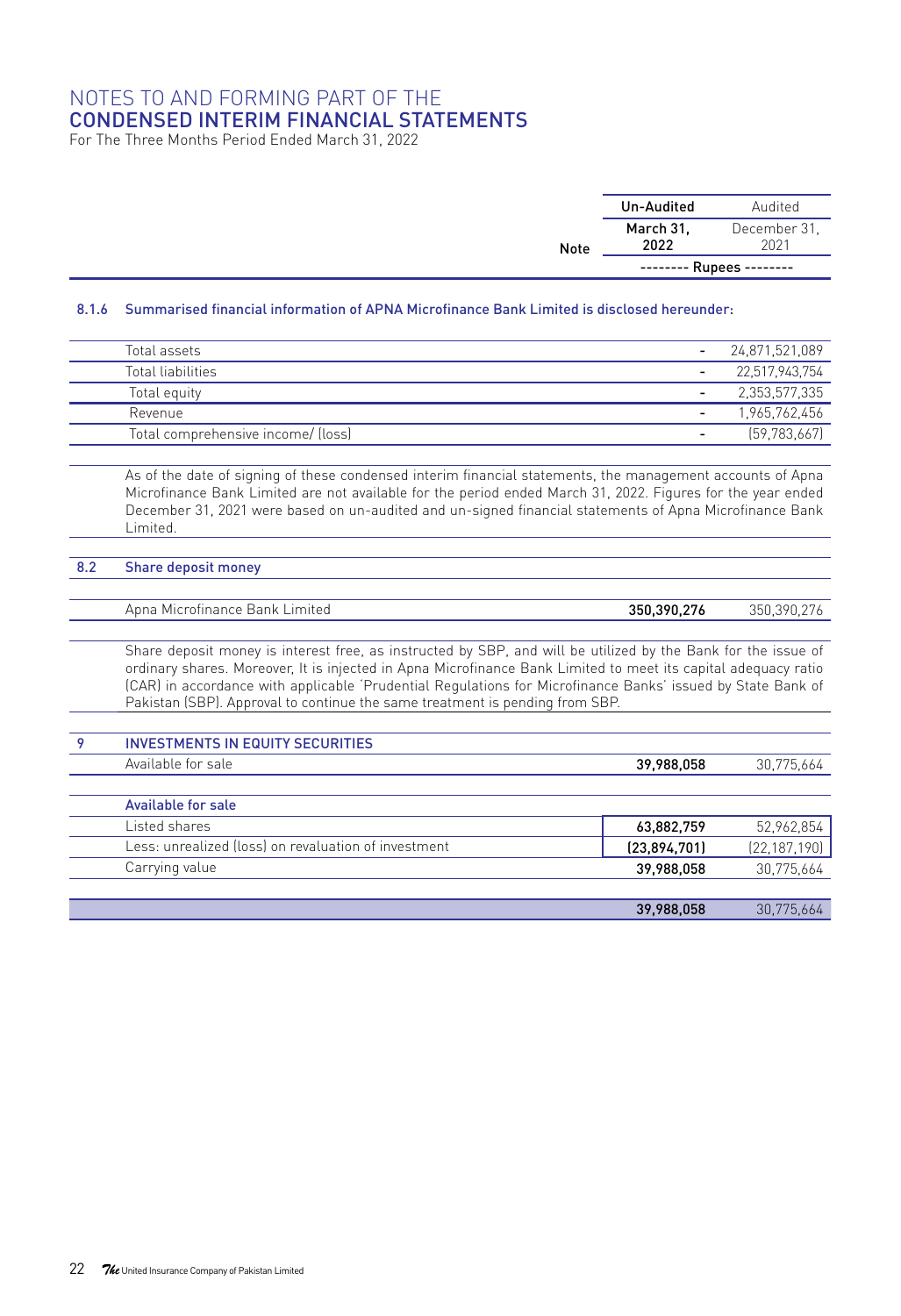For The Three Months Period Ended March 31, 2022

|      |                                                                                                                                                                                                                                                                                     |             | Un-Audited                 | Audited                    |
|------|-------------------------------------------------------------------------------------------------------------------------------------------------------------------------------------------------------------------------------------------------------------------------------------|-------------|----------------------------|----------------------------|
|      |                                                                                                                                                                                                                                                                                     |             | March 31.                  | December 31.               |
|      |                                                                                                                                                                                                                                                                                     | <b>Note</b> | 2022                       | 2021                       |
|      |                                                                                                                                                                                                                                                                                     |             | -------- Rupees --------   |                            |
|      |                                                                                                                                                                                                                                                                                     |             |                            |                            |
| 10   | <b>INVESTMENTS IN DEBT SECURITIES</b>                                                                                                                                                                                                                                               |             |                            |                            |
|      | <b>Held to maturity</b>                                                                                                                                                                                                                                                             |             |                            |                            |
|      |                                                                                                                                                                                                                                                                                     |             |                            |                            |
|      | Government securities                                                                                                                                                                                                                                                               | 10.1        | 795,532,635                | 617,502,776                |
|      |                                                                                                                                                                                                                                                                                     |             |                            |                            |
|      |                                                                                                                                                                                                                                                                                     |             | 795,532,635                | 617,502,776                |
| 10.1 | The Pakistan Investment Bonds amounting to Rs. 661,300,000/- (2021: Rs. 660,300,000/-) are placed as statutory<br>deposit with the State Bank of Pakistan in accordance with the requirements of clause (a) of the sub-section 2 of<br>section 29 of the Insurance Ordinance, 2000. |             |                            |                            |
| 11   | <b>INVESTMENTS IN TERM DEPOSITS</b>                                                                                                                                                                                                                                                 |             |                            |                            |
|      | <b>Held to maturity</b>                                                                                                                                                                                                                                                             |             |                            |                            |
|      |                                                                                                                                                                                                                                                                                     |             |                            |                            |
|      | Deposits maturing within 12 months                                                                                                                                                                                                                                                  |             | 515,241,164                | 400,097,871                |
|      |                                                                                                                                                                                                                                                                                     |             |                            |                            |
|      |                                                                                                                                                                                                                                                                                     |             | 515,241,164                | 400,097,871                |
|      |                                                                                                                                                                                                                                                                                     |             |                            |                            |
| 11A  | TOTAL ASSETS IN WINDOW TAKAFUL OPERATIONS - OPERATOR'S FUND                                                                                                                                                                                                                         |             |                            |                            |
|      |                                                                                                                                                                                                                                                                                     |             |                            |                            |
|      | <b>Assets</b>                                                                                                                                                                                                                                                                       |             |                            |                            |
|      | Cash and bank deposits                                                                                                                                                                                                                                                              |             | 43,318,973                 | 5,744,075                  |
|      | Investments                                                                                                                                                                                                                                                                         |             | 207,959,260                | 224,590,147                |
|      | Property and equipment                                                                                                                                                                                                                                                              |             | 22,043,625                 | 20,603,825                 |
|      | Other assets<br><b>Total assets</b>                                                                                                                                                                                                                                                 |             | 549,355,523<br>822,677,381 | 475,099,599<br>726,037,646 |
|      |                                                                                                                                                                                                                                                                                     |             |                            |                            |
|      | <b>Total liabilities</b>                                                                                                                                                                                                                                                            |             | 303,616,561                | 189,324,452                |
|      |                                                                                                                                                                                                                                                                                     |             |                            |                            |
| 12   | <b>LOANS AND OTHER RECEIVABLES</b>                                                                                                                                                                                                                                                  |             |                            |                            |
|      | Unsecured and considered good                                                                                                                                                                                                                                                       |             |                            |                            |
|      | Receivable from related parties                                                                                                                                                                                                                                                     | 12.1        | 1,092,643,824              | 1,150,152,824              |
|      | Accrued investment income                                                                                                                                                                                                                                                           |             | 33,003,907                 | 26,604,665                 |
|      | Lease security deposits                                                                                                                                                                                                                                                             |             | 25,448,650                 | 19,499,800                 |
|      | Other security deposits                                                                                                                                                                                                                                                             |             | 50,572,720                 | 50,557,511                 |
|      | Loans to employees                                                                                                                                                                                                                                                                  |             | 24,130,159                 | 21,875,024                 |
|      | Branch balance receivable                                                                                                                                                                                                                                                           |             | 62,566,804                 | 20,683,512                 |
|      | Other receivable                                                                                                                                                                                                                                                                    |             | 408,914,707                | 154,588,989                |
|      |                                                                                                                                                                                                                                                                                     |             |                            |                            |
|      |                                                                                                                                                                                                                                                                                     |             | 1,697,280,771              | 1,443,962,325              |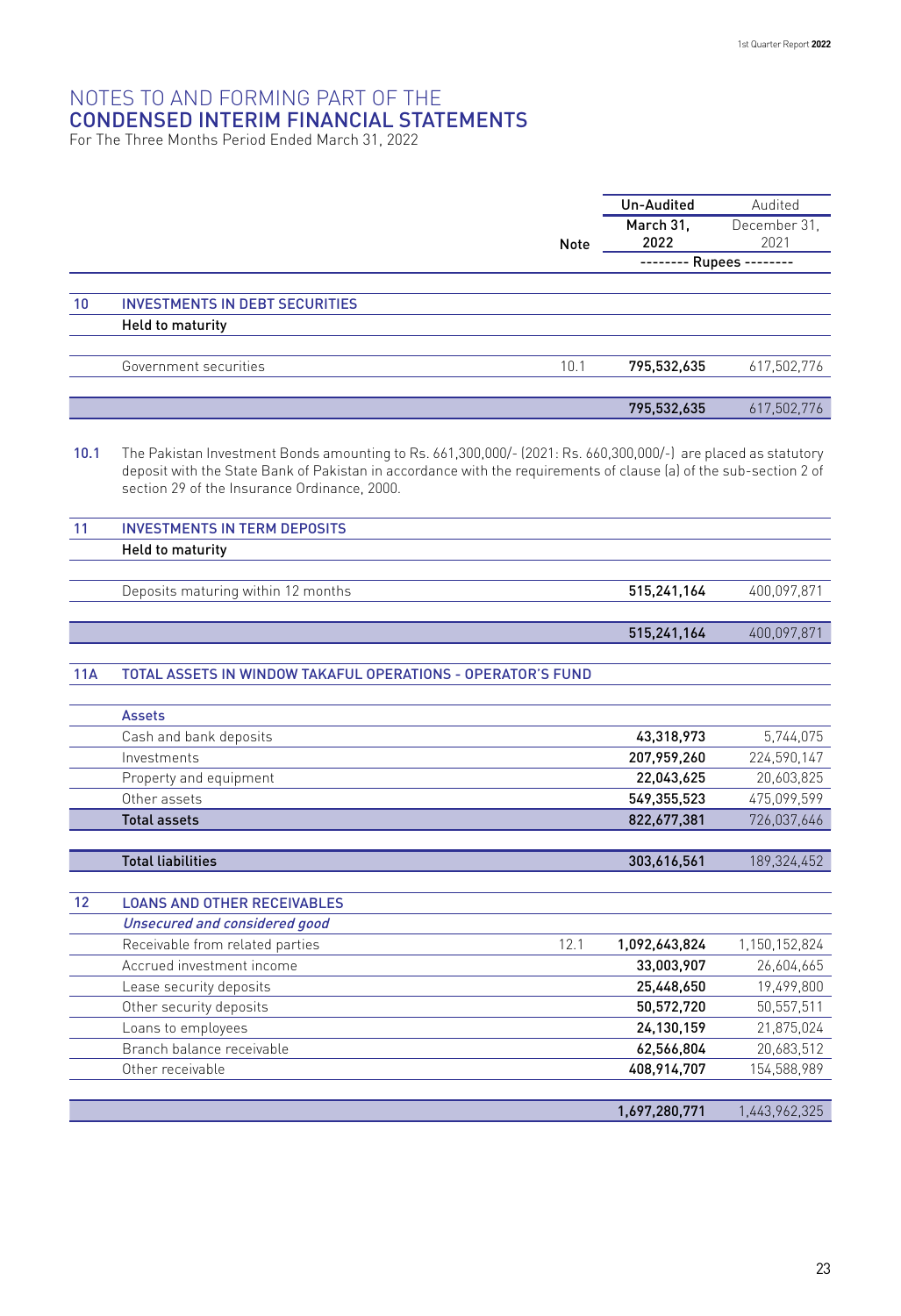For The Three Months Period Ended March 31, 2022

|      |                                                         |             | Un-Audited    | Audited       |
|------|---------------------------------------------------------|-------------|---------------|---------------|
|      |                                                         |             | March 31.     | December 31.  |
|      |                                                         | <b>Note</b> | 2022          | 2021          |
|      |                                                         |             | - Rupees -    |               |
| 12.1 | Represents amount due from following                    |             |               |               |
|      |                                                         |             |               |               |
|      | Receivable against advance for purchase of shares       |             |               |               |
|      | United Track System (Pvt.) Ltd                          | 12.1.1      | 249.045.952   | 262, 153, 952 |
|      | Receivable against sale of shares                       |             |               |               |
|      | United Software & Technologies International (Pvt.) Ltd |             | 261,392,952   | 275,150,952   |
|      | Tawasul Risk Management Services (Pvt.) Ltd             |             | 303,939,986   | 319,936,986   |
|      | Tawasul HealthCare TPA (Pvt.) Ltd                       |             | 278,264,934   | 292,910,934   |
|      |                                                         | 12.1.2      | 843,597,872   | 887,998,872   |
|      |                                                         |             | 1,092,643,824 | 1,150,152,824 |

12.1.1 These advances were given for the purchase of shares of Apna Microfinance Bank Limited to the other sponsors / shareholders of Apna Microfinance Bank Limited and now, as the parties have agreed to rescind the previous arrangements and thus, these funds will be returned accordingly by the said sponsor.

12.1.2 These receivables comprise of amounts receivable against sale of shares of Apna Microfinance Bank Limited. These amounts are receivable as per sale schedule forming integral part of the agreements to sell. These shares are sold to related parties at an arm's length transaction.

| 13 | <b>INSURANCE / REINSURANCE RECEIVABLES</b>                                       |               |               |
|----|----------------------------------------------------------------------------------|---------------|---------------|
|    | - Unsecured and considered good                                                  |               |               |
|    |                                                                                  |               |               |
|    | Due from insurance contract holders                                              | 795,400,574   | 900,040,673   |
|    | Less: Provision for impairment of receivables from insurance<br>contract holders |               |               |
|    | Due from other insurers / reinsurers                                             | 298,950,769   | 238,255,505   |
|    | Less: Provision for impairment of due from other insurers /<br>reinsurers        |               |               |
|    |                                                                                  |               |               |
|    |                                                                                  | 1,094,351,343 | 1,138,296,178 |
|    |                                                                                  |               |               |
| 14 | <b>DEFERRED TAXATION</b>                                                         |               |               |
|    |                                                                                  |               |               |
|    | Deferred tax liability                                                           | 122,047,165   | 126,532,111   |
|    |                                                                                  |               |               |
| 15 | <b>PREPAYMENTS</b>                                                               |               |               |
|    |                                                                                  |               |               |
|    | Prepaid reinsurance premium ceded                                                | 1,381,544,553 | 1,651,494,329 |
|    |                                                                                  |               |               |
|    |                                                                                  | 1,381,544,553 | 1,651,494,329 |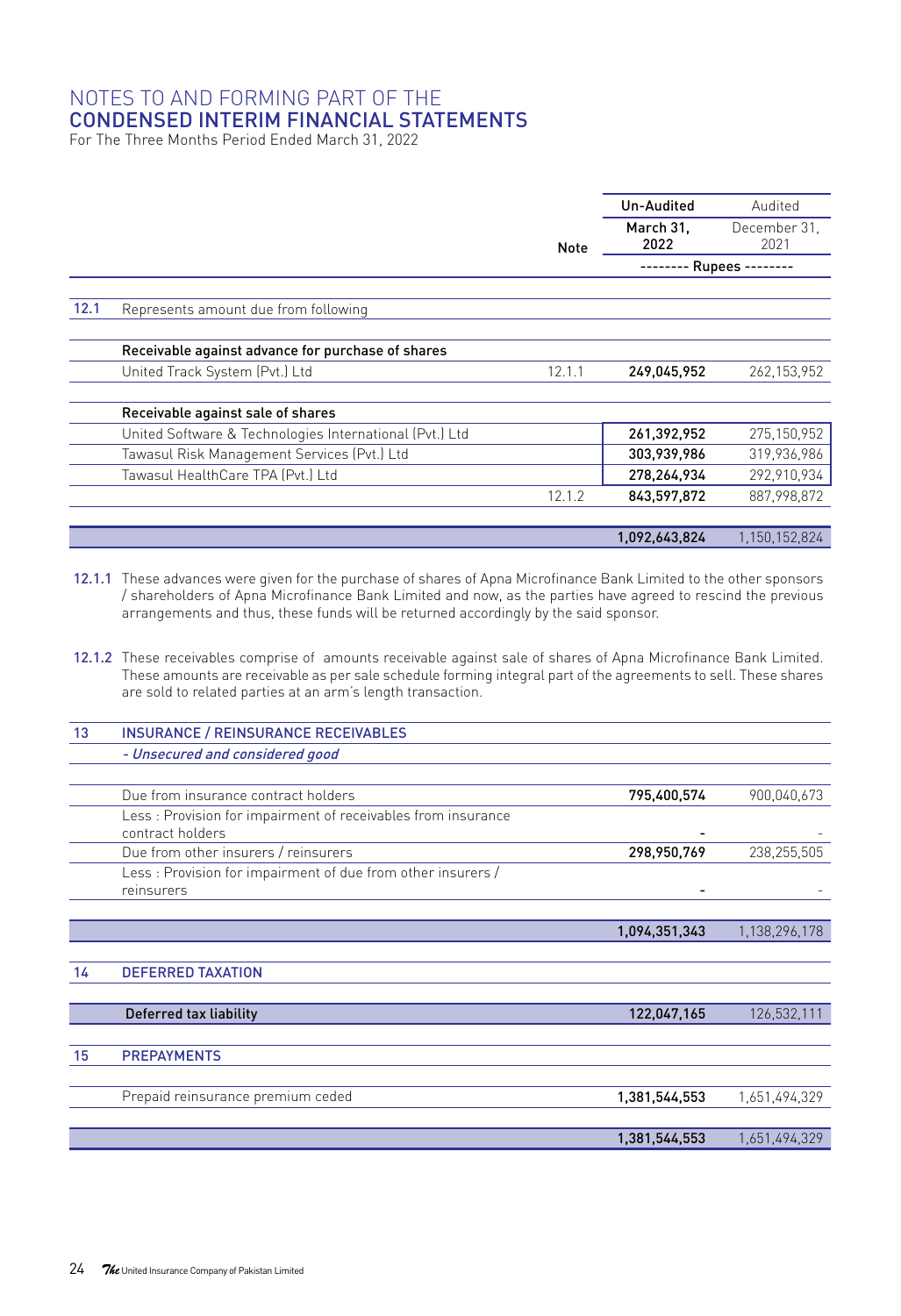For The Three Months Period Ended March 31, 2022

|      |                                              |              |                                                                   | Un-Audited               | Audited              |
|------|----------------------------------------------|--------------|-------------------------------------------------------------------|--------------------------|----------------------|
|      |                                              |              | Note                                                              | March 31.<br>2022        | December 31.<br>2021 |
|      |                                              |              |                                                                   | -------- Rupees -------- |                      |
|      | <b>16 CASH &amp; BANK</b>                    |              |                                                                   |                          |                      |
|      | Cash and cash equivalents                    |              |                                                                   |                          |                      |
|      | - Cash in hand                               |              |                                                                   | 563,793                  | 258,732              |
|      |                                              |              |                                                                   |                          |                      |
|      | Cash at bank                                 |              |                                                                   |                          |                      |
|      | - Current accounts                           |              |                                                                   | 291,386,954              | 488,611,081          |
|      | - Saving accounts                            |              |                                                                   | 299,773,732              | 276,004,784          |
|      |                                              |              |                                                                   |                          |                      |
|      |                                              |              |                                                                   | 591,724,479              | 764,874,597          |
| 17   | ORDINARY SHARE CAPITAL                       |              |                                                                   |                          |                      |
| 17.1 | Authorized share capital                     |              |                                                                   |                          |                      |
|      |                                              |              |                                                                   |                          |                      |
|      | March 31.                                    | December 31, |                                                                   |                          |                      |
|      | 2022                                         | 2021         |                                                                   |                          |                      |
|      | (Number of shares)                           |              |                                                                   |                          |                      |
|      | 400,000,000                                  |              | 400,000,000 Ordinary shares of Rs. 10/- each                      | 4,000,000,000            | 4,000,000,000        |
|      |                                              |              |                                                                   |                          |                      |
| 17.2 | Issued, subscribed and paid-up share capital |              |                                                                   |                          |                      |
|      |                                              |              |                                                                   |                          |                      |
|      | 10,963,475                                   |              | Ordinary shares of Rs. 10/- each fully<br>10,963,475 paid in cash | 109,634,750              | 109,634,750          |
|      |                                              |              | Ordinary shares of Rs. 10/- each issued                           |                          |                      |
|      | 284,036,525                                  |              | 284,036,525 as fully paid bonus shares                            | 2,840,365,250            | 2,840,365,250        |
|      | 295,000,000                                  | 295,000,000  |                                                                   | 2,950,000,000            | 2,950,000,000        |
|      |                                              |              |                                                                   |                          |                      |
|      |                                              |              | Reconciliation of issued, subscribed and paid up share capital    |                          |                      |
|      |                                              |              | Ordinary shares of Rs. 10/- each fully                            |                          |                      |
|      | 295,000,000                                  |              | 295,000,000 paid in cash                                          | 2,950,000,000            | 2,950,000,000        |
|      | 295,000,000                                  | 295,000,000  |                                                                   | 2,950,000,000            | 2,950,000,000        |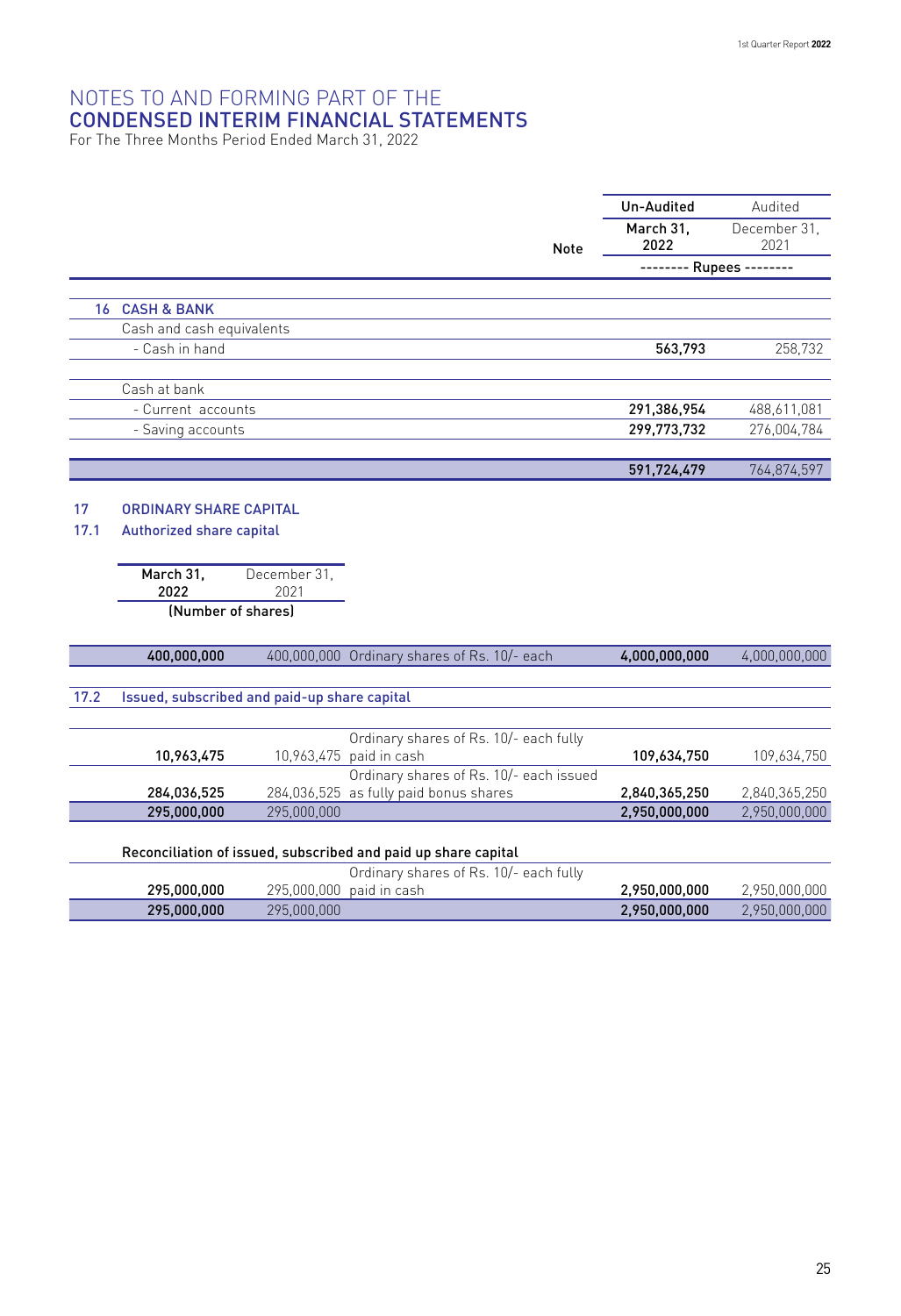For The Three Months Period Ended March 31, 2022

|      |                                                     | <b>Note</b> | Un-Audited               | Audited        |
|------|-----------------------------------------------------|-------------|--------------------------|----------------|
|      |                                                     |             | March 31,                | December 31.   |
|      |                                                     |             | 2022                     | 2021           |
|      |                                                     |             | -------- Rupees -------- |                |
|      |                                                     |             |                          |                |
| 18   | <b>RESERVES</b>                                     |             |                          |                |
|      |                                                     |             |                          |                |
|      | General reserve                                     |             | 75,115,917               | 75,115,917     |
|      | Available for sale reserve                          |             | (35,997,050)             | (32,656,109)   |
|      |                                                     |             |                          |                |
|      |                                                     |             | 39,118,867               | 42,459,808     |
| 19   | <b>BORROWINGS</b>                                   |             |                          |                |
|      |                                                     |             |                          |                |
|      | Liabilities against assets subject to finance lease | 19.1        | 122,382,886              | 93,156,626     |
|      |                                                     |             |                          |                |
| 19.1 | <b>Opening Balance</b>                              |             | 93,156,626               | 91,484,644     |
|      |                                                     |             |                          |                |
|      | Add: Disbursement during the period                 |             | 39,659,000               | 43,531,348     |
|      | Less: Repaid during the period                      |             | (10, 432, 740)           | (41, 859, 366) |
|      |                                                     |             |                          |                |
|      | <b>Closing Balance</b>                              |             | 122,382,886              | 93,156,626     |
|      |                                                     |             |                          |                |
| 20   | <b>INSURANCE / REINSURANCE PAYABLES</b>             |             |                          |                |
|      |                                                     |             |                          |                |
|      | Due to insurers / reinsurers                        |             | 277,067,269              | 429,075,859    |
|      |                                                     |             |                          |                |
|      |                                                     |             | 277,067,269              | 429,075,859    |
| 21   | OTHER CREDITORS AND ACCRUALS                        |             |                          |                |
|      |                                                     |             |                          |                |
|      | Agents commission payable                           |             | 141,258,954              | 107,969,578    |
|      | Federal excise duty / sales tax                     |             | 21,035,556               | 21,116,494     |
|      | Federal insurance fee                               |             | 4,491,632                | 9,086,598      |
|      | Accrued expenses                                    |             | 1,937,877                | 3,149,512      |
|      | Withholding taxes payables                          |             | 24,618,201               | 21,646,632     |
|      | Unpaid and unclaimed dividend                       |             | 16,067,091               | 16,107,757     |
|      | Provident fund contribution                         |             | 3,423,554                | 6,468,169      |
|      | Auditors' remuneration                              |             |                          | 3,894,500      |
|      | Cash margin guarantee                               |             | 58,787,011               | 104,916,643    |
|      | Others                                              |             | 5,788,058                | 29,462,187     |
|      |                                                     |             |                          |                |
|      |                                                     |             | 277,407,934              | 323,818,070    |

#### 22 CONTINGENCY(IES) AND COMMITMENT(S)

#### 22.1 Contingencies

There is no change in the status of contingent liabilities since the end of last annual reporting period December 31, 2021.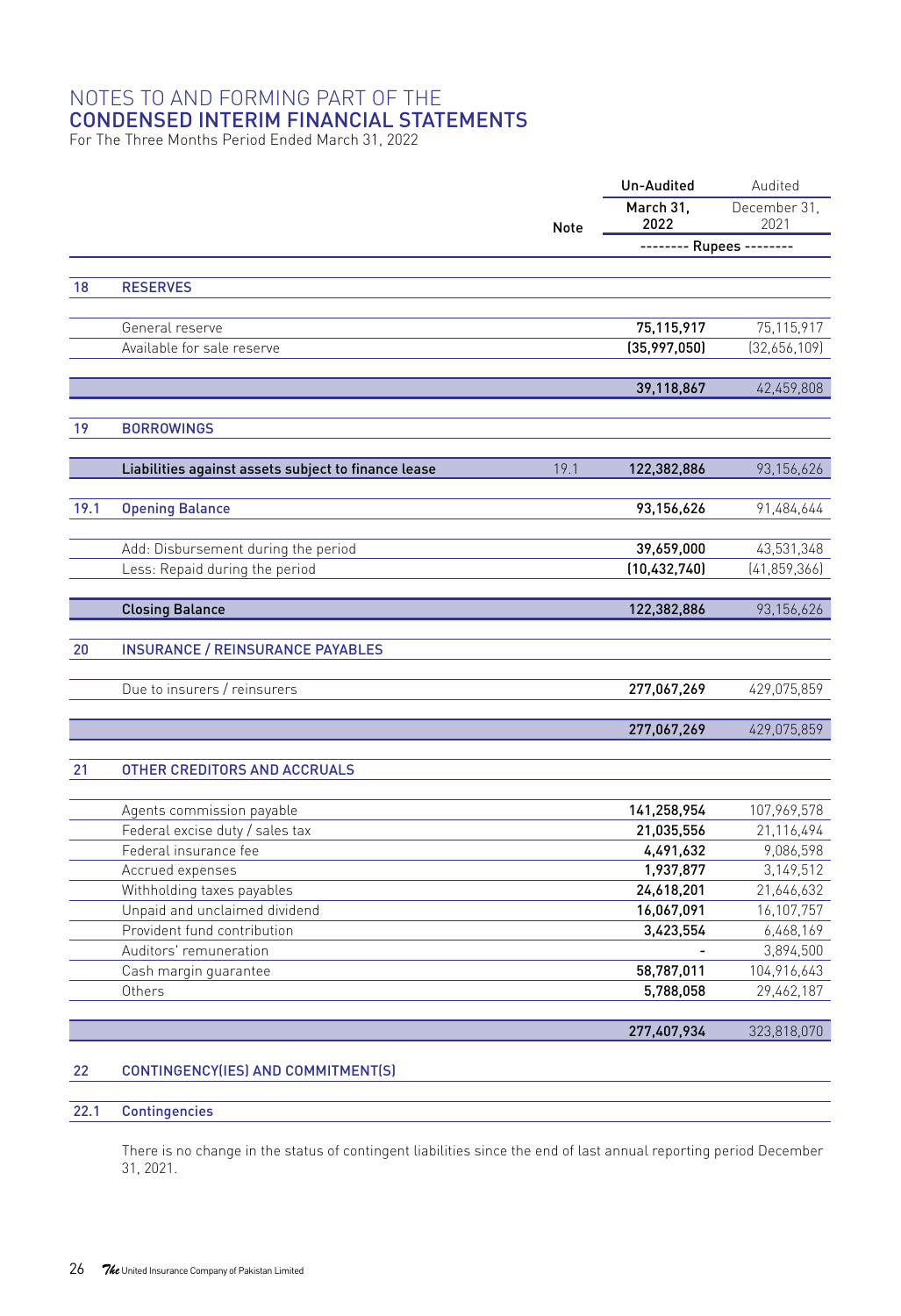For The Three Months Period Ended March 31, 2022

|        |                                                                                       |             | Un-Audited               | Audited                  |
|--------|---------------------------------------------------------------------------------------|-------------|--------------------------|--------------------------|
|        |                                                                                       | <b>Note</b> | March 31.<br>2022        | December 31.<br>2021     |
|        |                                                                                       |             | -------- Rupees -------- |                          |
|        |                                                                                       |             |                          |                          |
| 22.2   | <b>Commitments</b>                                                                    |             |                          |                          |
|        | There are following commitments on balance sheet date                                 |             |                          |                          |
|        | For future ljarah rentals payable                                                     | 22.2.1      | 575,260                  | 2,114,682                |
|        |                                                                                       |             |                          |                          |
| 22.2.1 | Commitments for rentals under Ijarah contracts in respect of vehicles are as follows: |             |                          |                          |
|        |                                                                                       |             |                          |                          |
|        | Not later than one year                                                               |             | 575,260                  | 2,114,682                |
|        |                                                                                       |             | 575,260                  |                          |
|        |                                                                                       |             |                          | 2,114,682                |
|        |                                                                                       |             |                          |                          |
|        |                                                                                       |             | Un-Audited               | Un-Audited               |
|        |                                                                                       |             | March 31.                | March 31.                |
|        |                                                                                       | <b>Note</b> | 2022                     | 2021                     |
|        |                                                                                       |             |                          | -------- Rupees -------- |
| 23     | <b>NET INSURANCE PREMIUM</b>                                                          |             |                          |                          |
|        |                                                                                       |             |                          |                          |
|        | Written Gross Premium                                                                 |             | 1,464,010,787            | 1,024,636,816            |
|        | Add: Unearned premium reserve - Opening                                               |             | 2,141,914,061            | 2,322,406,326            |
|        | Less: Unearned premium reserve - Closing                                              |             | (2,003,581,662)          | (1, 924, 936, 025)       |
|        | Premium earned                                                                        |             | 1,602,343,186            | 1,422,107,117            |
|        |                                                                                       |             |                          |                          |
|        | Less: Reinsurance premium ceded                                                       |             | 428,814,472              | 369, 311, 103            |
|        | Add: Prepaid reinsurance premium - Opening                                            |             | 1,651,494,329            | 1,664,162,760            |
|        | Less: Prepaid reinsurance premium - Closing                                           |             | (1, 381, 544, 553)       | (1,325,814,428)          |
|        | Reinsurance expense                                                                   |             | 698,764,248              | 707,659,435              |
|        |                                                                                       |             | 903,578,938              | 714,447,682              |
|        |                                                                                       |             |                          |                          |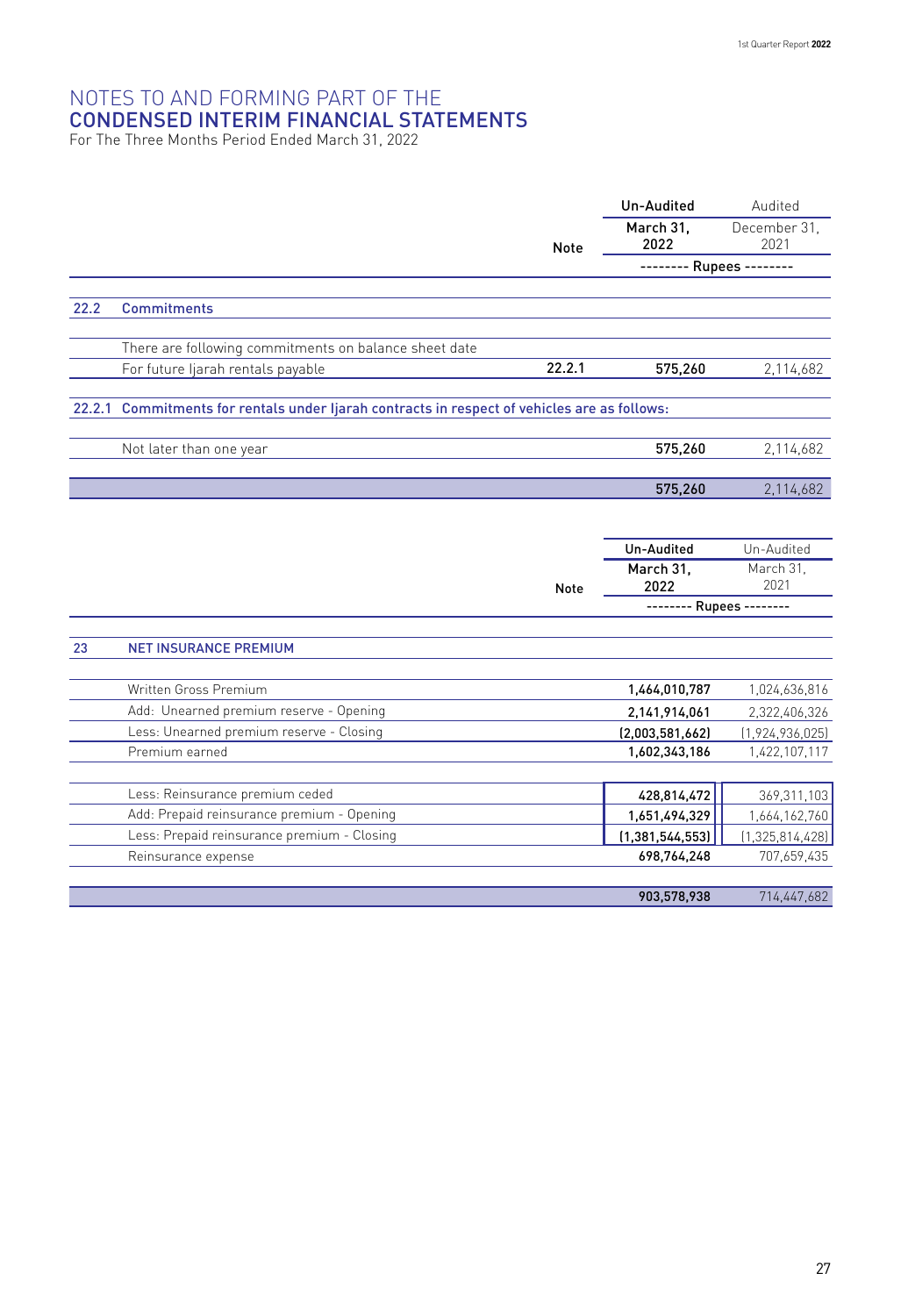For The Three Months Period Ended March 31, 2022

|    |                                                                                      |             | Un-Audited      | Un-Audited         |
|----|--------------------------------------------------------------------------------------|-------------|-----------------|--------------------|
|    |                                                                                      |             | March 31,       | March 31.          |
|    |                                                                                      | <b>Note</b> | 2022            | 2021               |
|    |                                                                                      |             | - Rupees --     |                    |
| 24 | <b>NET INSURANCE CLAIMS</b>                                                          |             |                 |                    |
|    | Claims Paid                                                                          |             | 374,640,840     | 305,693,455        |
|    | Add: Outstanding claims including IBNR - Closing                                     | 24.1        | 2,418,809,494   | 1,993,825,604      |
|    | Less: Outstanding claims including IBNR - Opening                                    |             | (2,008,063,278) | (1,758,414,109)    |
|    | Claims expense                                                                       |             | 785,387,056     | 541,104,950        |
|    | Less: Reinsurance and other recoveries received                                      |             | 263,887,387     | 222,838,541        |
|    | Add: Reinsurance and other recoveries in respect of outstanding                      |             |                 |                    |
|    | claims - Closing                                                                     |             | 1,868,208,442   | 1,510,184,119      |
|    | Less: Reinsurance and other recoveries in respect of outstanding<br>claims - Opening |             | (1,498,691,646) | (1, 349, 738, 271) |
|    | Reinsurance and other recoveries revenue                                             |             | 633,404,183     | 383,284,389        |
|    |                                                                                      |             | 151,982,873     | 157,820,561        |

24.1 The aforesaid includes outstanding claims of Rs. 442,372,389/- (2021: Rs. 442,372,389/-) which are payable to a related party.

#### 25 NET COMMISSION AND OTHER ACQUISITION COSTS

|    | Commission paid or payable                       | 153,732,456   | 104,795,215     |
|----|--------------------------------------------------|---------------|-----------------|
|    | Add: Deferred commission expense - Opening       | 375,486,487   | 212,908,956     |
|    | Less: Deferred commission expense - Closing      | (345,931,629) | (204, 914, 068) |
|    | Net Commission                                   | 183,287,314   | 112,790,103     |
|    |                                                  |               |                 |
|    | Less: Commission received or recoverable         | 78,076,713    | 61,440,226      |
|    | Add: Unearned re-insurance commission - Opening  | 294,407,089   | 196,587,940     |
|    | Less: Unearned re-insurance commission - Closing | [249,604,859] | (167,610,345)   |
|    | Commission from reinsurers                       | 122,878,943   | 90.417.821      |
|    |                                                  |               |                 |
|    |                                                  | 60,408,371    | 22,372,282      |
|    |                                                  |               |                 |
| 26 | <b>MANAGEMENT EXPENSES</b>                       | 323,325,393   | 243.399.034     |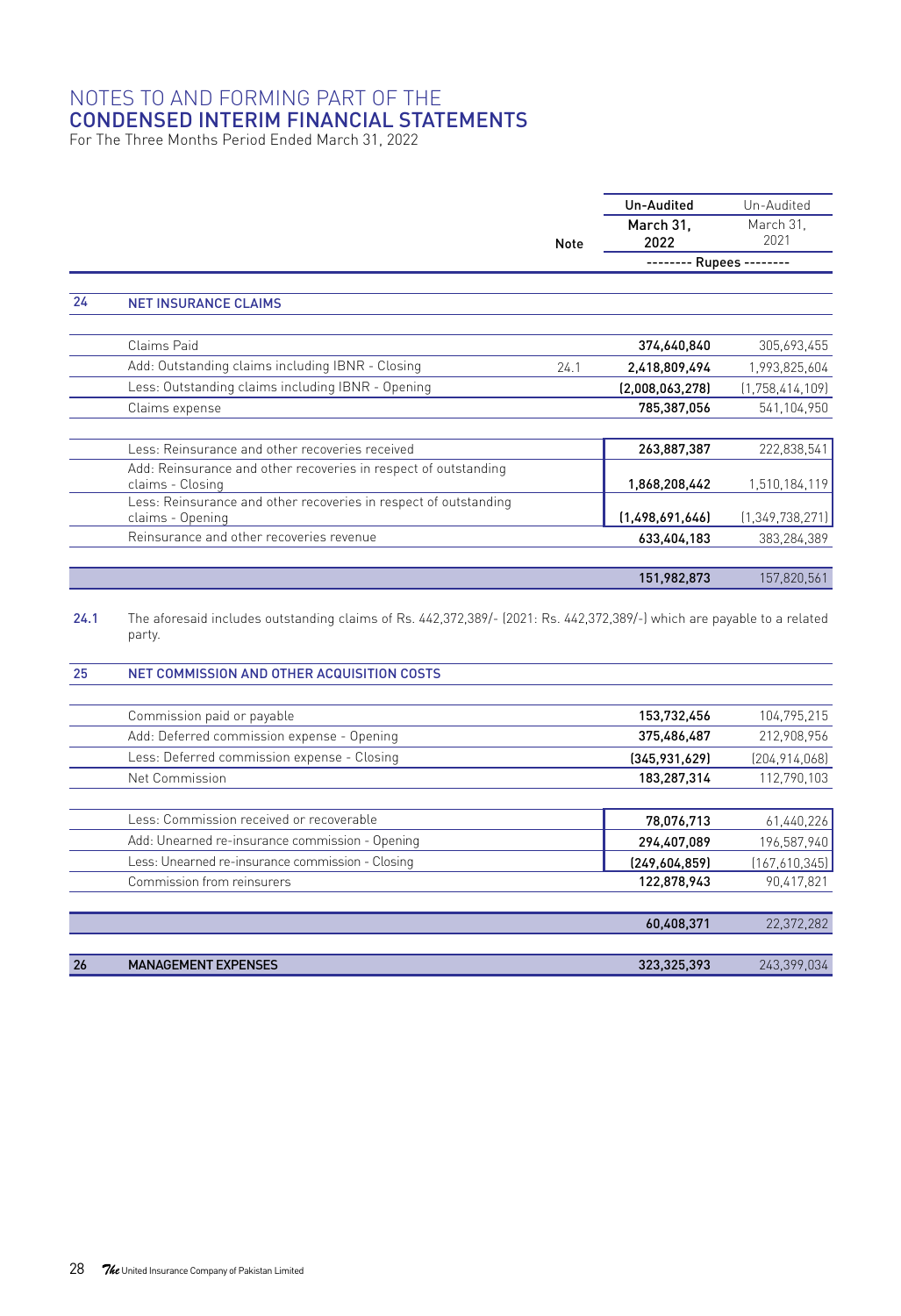For The Three Months Period Ended March 31, 2022

|    |                                            | Un-Audited               | Un-Audited<br>March 31. |  |
|----|--------------------------------------------|--------------------------|-------------------------|--|
|    |                                            | March 31,                |                         |  |
|    |                                            | 2022                     | 2021                    |  |
|    |                                            | -------- Rupees -------- |                         |  |
|    |                                            |                          |                         |  |
| 27 | <b>INVESTMENT INCOME</b>                   |                          |                         |  |
|    | Income from equity securities              |                          |                         |  |
|    | Available for sale                         |                          |                         |  |
|    | Dividend income on shares                  | 541,490                  | 52,500                  |  |
|    | Income from debt securities                |                          |                         |  |
|    | Held to maturity                           |                          |                         |  |
|    | Return on Government securities - T-bills  |                          | 417,896                 |  |
|    | Return on Government securities - PIBs     | 15,529,524               | 6,300,964               |  |
|    | Income from term deposits                  |                          |                         |  |
|    | Return on term deposits                    | 6,689,209                | 2,280,640               |  |
|    |                                            | 22,760,223               | 9,052,000               |  |
|    |                                            |                          |                         |  |
|    | Net realized gains / (loss) on investments |                          |                         |  |
|    | Available for sale                         |                          |                         |  |
|    | -Equity securities                         | 337,297                  | 2,048,123               |  |
|    |                                            |                          |                         |  |
|    | Total investment income                    | 23,097,520               | 11,100,123              |  |
|    |                                            |                          |                         |  |
|    | Less: Investment related expenses          | (134, 444)               | (763, 127)              |  |
|    |                                            |                          |                         |  |
|    | Net Investment Income                      | 22,963,076               | 10,336,996              |  |
|    |                                            |                          |                         |  |
| 28 | <b>RENTAL INCOME</b>                       | 520,000                  | 752,400                 |  |
| 29 | <b>OTHER INCOME</b>                        | 13,229,269               | 7,168,873               |  |
|    |                                            |                          |                         |  |
| 30 | <b>OTHER EXPENSES</b>                      | 8,220,019                | 6,215,117               |  |
|    |                                            |                          |                         |  |
| 31 | <b>FINANCE COST</b>                        | 1,755,548                | 2,101,756               |  |
|    |                                            |                          |                         |  |
| 32 | <b>INCOME TAX EXPENSE</b>                  |                          |                         |  |
|    |                                            |                          |                         |  |
|    | For the period                             |                          |                         |  |
|    | Current                                    | 96,747,426               | 72,776,712              |  |
|    | Deferred                                   | 675,309                  | 9,361,084               |  |
|    | For the prior year(s)                      |                          |                         |  |
|    | Current                                    | 5,233,783                |                         |  |
|    |                                            |                          |                         |  |
|    |                                            | 102,656,518              | 82,137,796              |  |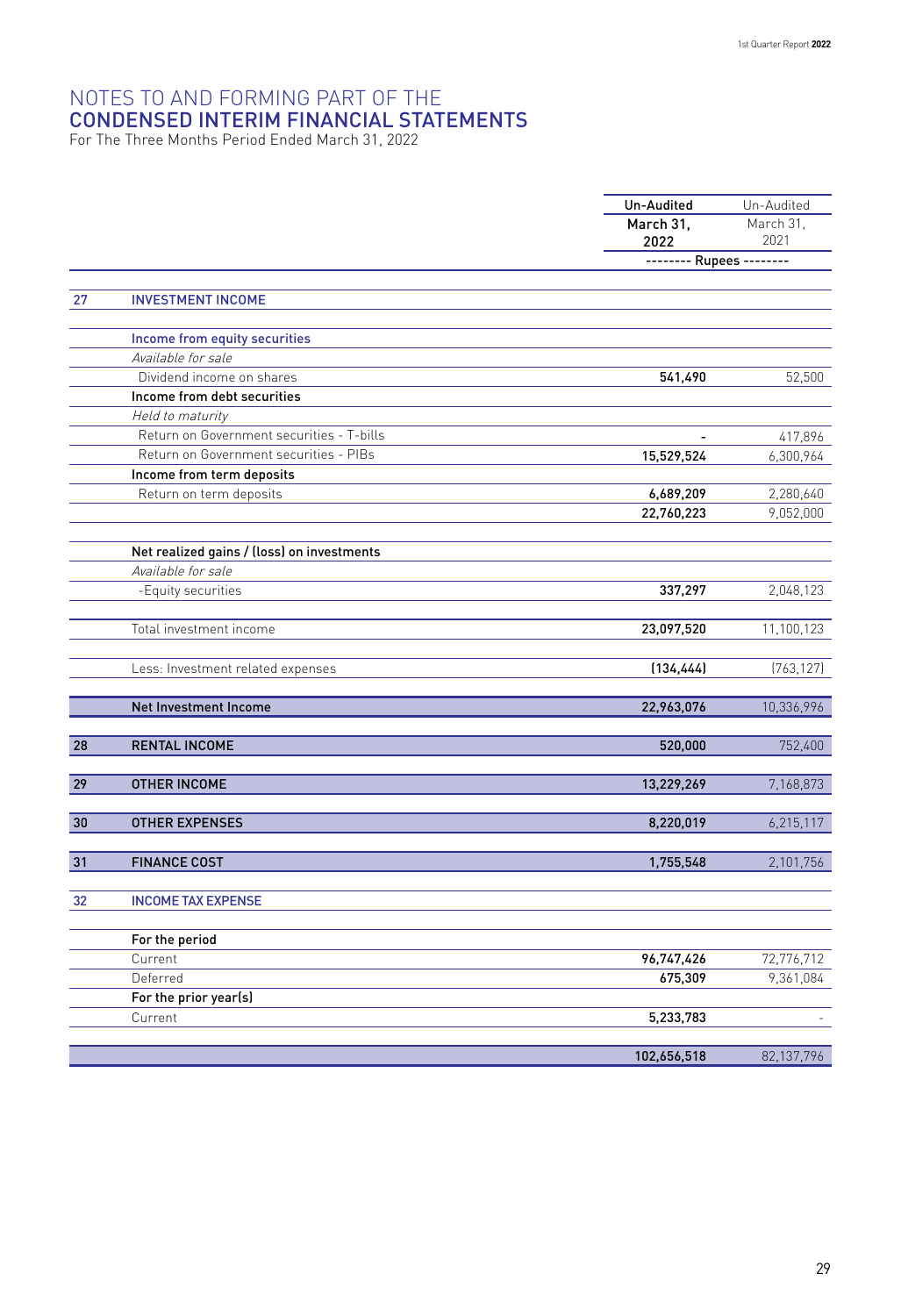For The Three Months Period Ended March 31, 2022

|        |                                                                                                                                                                              | Un-Audited               | Un-Audited        |
|--------|------------------------------------------------------------------------------------------------------------------------------------------------------------------------------|--------------------------|-------------------|
|        |                                                                                                                                                                              | March 31.                | March 31.         |
|        |                                                                                                                                                                              | 2022                     | 2021              |
|        |                                                                                                                                                                              | ------                   | - Rupees -------- |
|        |                                                                                                                                                                              |                          |                   |
| 33     | <b>EARNINGS PER SHARE - BASIC AND DILUTED</b>                                                                                                                                |                          |                   |
| 33.1   | Basic earnings per share                                                                                                                                                     |                          |                   |
|        | Basic earnings per share is calculated by dividing the net profit for the year by the weighted average number of shares<br>as at the period end as follows:                  |                          |                   |
|        | Profit after tax for the period                                                                                                                                              | 308.183.526              | 248,665,439       |
|        |                                                                                                                                                                              | Number of shares         |                   |
|        | Weighted average number of shares of Rs. 10/- each                                                                                                                           | 295.000.000              | 295,000,000       |
|        |                                                                                                                                                                              | -------- Rupees -------- |                   |
|        | Earnings per share - basic and diluted                                                                                                                                       | 1.04                     | 0.84              |
|        | No figure for diluted earnings per share has been presented as the Company has not issued any instrument which<br>would have an impact on earnings per share when exercised. |                          |                   |
| $\sim$ |                                                                                                                                                                              |                          |                   |

| 34 | <b>COMPENSATION OF DIRECTORS &amp; EXECUTIVES</b>             |            |            |
|----|---------------------------------------------------------------|------------|------------|
|    |                                                               |            |            |
|    | Remuneration of Chief executive & Directors during the period | 12.427.500 | 4.955.718  |
|    |                                                               |            |            |
|    | Remuneration of key management personnel during the period    | 83.390.016 | 58.043.255 |
|    |                                                               |            |            |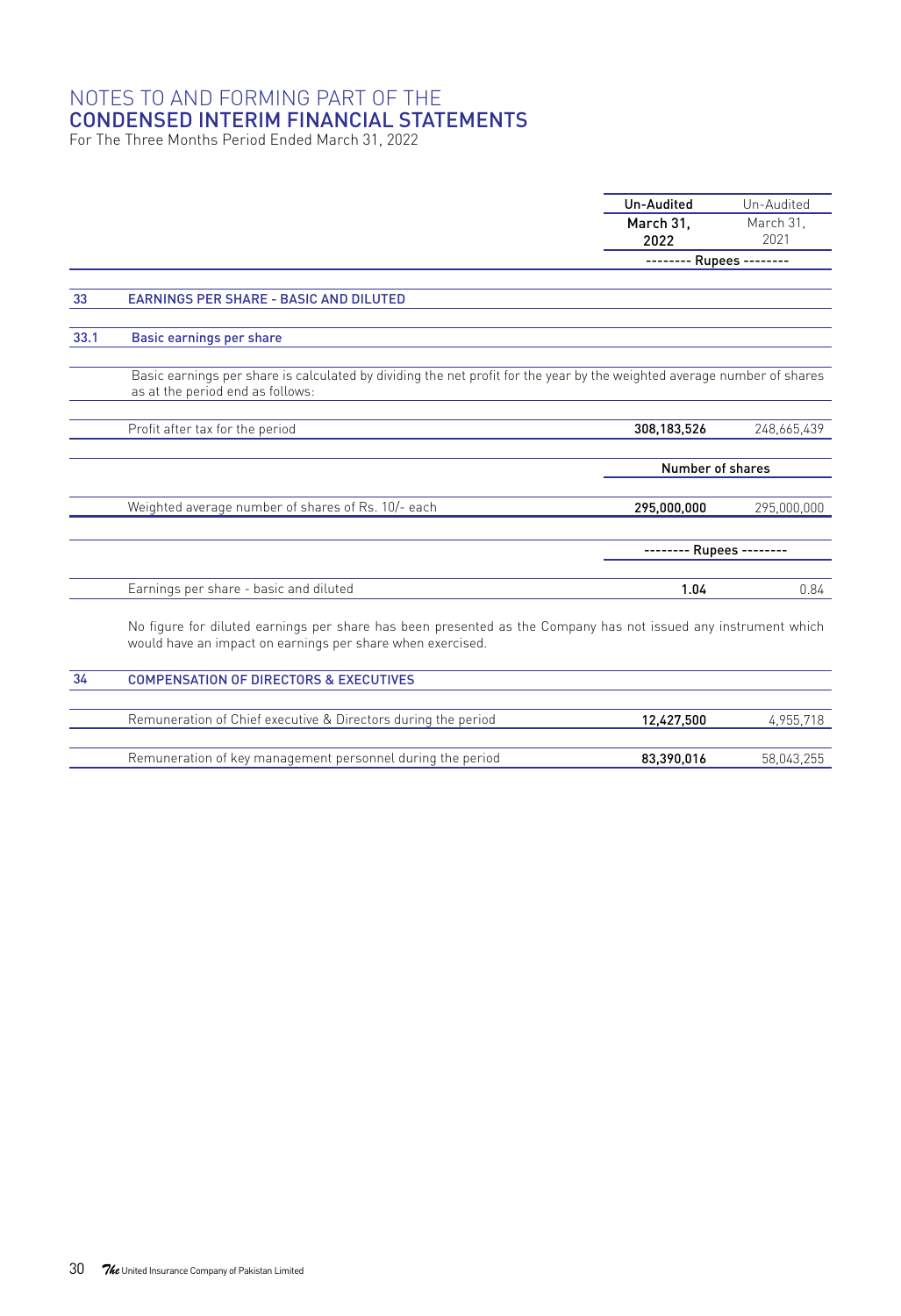For The Three Months Period Ended March 31, 2022

#### 35 RELATED PARTY TRANSACTIONS

Related parties comprise of chief executive officer, directors, major shareholders, key management personnel, associated companies, entities with common directors and employee retirement benefit funds. The transactions with related parties are carried out at commercial terms and conditions and compensation to key management personnel is on employment terms.

|                                   |                                |                                                                         |                                                   | Un-Audited        | Audited              |
|-----------------------------------|--------------------------------|-------------------------------------------------------------------------|---------------------------------------------------|-------------------|----------------------|
|                                   | Nature of relationship         | <b>Name of Related Party</b>                                            | <b>Nature of transaction</b>                      | March 31.<br>2022 | December 31.<br>2021 |
|                                   |                                |                                                                         |                                                   |                   | Rupees --------      |
|                                   | <b>Balances at period end:</b> |                                                                         |                                                   |                   |                      |
| <b>Associated</b><br>undertakings |                                | United Software & Technologies<br>International (Pvt.) Ltd              | Receivable against shares                         | 261,392,952       | 275,150,952          |
|                                   |                                | Tawasul Risk Management<br>Services (Pvt.) Ltd                          | Receivable against shares                         | 303,939,986       | 319,936,986          |
|                                   |                                | Tawasul HealthCare TPA (Pvt.) Ltd Receivable against shares             |                                                   | 278,264,934       | 292,910,934          |
|                                   |                                | Apna Microfinance Bank Limited Share deposit money                      |                                                   | 350,390,276       | 350,390,276          |
|                                   |                                | United Track Systems (Pvt.) Ltd                                         | Advance for purchase of shares                    | 249,045,952       | 262, 153, 952        |
|                                   |                                | Apna Microfinance Bank Limited                                          | Investment through equity shares<br>at period end | 297.352.654       | 297.352.654          |
|                                   |                                | Apna Microfinance Bank Limited                                          | Bank deposits at period end                       | 30,726,926        | 91,160,620           |
|                                   |                                | Apna Microfinance Bank Limited Claims lodged / payable                  |                                                   | 442,372,389       | 442,372,389          |
| Key management<br>personnel       |                                | <b>Executives Employees</b>                                             | Loan to key management<br>personnel               | 18,804,990        | 12,698,200           |
| fund                              | Employees' provident           | The United Insurance Employees' Payable to employees'<br>Provident Fund | contribution plan                                 | 3,423,554         | 6,396,303            |

| Un-Audited               | Un-Audited        |  |  |  |  |
|--------------------------|-------------------|--|--|--|--|
| March 31.<br>2022        | March 31.<br>2021 |  |  |  |  |
| -------- Rupees -------- |                   |  |  |  |  |

#### Transactions during the period:

| <b>Associated undertakings</b>      | United Track Systems (Pvt.)<br>Limited                                          | Motor tracking devices<br>purchased                            | 6,749,000   | 7,216,500   |
|-------------------------------------|---------------------------------------------------------------------------------|----------------------------------------------------------------|-------------|-------------|
|                                     | United Track Systems (Pvt.)<br>I imited                                         | Motor tracking device charges<br>paid                          | 13,912,760  | 5,816,520   |
|                                     | United Track Systems (Pvt.)<br>I imited                                         | Device monitoring charges paid                                 | 3,338,000   | 3,265,000   |
|                                     | United Track Systems (Pvt.)<br>I imited                                         | Rental income received during<br>the period                    | 320,349     | 291,225     |
|                                     | Tawasul HealthCare TPA (Pvt.) Ltd                                               | Rental income received during<br>the period                    | 199,650     | 181,500     |
|                                     | Tawasul HealthCare TPA (Pvt.) Ltd Health service charges                        |                                                                | 1,512,120   | 2,500,059   |
|                                     | Apna Microfinance Bank Limited                                                  | Interest received on bank<br>deposits                          | 298,341     | 866,112     |
|                                     |                                                                                 | Apna Microfinance Bank Limited Cash deposited in bank accounts | 896,511,921 | 632,825,134 |
|                                     | Apna Microfinance Bank Limited accounts                                         | Cash withdrawals in bank                                       | 956.945.617 | 627,848,770 |
|                                     | Apna Microfinance Bank Limited Share deposit money paid                         |                                                                |             | 150,000,000 |
|                                     | United Software & Technologies<br>International (Pvt.) Ltd                      | Software expense                                               | 2,705,000   | 1,500,000   |
| Key management<br>personnel         | CEO, Directors and Executive<br>employees                                       | Professional fee/remuneration<br>of key management personnel   | 95,817,516  | 62,998,973  |
| <b>Employees' Provident</b><br>Fund | The United Insurance Employees' Employer's Contributions made<br>Provident Fund | during the period                                              | 5,602,486   | 5,312,510   |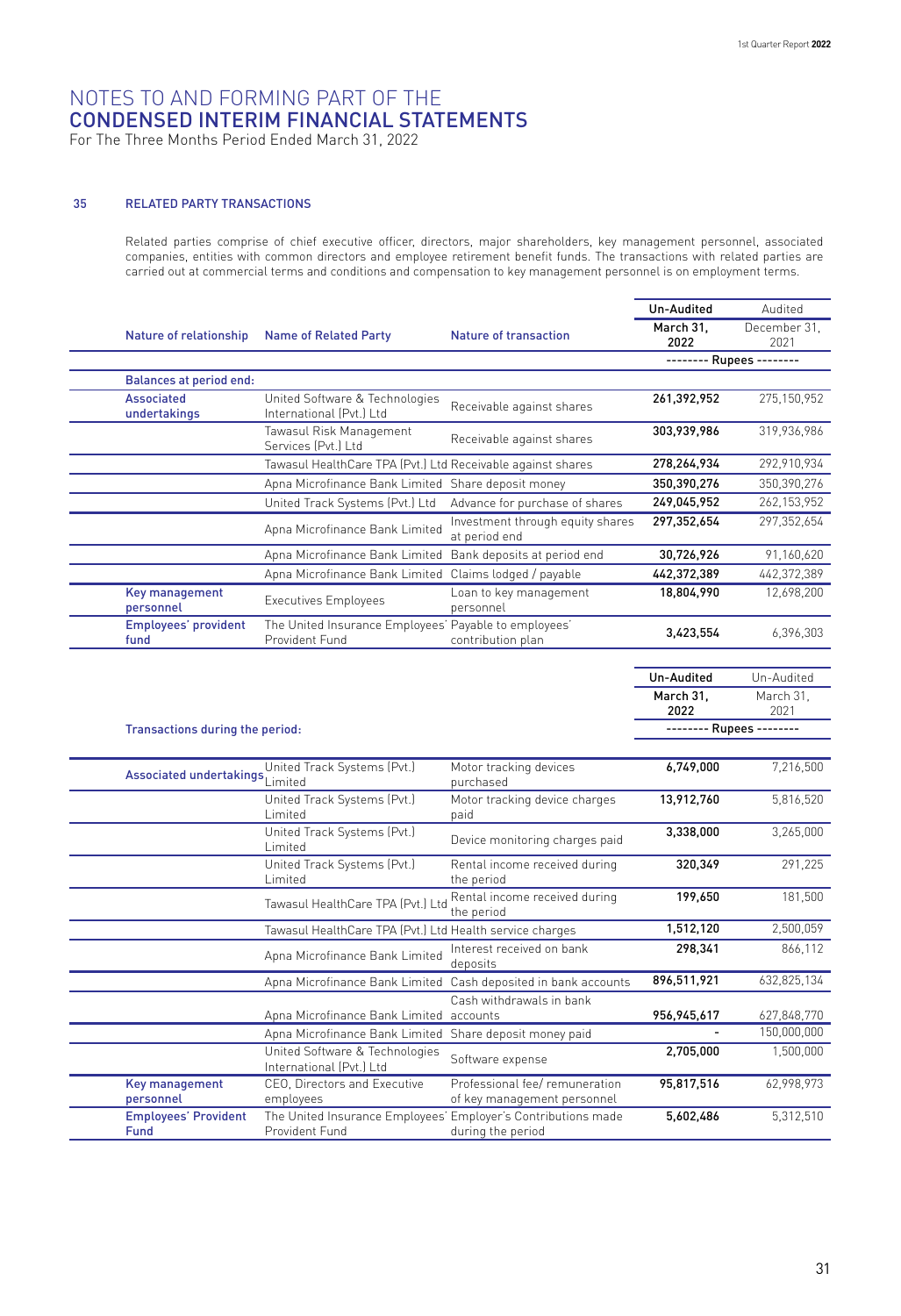For The Three Months Period Ended March 31, 2022

#### 36 SEGMENT INFORMATION

The operator has five primary business segments for reporting purposes namely fire and property damage, marine aviation and transport, motor, crop & miscellaneous.

Assets and liabilities, wherever possible have been assigned to the following segments based on specific identification or allocated on the basis of Premium written by each segment.

| 2022                                                           | <b>FIRE AND</b><br>PROPERTY<br><b>DAMAGE</b> | <b>MARINE</b><br><b>AVIATION AND</b><br><b>TRANSPORT</b> | <b>MOTOR</b>    | CROP                   | <b>MISC</b>     | <b>TREATY</b>            | <b>TOTAL</b>    |
|----------------------------------------------------------------|----------------------------------------------|----------------------------------------------------------|-----------------|------------------------|-----------------|--------------------------|-----------------|
|                                                                |                                              |                                                          |                 | Rupees in thousand --- |                 |                          |                 |
| <b>Gross Written Premium</b><br>(Inclusive of Admin surcharge) | 239,678,073                                  | 80,336,122                                               | 227,465,746     | 353,335,157            | 563,195,689     | ×,                       | 1,464,010,787   |
| Insurance premium earned                                       | 335,049,654                                  | 91,174,758                                               | 249,975,357     | 232,255,229            | 693,888,188     | ×,                       | 1,602,343,186   |
| Insurance premium ceded to Reinsurance                         | (107, 343, 106)                              | (35,057,497)                                             | (111, 143, 138) | (96, 116, 613)         | (349.103.894)   | ä,                       | (698, 764, 248) |
| Net insurance premium                                          | 227,706,548                                  | 56,117,261                                               | 138,832,219     | 136, 138, 616          | 344,784,294     | ä,                       | 903,578,938     |
| Commission income                                              | 8,029,223                                    | 3,824,032                                                | 24,952,052      | 21,139,016             | 64,934,620      | ٠                        | 122,878,943     |
| Net underwriting income                                        | 235,735,771                                  | 59,941,293                                               | 163,784,271     | 157,277,632            | 409,718,914     | ×,                       | 1,026,457,881   |
|                                                                |                                              |                                                          |                 |                        |                 |                          |                 |
| Insurance claims                                               | (436, 338, 000)                              | (2, 215, 132)                                            | (78, 595, 848)  | (11, 975, 324)         | (256, 262, 752) | ä,                       | (785, 387, 056) |
| Insurance claims recovered from<br>reinsurance                 | 380,570,618                                  | 1,548,678                                                | 75,956,954      | 4,019,061              | 171,308,872     |                          | 633,404,183     |
| Net claims                                                     | (55, 767, 382)                               | [666.454]                                                | (2,638,894)     | (7,956,263)            | (84.953.880)    | $\overline{\phantom{a}}$ | (151, 982, 873) |
| Commission expenses                                            | (39,931,535)                                 | (13, 103, 749)                                           | (25,892,087)    | (23, 382, 876)         | (80,977,067)    | $\bar{a} = \bar{b}$      | (183, 287, 314) |
| Management expenses                                            | [81, 479, 665]                               | (20,080,299)                                             | (49,677,986)    | (48, 714, 141)         | (123, 373, 302) | ×,                       | (323, 325, 393) |
| Premium deficiency expense                                     |                                              |                                                          |                 |                        | 5,895,297       | ×,                       | 5,895,297       |
| Net insurance claims and expenses                              | (177, 178, 582)                              | (33,850,502)                                             | (78, 208, 967)  | (80,053,280)           | (283, 408, 952) | ×,                       | (652,700,283)   |
| Underwriting results                                           | 58,557,189                                   | 26,090,791                                               | 85,575,304      | 77,224,352             | 126,309,962     | $\overline{a}$           | 373,757,598     |
| Net investment income                                          |                                              |                                                          |                 |                        |                 |                          | 22,963,076      |
| Rental income                                                  |                                              |                                                          |                 |                        |                 |                          | 520,000         |
| Other income                                                   |                                              |                                                          |                 |                        |                 |                          | 13,229,269      |
| Other expenses                                                 |                                              |                                                          |                 |                        |                 |                          | [8, 220, 019]   |
| Finance cost                                                   |                                              |                                                          |                 |                        |                 |                          | (1,755,548)     |
| Profit from Window Takaful Operations                          |                                              |                                                          |                 |                        |                 |                          | 10,345,668      |
| Share of profit from associates                                |                                              |                                                          |                 |                        |                 |                          |                 |
| Profit before tax                                              |                                              |                                                          |                 |                        |                 |                          | 410,840,044     |
|                                                                |                                              |                                                          |                 |                        |                 |                          |                 |

|                                                                      |               |            |             |             |               | Un-audited<br>March 31.<br>2022 |
|----------------------------------------------------------------------|---------------|------------|-------------|-------------|---------------|---------------------------------|
| Segment assets - Conventional                                        | 1,191,290,907 | 65,826,518 | 581,862,756 | 425,643,064 | 2,329,085,952 | 4,593,709,197                   |
| Segment assets - Operator                                            | 39,047,145    | 14,368,475 | 28,835,648  |             | 175,140,820   | 257,392,089                     |
| Unallocated assets - Conventional                                    |               |            |             |             |               | 5,655,102,587                   |
| Unallocated assets - Operator                                        |               |            |             |             |               | 565,285,292                     |
| <b>Total assets</b>                                                  |               |            |             |             |               | 11,071,489,165                  |
|                                                                      |               |            |             |             |               |                                 |
| Segment liabilities - Conventional                                   | 1,411,623,167 | 80,437,631 | 661,380,674 | 562,157,740 | 2,233,464,071 | 4,949,063,283                   |
| Segment liabilities - Operator                                       | 24,102,842    | 7,251,802  | 83,839,570  | ۰           | 143,272,172   | 258,466,386                     |
| Unallocated liabilities - Conventional                               |               |            |             |             |               | 853,255,949                     |
| Unallocated liabilities - Operator                                   |               |            |             |             |               | 45,150,175                      |
| Total liabilities including liabilities in Window Takaful Operations |               |            |             |             |               | 6,105,935,793                   |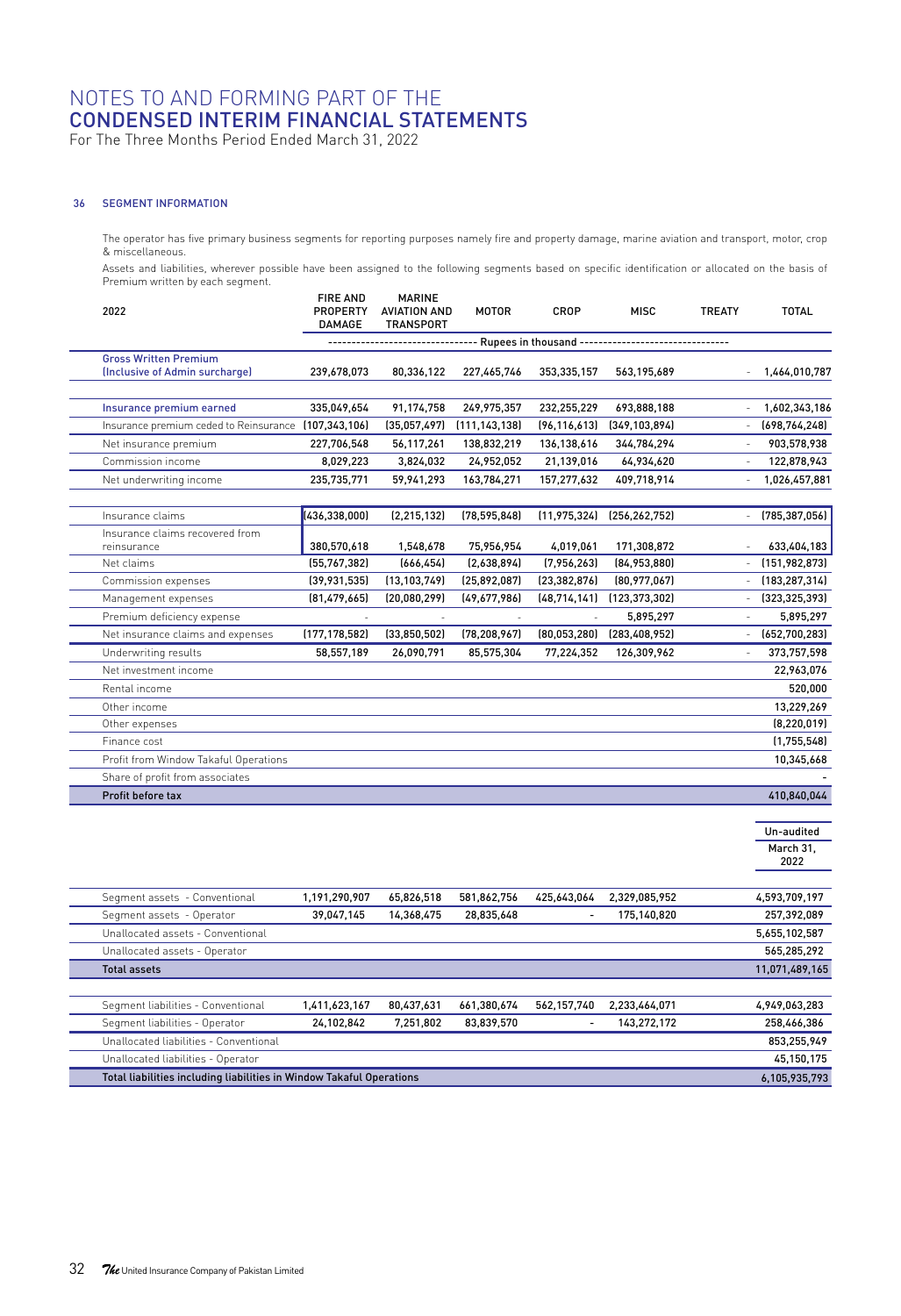For The Three Months Period Ended March 31, 2022

#### 36 SEGMENT INFORMATION

The operator has five primary business segments for reporting purposes namely fire and property damage, marine aviation and transport, motor, crop & miscellaneous.

Assets and liabilities, wherever possible have been assigned to the following segments based on specific identification or allocated on the basis of Premium written by each segment. FIRE AND

| 2021                         |                                        | FIRE AND<br>PROPERTY<br><b>DAMAGE</b> | <b>MARINE</b><br>AVIATION AND<br>TRANSPORT | <b>MOTOR</b>   | CROP            | <b>MISC</b>                                           | TREATY                   | TOTAL           |
|------------------------------|----------------------------------------|---------------------------------------|--------------------------------------------|----------------|-----------------|-------------------------------------------------------|--------------------------|-----------------|
|                              |                                        |                                       |                                            |                |                 | - Rupees in thousand -------------------------------- |                          |                 |
| <b>Gross Written Premium</b> |                                        |                                       |                                            |                |                 |                                                       |                          |                 |
|                              | (Inclusive of Admin surcharge)         | 185, 197, 530                         | 78,431,727                                 | 179, 171, 644  | 220,911,062     | 360,924,853                                           |                          | 1,024,636,816   |
|                              | Insurance premium earned               | 252,210,921                           | 79,109,283                                 | 224,023,156    | 229,870,008     | 636,893,749                                           | ×,                       | 1,422,107,117   |
|                              | Insurance premium ceded to Reinsurance | (102,804,492)                         | [48, 831, 129]                             | [80, 173, 628] | [99, 929, 979]  | [375, 920, 207]                                       | $\overline{a}$           | [707,659,435]   |
| Net insurance premium        |                                        | 149,406,429                           | 30,278,154                                 | 143,849,528    | 129,940,029     | 260,973,542                                           | ä,                       | 714,447,682     |
| Commission income            |                                        | 7,543,685                             | 4,728,063                                  | 17,782,497     | 21,798,248      | 38,565,328                                            |                          | 90,417,821      |
|                              | Net underwriting income                | 156,950,114                           | 35,006,217                                 | 161,632,025    | 151,738,277     | 299,538,870                                           | ٠                        | 804,865,503     |
|                              |                                        |                                       |                                            |                |                 |                                                       |                          |                 |
| Insurance claims             |                                        | (185, 384, 775)                       | [22, 113, 652]                             | [83, 203, 424] | [115, 372, 741] | (135,030,358)                                         |                          | [541, 104, 950] |
|                              | Insurance claims recovered from        |                                       |                                            |                |                 |                                                       |                          |                 |
| reinsurance                  |                                        | 160,064,693                           | 18,013,045                                 | 57,700,292     | 99,980,368      | 47,525,991                                            | $\overline{\phantom{a}}$ | 383,284,389     |
| Net claims                   |                                        | [25, 320, 082]                        | [4, 100, 607]                              | (25, 503, 132) | [15, 392, 373]  | [87, 504, 367]                                        | $\overline{\phantom{a}}$ | (157, 820, 561) |
| Commission expenses          |                                        | [30, 169, 204]                        | [9,007,821]                                | [23, 230, 592] | [17, 205, 023]  | [33, 177, 463]                                        | ä,                       | [112,790,103]   |
| Management expenses          |                                        | [50.899.990]                          | (10, 315, 204)                             | [49,006,858]   | [44, 268, 151]  | [88,908,831]                                          | $\overline{a}$           | [243, 399, 034] |
|                              | Premium deficiency expense             |                                       |                                            |                |                 |                                                       | ٠                        |                 |
|                              | Net insurance claims and expenses      | [106, 389, 276]                       | [23, 423, 632]                             | [97, 740, 582] | (76, 865, 547)  | [209, 590, 661]                                       | ×,                       | [514,009,698]   |
| Underwriting results         |                                        | 50,560,838                            | 11,582,585                                 | 63,891,443     | 74,872,730      | 89,948,209                                            | $\overline{\phantom{a}}$ | 290,855,805     |
| Net investment income        |                                        |                                       |                                            |                |                 |                                                       |                          | 10,336,996      |
| Rental income                |                                        |                                       |                                            |                |                 |                                                       |                          | 752,400         |
| Other income                 |                                        |                                       |                                            |                |                 |                                                       |                          | 7,168,873       |
| Other expenses               |                                        |                                       |                                            |                |                 |                                                       |                          | [6, 215, 117]   |
| Finance cost                 |                                        |                                       |                                            |                |                 |                                                       |                          | [2, 101, 756]   |
|                              | Profit from Window Takaful Operations  |                                       |                                            |                |                 |                                                       |                          | 26,693,127      |
|                              | Share of profit from associates        |                                       |                                            |                |                 |                                                       |                          | 3,312,907       |
| Profit before tax            |                                        |                                       |                                            |                |                 |                                                       |                          | 330,803,235     |

Audited December 31,

2021

| Segment assets - Conventional                                        | 855,514,696   | 85.295.995  | 581,445,492 | 333.369.134 | 2,727,263,924 | 4,582,889,241  |  |  |
|----------------------------------------------------------------------|---------------|-------------|-------------|-------------|---------------|----------------|--|--|
| Segment assets - Operator                                            | 51.270.172    | 69.566.855  | 23.137.201  |             | 24.144.868    | 168.119.096    |  |  |
| Unallocated assets - Conventional                                    |               |             |             |             |               | 5,234,364,431  |  |  |
| Unallocated assets - Operator                                        |               |             |             |             |               | 557.918.550    |  |  |
| <b>Total assets</b>                                                  |               |             |             |             |               | 10,543,291,318 |  |  |
|                                                                      |               |             |             |             |               |                |  |  |
| Segment liabilities - Conventional                                   | 1,128,834,593 | 108.779.557 | 707.352.746 | 422.477.069 | 2,506,016,322 | 4,873,460,287  |  |  |
| Segment liabilities - Operator                                       | 27.953.556    | 9.660.176   | 69.009.012  |             | 78.754.427    | 185.377.171    |  |  |
| Unallocated liabilities - Conventional                               |               |             |             |             |               | 823.591.438    |  |  |
| Unallocated liabilities - Operator                                   |               |             |             |             |               | 3.947.281      |  |  |
| Total liabilities including liabilities in Window Takaful Operations |               |             |             |             |               |                |  |  |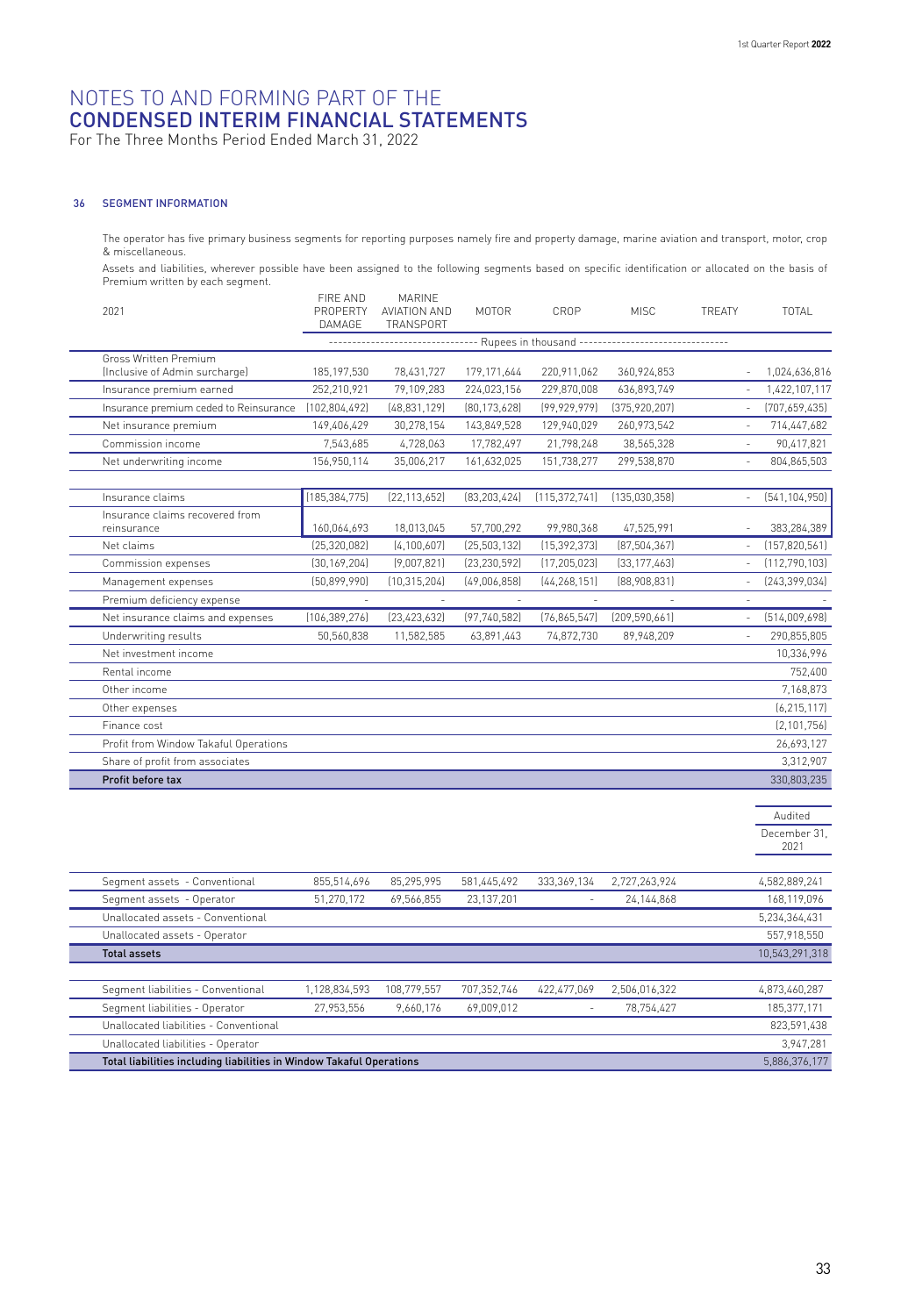For The Three Months Period Ended March 31, 2022

#### 37 SUBSEQUENT EVENT - NON ADJUSTING

The Board of Directors of the Company in their meeting held on April 28, 2022 proposed an interim cash dividend for the three months period ended March 31, 2022 @ 10% i.e. Rupee 1/- per share (March 31, 2021 at Nil % i.e. Rupee Nil/- per share). These condensed interim financial statements for the three months period ended March 31, 2022 do not include the effect of this appropriation.

#### 38 CORRESPONDING FIGURES

Corresponding figures have been rearranged or reclassified, wherever necessary, for the purpose of comparison and better presentation. However, no significant reclassifications have been made.

#### 39 DATE OF AUTHORIZATION FOR ISSUE

These condensed interim financial statements have been authorized for issue on April 28, 2022 by the Board of Directors of the Company.

#### 40 GENERAL

The figures in these condensed interim financial statements has been rounded off to the nearest Rupee.



Huma Waheed

Director Muhammad Akram Shahid Chief Executive Officer





Syed Rahat Ali Shah **Director** 

Jamil Ahmed Khan Chairman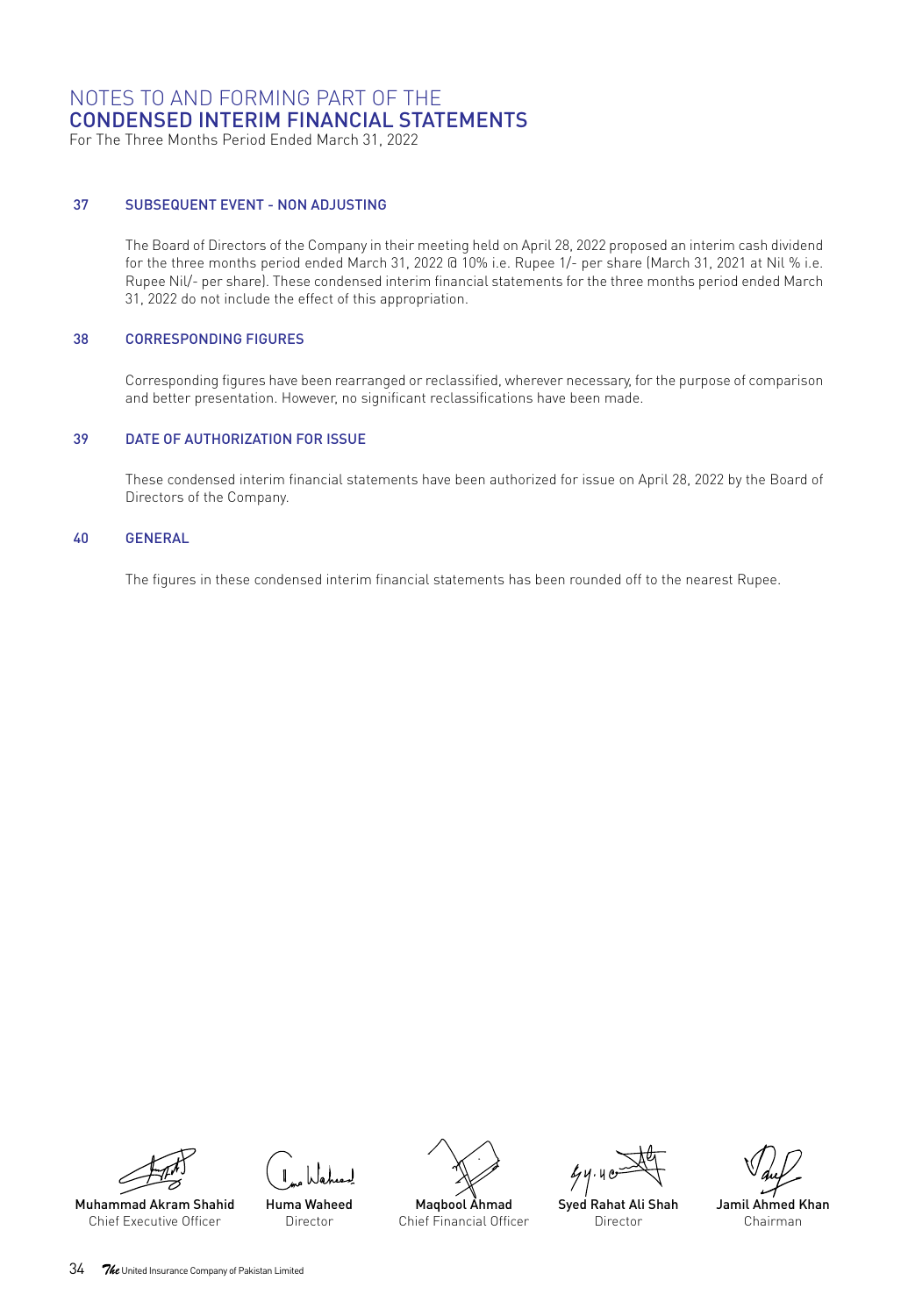# United Window Takaful **Operations**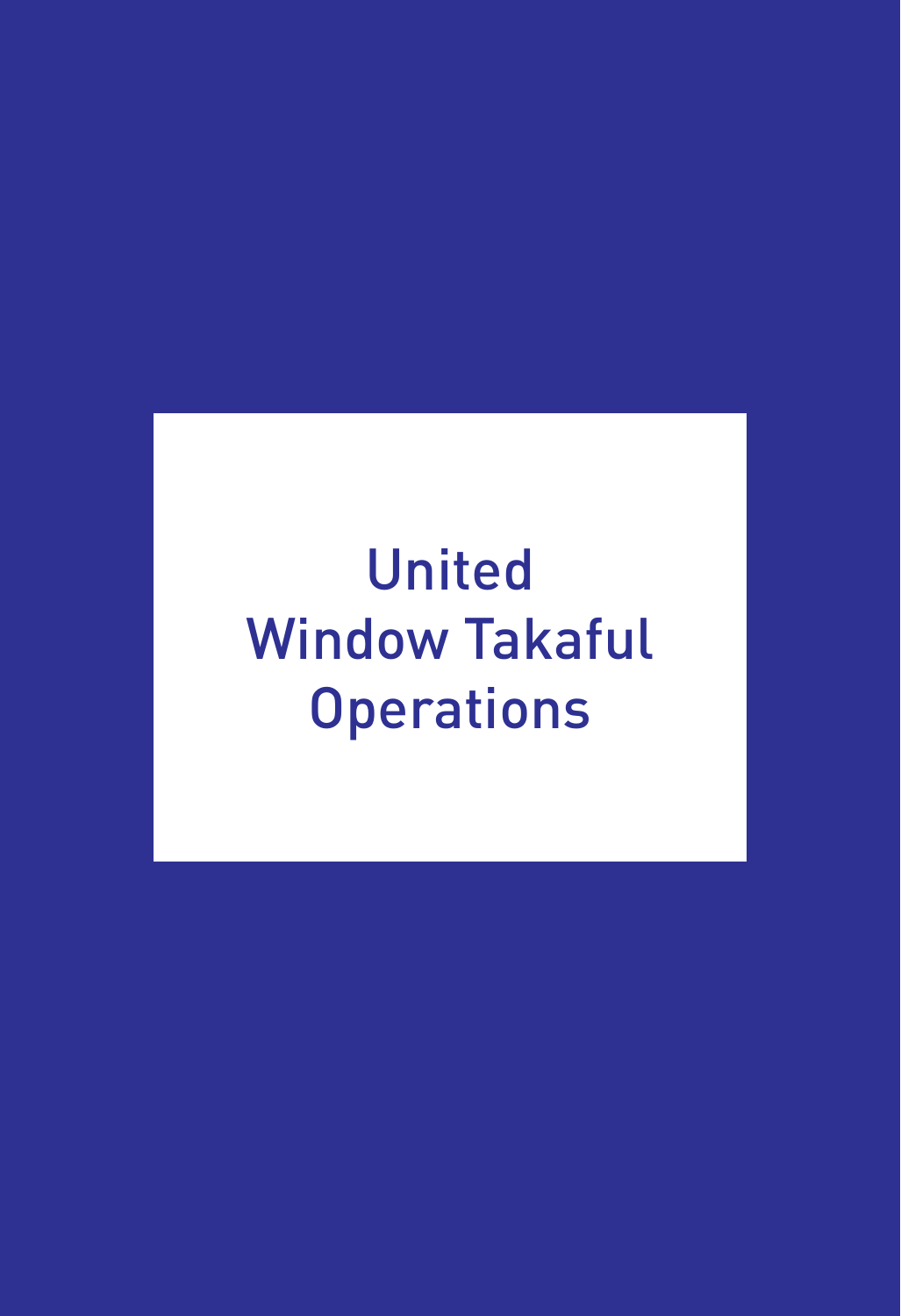United Window Takaful Operations

# Condensed Interim Financial Information

For the Three Months Period Ended March 31, 2022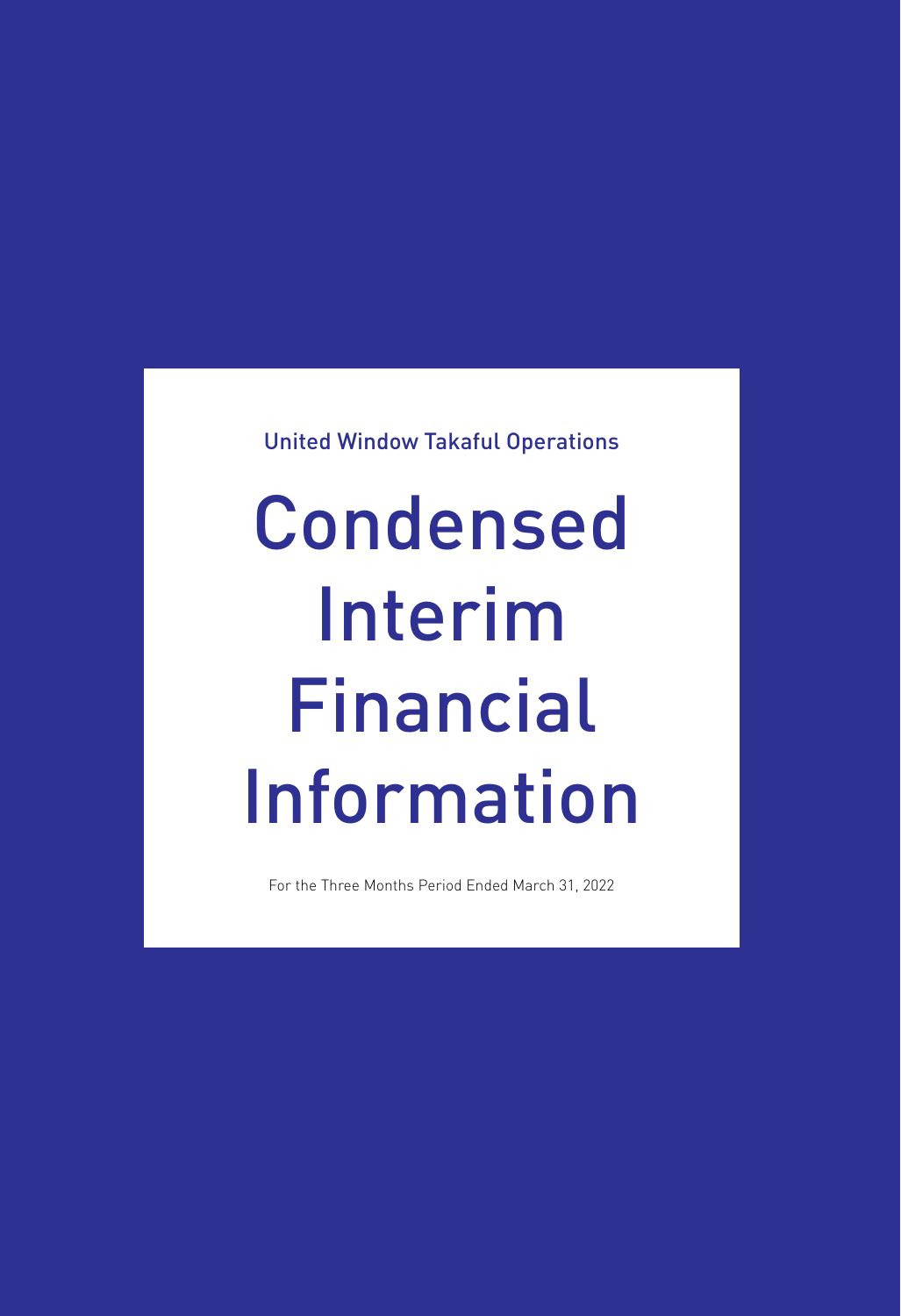## CONDENSED INTERIM STATEMENT OF FINANCIAL POSITION

As at March 31, 2022

|                                                            |      | Operator's Fund             |                          | Participants' Takaful Fund                                      |                |  |
|------------------------------------------------------------|------|-----------------------------|--------------------------|-----------------------------------------------------------------|----------------|--|
|                                                            |      | Un-Audited                  | Audited                  | Un-Audited                                                      | Audited        |  |
|                                                            |      | Mar 31,                     | Dec 31,                  | Mar 31,                                                         | Dec 31,        |  |
|                                                            | Note | 2022                        | 2021                     | 2022                                                            | 2021           |  |
|                                                            |      |                             |                          | --------------------------- Rupees ---------------------------- |                |  |
| <b>ASSETS</b>                                              |      |                             |                          |                                                                 |                |  |
| Qard-e-Hasna to Participants' Takaful Fund                 |      | 140,000,000                 | 140,000,000              |                                                                 |                |  |
|                                                            |      |                             |                          |                                                                 |                |  |
| Property and equipment                                     | 5    | 22,043,625                  | 20,603,825               | 13,580,375                                                      | 13,907,014     |  |
| <b>Investments</b>                                         |      |                             |                          |                                                                 |                |  |
| Equity securities                                          | 6    | 20,714,260                  | 14,380,147               | 20,648,880                                                      | 19,178,780     |  |
| Debt securities                                            | 7    | 175,645,000                 | 168,610,000              | 150,770,000                                                     | 144,740,000    |  |
| Term deposits                                              | 8    | 11,600,000                  | 41,600,000               | 10,000,000                                                      |                |  |
| Loans and other receivables                                | 9    | 148,573,077                 | 142,379,580              | 41,051,625                                                      | 64,500,071     |  |
| Takaful / re-takaful receivables                           | 10   | $\mathbf{r}$                |                          | 855,955,811                                                     | 198,967,435    |  |
| Deferred wakala fee                                        | 23   |                             |                          | 258,466,386                                                     | 163,639,586    |  |
| Receivable from OPF / PTF                                  | 11   | 186,056,460                 | 132,960,206              |                                                                 |                |  |
| Accrued investment income                                  |      | 2,632,456                   | 7,490,841                | 2,115,607                                                       | 5,064,997      |  |
| Retakaful recoveries against outstanding claims            |      |                             |                          | 186,688,223                                                     | 199,997,637    |  |
| Deferred commission expense                                |      | 72,093,530                  | 52,268,972               |                                                                 |                |  |
| Prepayments                                                | 12   |                             |                          | 43,908,623                                                      | 40,745,779     |  |
| Cash & Bank                                                | 13   | 43,318,973                  | 5.744.075                | 76,314,056                                                      | 129,074,293    |  |
|                                                            |      | 682,677,381                 | 586,037,646              | 1,659,499,586                                                   | 979,815,592    |  |
|                                                            |      |                             |                          |                                                                 |                |  |
| <b>TOTAL ASSETS</b>                                        |      | 822,677,381                 | 726,037,646              | 1,659,499,586                                                   | 979,815,592    |  |
| <b>OPERATOR'S FUND (OPF)</b>                               |      |                             |                          |                                                                 |                |  |
| Statutory fund                                             | 14   | 50,000,000                  | 50,000,000               |                                                                 |                |  |
|                                                            |      |                             | 500,203,258              | $\blacksquare$<br>$\overline{a}$                                | $\sim$<br>÷.   |  |
| Accumulated profit                                         |      | 485,668,211                 | (15,908,910)             | $\overline{a}$                                                  |                |  |
| Available for sale reserve<br><b>Total Operator's Fund</b> |      | (18,906,949)<br>516,761,262 | 534,294,348              | $\mathbf{r}$                                                    | ÷<br>÷.        |  |
|                                                            |      |                             |                          |                                                                 |                |  |
| Surplus on revaluation of fixed assets                     |      | 2,299,558                   | 2,418,846                | $\overline{a}$                                                  |                |  |
|                                                            |      |                             |                          |                                                                 |                |  |
| PARTICIPANTS' TAKAFUL FUND (PTF)                           |      |                             |                          |                                                                 |                |  |
| Ceded money                                                | 15   | $\overline{\phantom{a}}$    | ÷,                       | 500.000                                                         | 500,000        |  |
| Accumulated surplus/ (deficit)                             |      | ÷.                          | ÷,                       | 207,889,668                                                     | 37,063,079     |  |
| Available for sale reserve                                 |      | $\overline{\phantom{a}}$    | $\overline{\phantom{a}}$ | (18, 588, 345)                                                  | (20, 058, 445) |  |
| <b>Balance of Participants' Takaful Fund</b>               |      | ÷,                          |                          | 189,801,323                                                     | 17,504,634     |  |
|                                                            |      |                             |                          |                                                                 |                |  |
| Qard-e-Hasna from Operator's Takaful Fund                  |      | ÷.                          |                          | 140,000,000                                                     | 140,000,000    |  |
|                                                            |      |                             |                          |                                                                 |                |  |
| <b>LIABILITIES</b>                                         |      |                             |                          |                                                                 |                |  |
| PTF underwriting provisions                                |      |                             |                          |                                                                 |                |  |
| Outstanding claims including IBNR                          |      |                             |                          | 314,858,929                                                     | 338,660,971    |  |
| Unearned contribution reserves                             |      | ÷,                          | $\overline{a}$           | 766,854,976                                                     | 305,838,478    |  |
| Contribution deficiency reserves                           |      | $\overline{a}$              | $\overline{\phantom{a}}$ |                                                                 |                |  |
| Reserve for unearned retakaful rebate                      |      | $\overline{a}$              | $\sim$                   | 8,376,633                                                       | 7,803,722      |  |
|                                                            |      |                             |                          | 1,090,090,538                                                   | 652,303,171    |  |
|                                                            |      |                             |                          |                                                                 |                |  |
| Unearned wakala fee                                        | 23   | 258,466,386                 | 163,639,586              |                                                                 |                |  |
| Takaful / re-takaful payables                              | 16   |                             |                          | 40,561,702                                                      | 31,285,006     |  |
| Other creditors and accruals                               | 17   | 45,150,175                  | 25,684,866               | 12,989,563                                                      | 5,762,574      |  |
| Payable to OPF / PTF                                       | 11   |                             |                          | 186,056,460                                                     | 132,960,206    |  |
| <b>Total Liabilities</b>                                   |      | 303,616,561                 | 189,324,452              | 1,329,698,263                                                   | 822,310,958    |  |
|                                                            |      |                             |                          |                                                                 |                |  |
| TOTAL EQUITY AND LIABILITIES                               |      | 822,677,381                 | 726,037,646              | 1,659,499,586                                                   | 979,815,592    |  |
| CONTINGENCY(IES) & COMMITMENT(S)                           | 18   |                             |                          |                                                                 |                |  |
|                                                            |      |                             |                          |                                                                 |                |  |

The annexed notes from 1 to 33 form an integral part of these condensed interim financial statements.





Muhammad Akram Shahid Chief Executive Officer

Huma Waheed Director

Maqbool Ahmad

 $44.40$ 

Syed Rahat Ali Shah Director

Jamil Ahmed Khan Chairman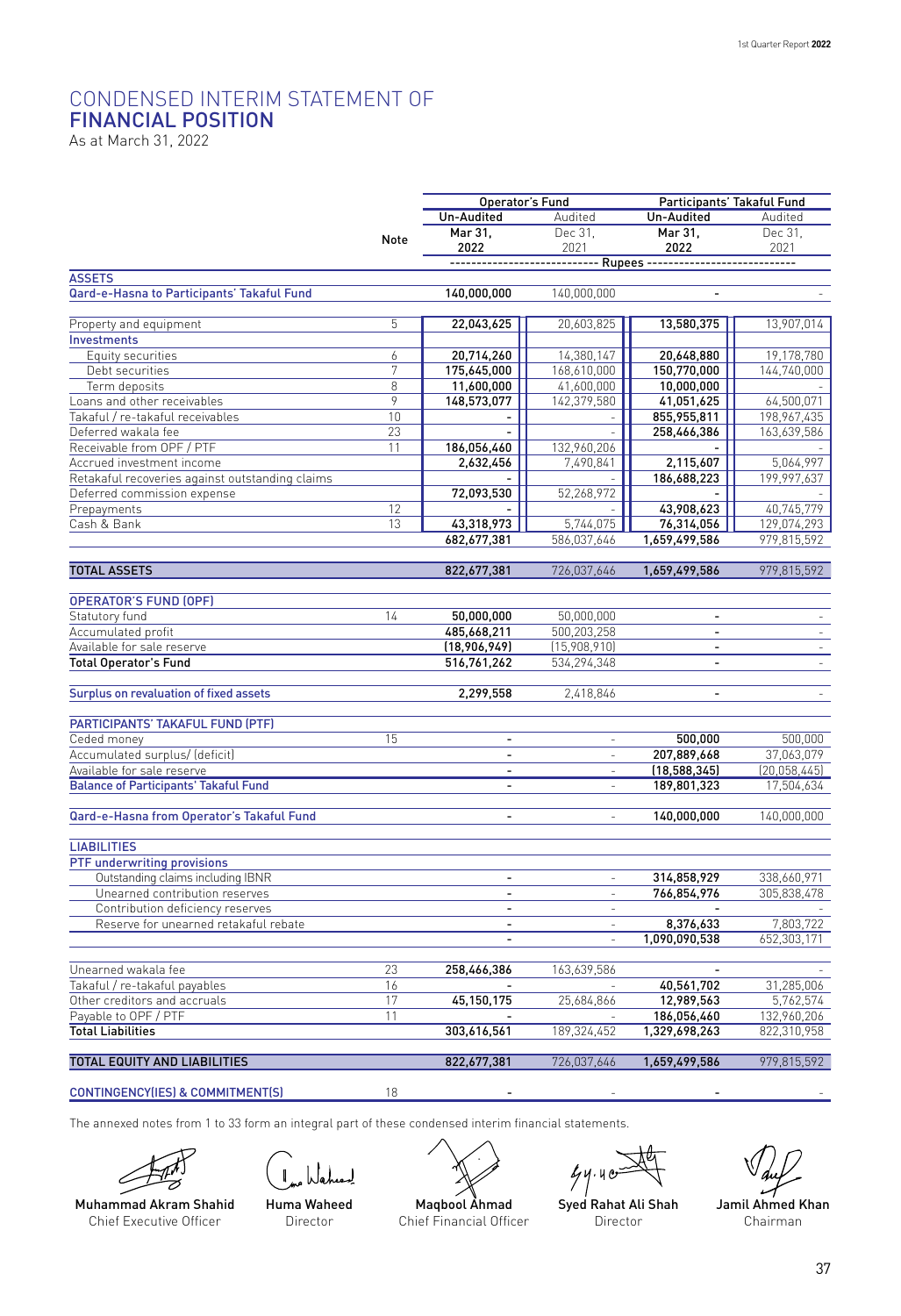#### CONDENSED INTERIM STATEMENT OF PROFIT & LOSS ACCOUNT

For The Three Months Period Ended March 31, 2022

|                                                           |      | Un-Audited               |                 |
|-----------------------------------------------------------|------|--------------------------|-----------------|
|                                                           | Note | March 31.                | March 31.       |
|                                                           |      | 2022                     | 2021            |
|                                                           |      | -------- Rupees -------- |                 |
|                                                           |      |                          |                 |
| Participants' Takaful Fund                                |      |                          |                 |
| Contribution earned                                       | 19   | 316,513,388              | 322,807,120     |
| Less: Contribution ceded to re-takaful                    |      | (26,052,606)             | (80,021,790)    |
| Net contributions revenue                                 |      | 290,460,782              | 242,785,330     |
| Retakaful rebate earned                                   | 20   | 5,399,180                | 18,672,848      |
| Net underwriting income                                   |      | 295,859,962              | 261,458,178     |
| Net claims                                                | 21   | (122, 532, 140)          | (73, 355, 663)  |
| Reversal / (charge) of contribution deficiency reserve    |      |                          | [28,963,002]    |
|                                                           |      | (122, 532, 140)          | (102, 318, 665) |
|                                                           |      |                          |                 |
| Other direct expenses                                     |      | (5,766,508)              | [2,380,846]     |
| Surplus before investment income                          |      | 167,561,314              | 156,758,667     |
|                                                           |      |                          |                 |
| Investment Income                                         | 25   | 3,031,606                | 2,822,238       |
| Other income                                              | 26   | 991,571                  | 434,973         |
| Modarib's share of investment income                      | 27   | (757, 902)               | (705, 559)      |
| Provisions for doubtful contributions (net of Wakala fee) |      |                          |                 |
| Surplus transferred to accumulated surplus                |      | 170,826,589              | 159,310,319     |
| <b>Operator's Fund</b>                                    |      |                          |                 |
| Wakala fee                                                | 23   | 130,241,493              | 76,436,041      |
| Commission expense                                        | 22   | (30, 127, 764)           | (31, 747, 055)  |
| General, administrative and management expenses           | 24   | (93,633,700)             | [24, 447, 098]  |
|                                                           |      | 6,480,029                | 20,241,888      |
| Modarib's share of PTF investment income                  | 27   | 757,902                  | 705,559         |
| Investment income                                         | 25   | 3,987,895                | 5,802,540       |
| Direct expenses                                           | 28   | (983, 153)               | (110,000)       |
| Other income                                              | 26   | 102,995                  | 53,140          |
|                                                           |      |                          |                 |
| Profit before taxation<br>Taxation                        |      | 10,345,668               | 26,693,127      |
| <b>Profit after taxation</b>                              |      | 10,345,668               | 26,693,127      |
|                                                           |      |                          |                 |

The annexed notes from 1 to 33 form an integral part of these condensed interim financial statements.





Muhammad Akram Shahid Chief Executive Officer

Huma Waheed Director



 $44.40$ 

Syed Rahat Ali Shah Director

Jamil Ahmed Khan Chairman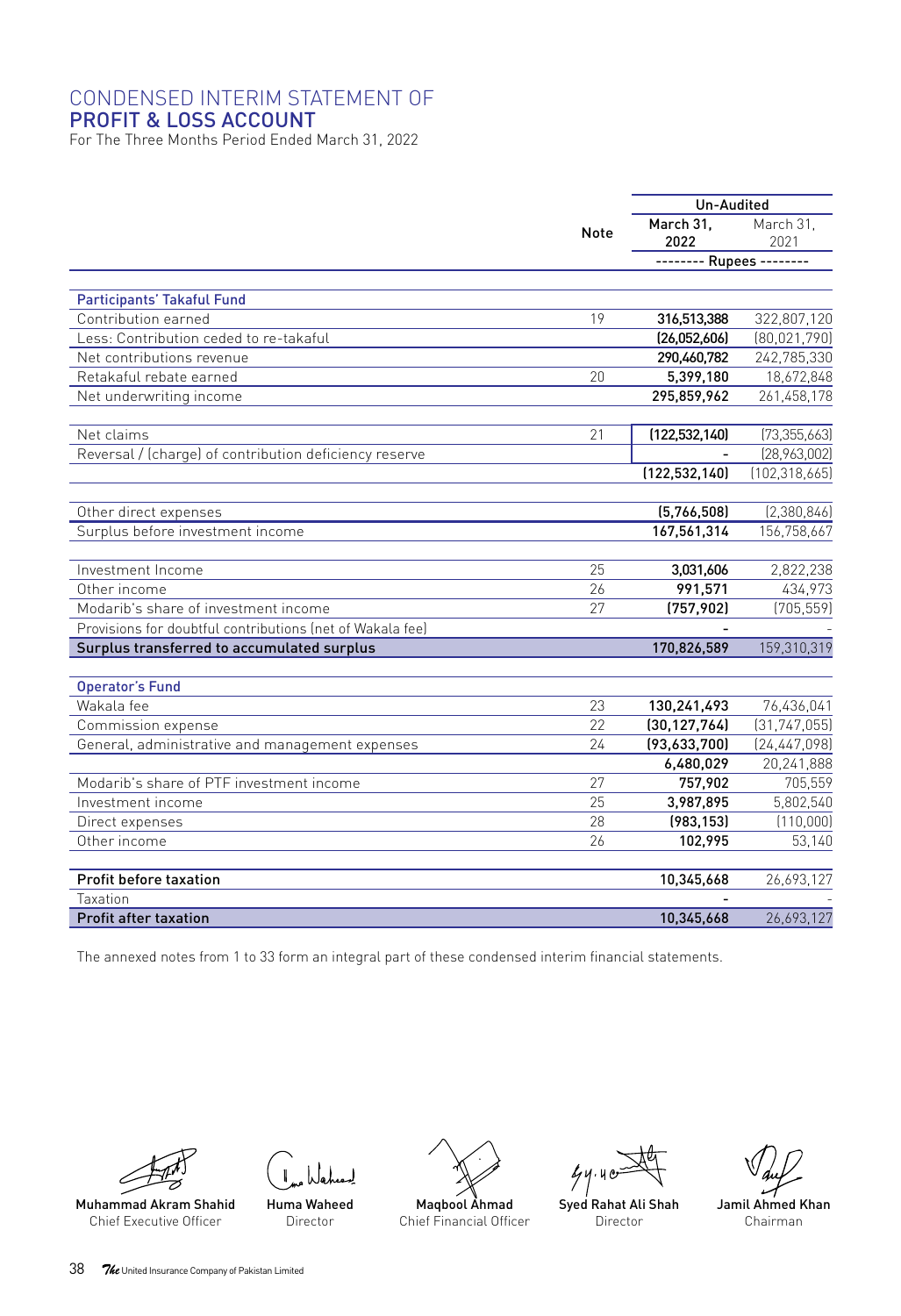#### CONDENSED INTERIM STATEMENT OF COMPREHENSIVE INCOME

For The Three Months Period Ended March 31, 2022

|                                                                                                         | Un-Audited               |                   |
|---------------------------------------------------------------------------------------------------------|--------------------------|-------------------|
|                                                                                                         | March 31.<br>2022        | March 31.<br>2021 |
|                                                                                                         | -------- Rupees -------- |                   |
| <b>Participants' Takaful Fund</b>                                                                       |                          |                   |
|                                                                                                         |                          |                   |
| Surplus during the period                                                                               | 170,826,589              | 159,310,319       |
|                                                                                                         |                          |                   |
| Other comprehensive income:                                                                             |                          |                   |
|                                                                                                         |                          |                   |
| Item to be re-classified to profit and loss account in subsequent period:                               |                          |                   |
| Unrealized gain / (loss) on revaluation of available for sale investments                               | 1,470,100                | (5,098,972)       |
| Reclassification adjustments relating to available-for-sale investments disposed off<br>during the year |                          | 57,803            |
| Item not to be re-classified to profit and loss account in subsequent period                            |                          |                   |
| Other comprehensive income for the period                                                               | 1,470,100                | [5.041.169]       |
|                                                                                                         |                          |                   |
| Total comprehensive income for the year                                                                 | 172,296,689              | 154,269,150       |
| <b>Operator's Fund</b>                                                                                  |                          |                   |
|                                                                                                         |                          |                   |
| Profit after taxation for the year                                                                      | 10,345,668               | 26,693,127        |
|                                                                                                         |                          |                   |
| Other comprehensive income:                                                                             |                          |                   |
|                                                                                                         |                          |                   |
| Item to be re-classified to profit and loss account in subsequent period:                               |                          |                   |
| Unrealized (loss) on revaluation of available for sale investments                                      | (2,998,039)              | (1,763,014)       |
| Reclassification adjustments relating to available-for-sale investments disposed off                    |                          |                   |
| during the year                                                                                         |                          | (2,812,458)       |
| Item not to be re-classified to profit and loss account in subsequent period                            |                          |                   |
| Other comprehensive income for the period                                                               | (2,998,039)              | (4, 575, 472)     |
| Total comprehensive income for the period                                                               | 7,347,629                | 22,117,655        |
|                                                                                                         |                          |                   |

The annexed notes from 1 to 33 form an integral part of these condensed interim financial statements.



Chief Executive Officer

Huma Waheed Director



 $44.40$ 

Syed Rahat Ali Shah Director

Jamil Ahmed Khan Chairman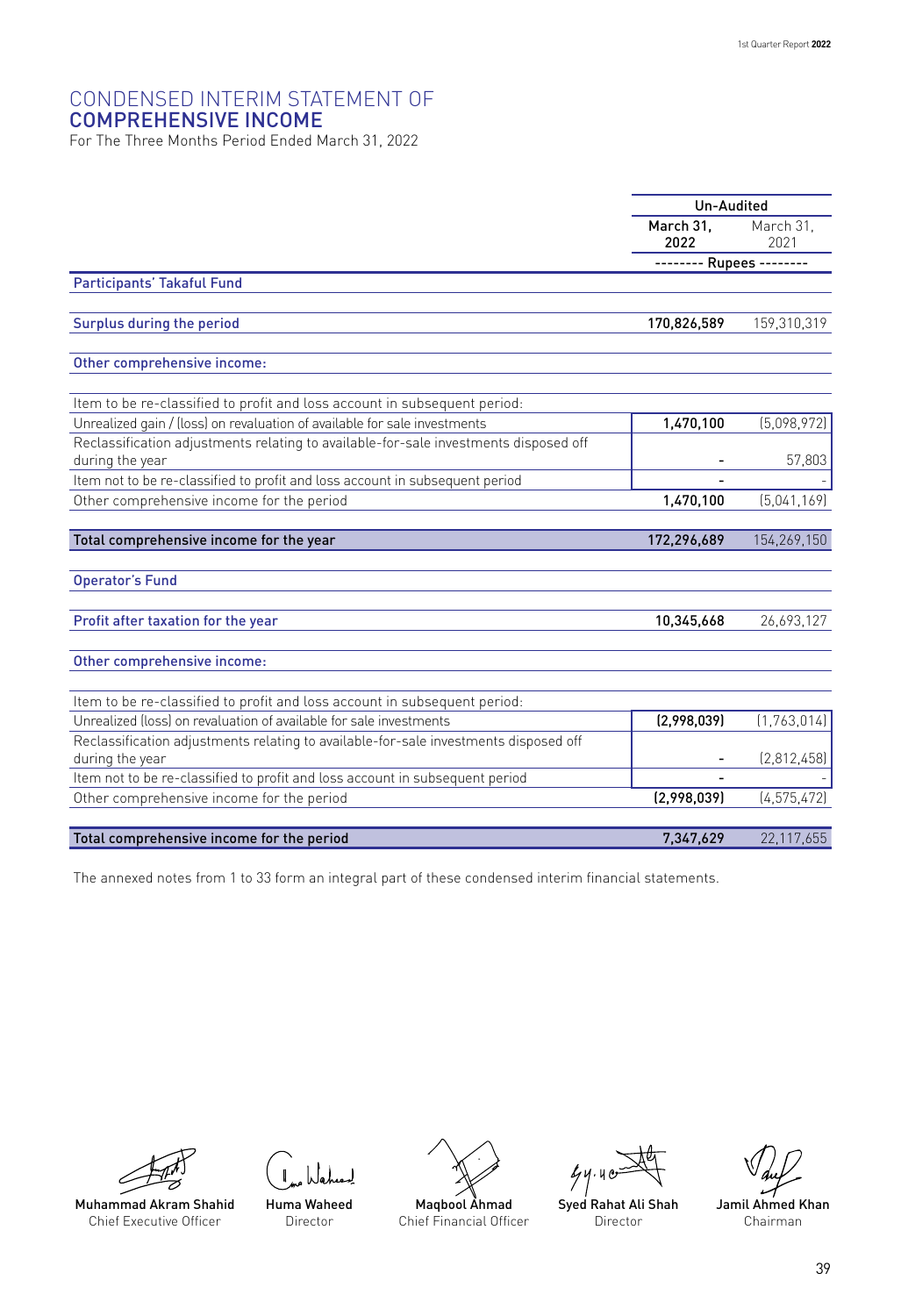#### CONDENSED INTERIM

#### CASH FLOW STATEMENT

For The Three Months Period Ended March 31, 2022

|                                                                                 |                          | Operator's Fund<br>Participants' Takaful Fund |                          |                   |
|---------------------------------------------------------------------------------|--------------------------|-----------------------------------------------|--------------------------|-------------------|
|                                                                                 | Un-Audited               | Un-Audited                                    | Un-Audited               | Un-Audited        |
|                                                                                 | March 31.<br>2022        | March 31.<br>2021                             | March 31.<br>2022        | March 31.<br>2021 |
|                                                                                 |                          | ------------- Rupees --------                 |                          |                   |
| <b>OPERATING CASH FLOWS</b>                                                     |                          |                                               |                          |                   |
| a) Underwriting activities                                                      |                          |                                               |                          |                   |
| Takaful Contribution received                                                   | $\overline{\phantom{a}}$ | $\mathcal{L}$                                 | 250,783,003              | 105,718,702       |
| Retakaful contribution (paid) / received                                        | $\blacksquare$           | $\sim$                                        | (19,938,753)             | [41,606,281]      |
| Claims paid                                                                     | $\blacksquare$           |                                               | (148, 996, 582)          | (105, 294, 217)   |
| Retakaful and other recoveries received                                         |                          |                                               | 15,971,814               | 25,045,821        |
| Commission paid                                                                 | (30, 127, 764)           | (31, 747, 055)                                |                          |                   |
| Management and other expenses paid                                              | (92, 119, 905)           | [22,963,033]                                  | (4,373,200)              | (1, 201, 560)     |
| Wakala fee received / (paid)                                                    | 171,972,039              | 74,523,754                                    | (171, 972, 039)          | (74, 523, 754)    |
| Retakaful rebate received                                                       |                          |                                               | 5,972,090                | 5,212,023         |
| Net cash flow from underwriting activities                                      | 49,724,369               | 19,813,667                                    | (72, 553, 668)           | [86,649,266]      |
|                                                                                 |                          |                                               |                          |                   |
| b) Other operating activities                                                   |                          |                                               |                          |                   |
| Other operating (payments)/ receipts                                            | (6,953,230)              | (48, 224, 853)                                | 30,675,434               | (2, 152, 532)     |
| Loans advanced                                                                  | (1, 262, 110)            | (350,000)                                     |                          |                   |
| Loan repayments received                                                        | 1,342,155                | 221,200                                       |                          |                   |
| Net cash flow from other operating activities                                   | (6,873,185)              | (48, 353, 653)                                | 30,675,434               | (2, 152, 532)     |
| Total cash flow from all operating activities                                   | 42,851,184               | (28, 539, 986)                                | (41,878,234)             | (88, 801, 798)    |
|                                                                                 |                          |                                               |                          |                   |
| <b>INVESTMENT ACTIVITIES</b>                                                    |                          |                                               |                          |                   |
| Investment income/ (loss) received                                              | 8,860,276                | 7,750,581                                     | 5,980,996                | 3,283,350         |
| (Payments) for investment / Investment                                          |                          |                                               |                          |                   |
| properties                                                                      | (16, 367, 152)           | (150, 154, 444)                               | (16,030,000)             | (55, 789, 865)    |
| Investment disposed of during the period                                        | 30,000,000               | 93,879,881                                    |                          | 59,094,315        |
| Fixed capital expenditure                                                       | (2,769,410)              |                                               | (833,000)                | (856, 552)        |
| Total cash flow from investing activities                                       | 19,723,715               | (48, 523, 982)                                | (10, 882, 004)           | 5,731,249         |
| <b>FINANCING ACTIVITIES</b>                                                     |                          |                                               |                          |                   |
|                                                                                 |                          |                                               |                          |                   |
| Statutory reserve                                                               |                          |                                               |                          |                   |
| Surplus appropriated to shareholders' fund<br>Qard-e-Hasna                      | (25,000,000)             | ÷.                                            |                          |                   |
|                                                                                 |                          |                                               | $\overline{\phantom{a}}$ |                   |
| Net cash flow from financing activities                                         | (25,000,000)             |                                               |                          |                   |
| Net cash flow from all activities<br>Cash and cash equivalents at the beginning | 37,574,899               | (77,063,968)                                  | (52,760,237)             | (83,070,549)      |
| of the period                                                                   | 5,744,075                | 78,942,602                                    | 129,074,293              | 86,548,092        |
|                                                                                 |                          |                                               |                          |                   |
| Cash and cash equivalents at the end of the<br>period                           | 43,318,974               | 1,878,634                                     | 76,314,056               | (3,477,543)       |
|                                                                                 |                          |                                               |                          |                   |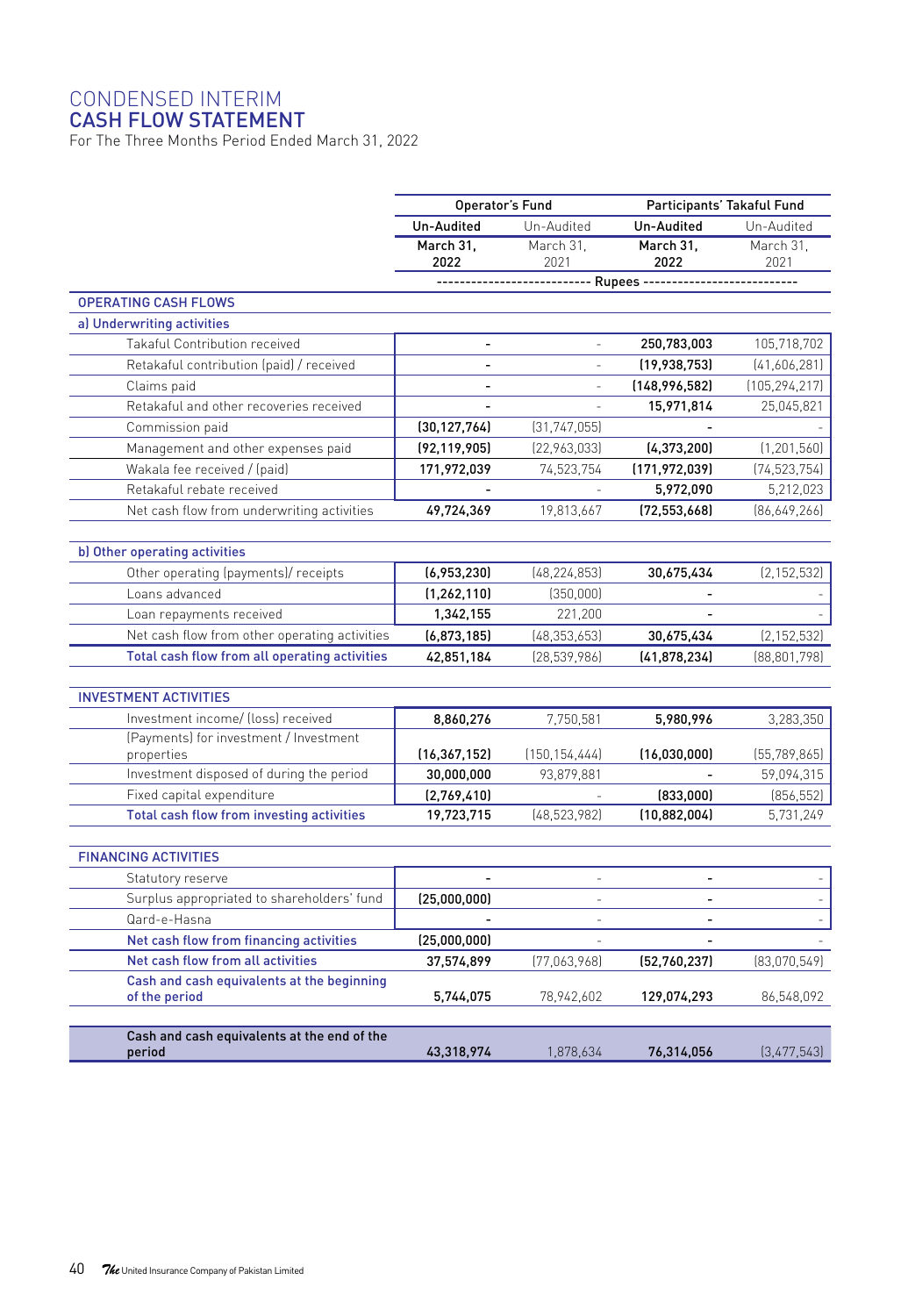## CONDENSED INTERIM

#### CASH FLOW STATEMENT

For The Three Months Period Ended March 31, 2022

|                                                  |                 | Operator's Fund |                 | Participants' Takaful Fund |  |
|--------------------------------------------------|-----------------|-----------------|-----------------|----------------------------|--|
|                                                  | Un-Audited      | Un-Audited      | Un-Audited      | Un-Audited                 |  |
|                                                  | Mar 31.<br>2022 | Mar 31.<br>2021 | Mar 31,<br>2022 | Mar 31.<br>2021            |  |
|                                                  |                 |                 | Rupees -        |                            |  |
| <b>Reconciliation of Profit and Loss Account</b> |                 |                 |                 |                            |  |
| Net cash flow from underwriting activities       | 42,851,184      | [28, 539, 986]  | (41, 878, 234)  | [88, 801, 798]             |  |
| Depreciation expense                             | (1,329,610)     | (835, 366)      | (1, 159, 639)   | [1,449,872]                |  |
| Rentals on Car Ijarah                            | (1,433,047)     | (1,606,913)     |                 |                            |  |
| Increase/ (decrease) in assets other than        |                 |                 |                 |                            |  |
| cash                                             | 80,561,353      | 247,880,112     | 718,220,161     | 650,327,442                |  |
| (Increase)/ decrease in liabilities other than   |                 |                 |                 |                            |  |
| borrowings                                       | (114, 292, 108) | (193, 194, 801) | (507, 387, 305) | (403,645,493)              |  |
| Realized gain / (loss) on revaluation of         |                 |                 |                 |                            |  |
| available for sale investments                   |                 | (2,812,458)     |                 | 57,803                     |  |
| Investment income                                | 3,987,895       | 5,802,540       | 3,031,606       | 2,822,238                  |  |
|                                                  |                 |                 |                 |                            |  |
| Profit for the period                            | 10,345,668      | 26,693,127      | 170,826,589     | 159,310,319                |  |
|                                                  |                 |                 |                 |                            |  |
| <b>Attributed to</b>                             |                 |                 |                 |                            |  |
| Operator's fund                                  | 10,345,668      | 26,693,127      |                 |                            |  |
| Participants' takaful fund                       |                 |                 | 170,826,589     | 159,310,319                |  |
|                                                  |                 |                 |                 |                            |  |
|                                                  | 10,345,668      | 26,693,127      | 170,826,589     | 159,310,319                |  |

The annexed notes from 1 to 33 form an integral part of these condensed interim financial statements.



Huma Waheed Director



 $44.40$ Syed Rahat Ali Shah

Director

Jamil Ahmed Khan Chairman

Muhammad Akram Shahid Chief Executive Officer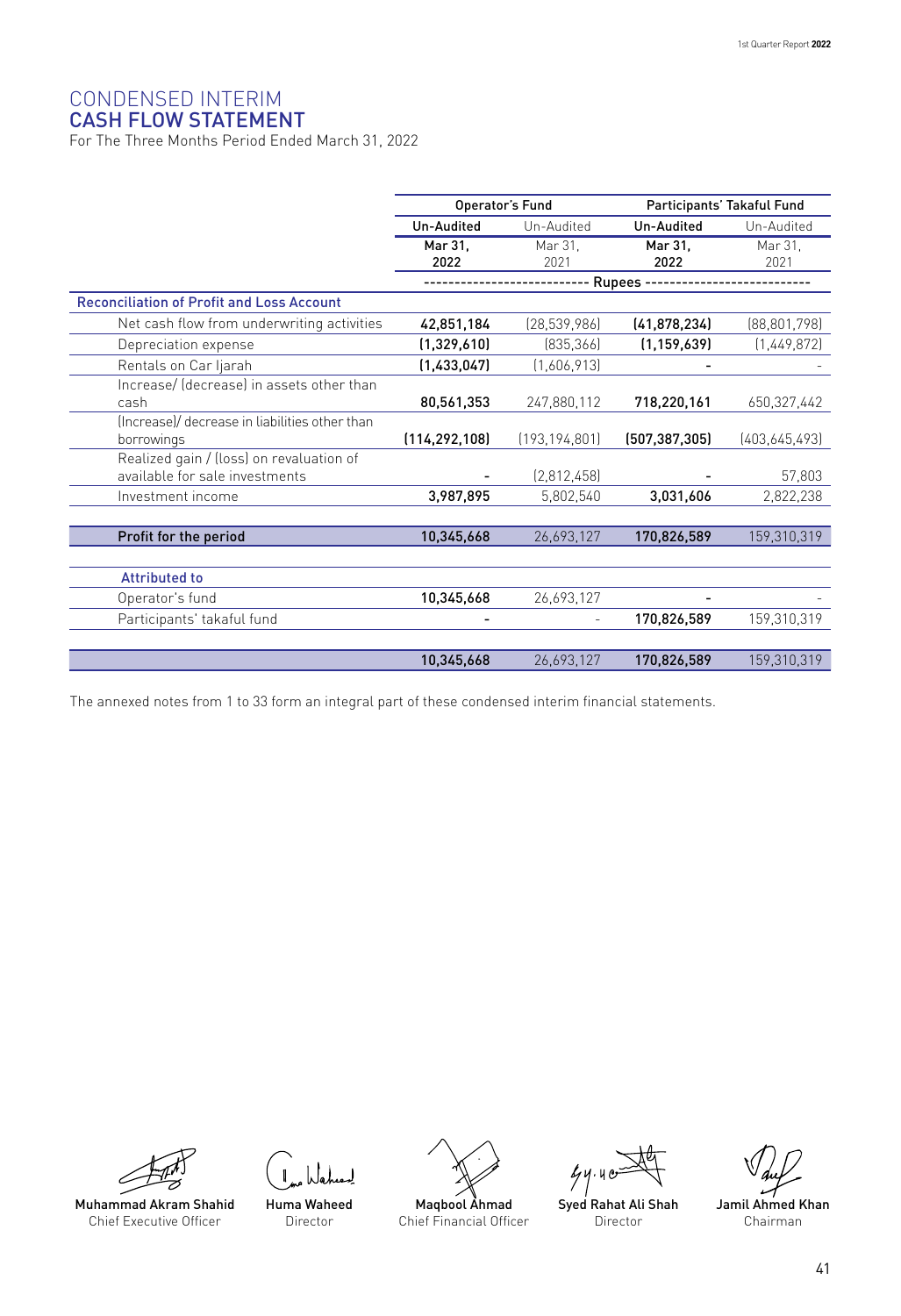## CONDENSED INTERIM STATEMENT OF CHANGES IN SHAREHOLDERS EQUITY AND PARTICPANTS' TAKAFUL FUND

For The Three Months Period Ended March 31, 2022

|                                                                                        |                          | Attributable to Operator of the fund               |                               |                            |
|----------------------------------------------------------------------------------------|--------------------------|----------------------------------------------------|-------------------------------|----------------------------|
| Operator's fund (OPF)                                                                  | Statutory<br>fund        | Accumulated<br>profit                              | Available for<br>sale reserve | Total                      |
|                                                                                        |                          | --------------------------- Rupees --------------- |                               | ---------                  |
| Balance as at January 01, 2021 (Audited)                                               | 50,000,000               | 664,444,392                                        | (8,078,256)                   | 706,366,136                |
|                                                                                        |                          |                                                    |                               |                            |
| Profit after taxation for the period                                                   | $\bar{\phantom{a}}$      | 26,693,127                                         |                               | 26,693,127                 |
| Other comprehensive income for the period                                              |                          |                                                    | (4, 575, 472)                 | (4, 575, 472)              |
| Total comprehensive income for the period                                              |                          | 26,693,127                                         | (4, 575, 472)                 | 22,117,655                 |
| Incremental depreciation on revaluation of fixed<br>assets                             |                          | 151,177                                            |                               | 151,177                    |
| Balance as at March 31, 2021 (Un-Audited)                                              | 50,000,000               | 691,288,696                                        | (12,653,728)                  | 728,634,968                |
| Balance as at January 01, 2022 (Audited)                                               | 50,000,000               | 500,203,258                                        | (15,908,910)                  | 534,294,348                |
|                                                                                        |                          |                                                    |                               |                            |
| Profit after taxation for the period                                                   | $\overline{\phantom{0}}$ | 10,345,668                                         |                               | 10,345,668                 |
| Transfer of profit to the company                                                      | ÷.<br>÷,                 | (25,000,000)                                       |                               | (25,000,000)               |
| Other comprehensive income for the period                                              | ÷.                       | (14,654,332)                                       | (2,998,039)                   | (2,998,039)                |
| Total comprehensive income for the period                                              |                          |                                                    | (2,998,039)                   | (17,652,371)               |
| Incremental depreciation on revaluation of fixed<br>assets                             |                          | 119,285                                            |                               | 119,285                    |
|                                                                                        |                          |                                                    |                               |                            |
|                                                                                        |                          |                                                    |                               |                            |
| Balance as at March 31, 2022 (Un-Audited)                                              | 50,000,000               | 485,668,211                                        | (18,906,949)                  | 516,761,262                |
|                                                                                        |                          |                                                    |                               |                            |
|                                                                                        |                          | Attributable to Participants of the PTF            |                               |                            |
| Participants' Takaful Fund                                                             | Ceded<br>money           | Accumulat-<br>ed surplus/<br>(deficit)             | Available for<br>sale reserve | Total                      |
|                                                                                        |                          |                                                    |                               |                            |
| Balance as at January 01, 2021 (Audited)                                               | 500,000                  | (46, 072, 285)                                     | (14, 223, 592)                | (59, 795, 877)             |
|                                                                                        |                          |                                                    |                               |                            |
| Surplus for the period                                                                 | $\overline{\phantom{a}}$ | 159,310,319                                        | (5,041,169)                   | 159,310,319                |
| Other comprehensive income for the period<br>Total comprehensive income for the period | L.                       | 159,310,319                                        | [5,041,169]                   | (5,041,169)<br>154,269,150 |
|                                                                                        |                          |                                                    |                               |                            |
| Balance as at March 31, 2021 (Un-Audited)                                              | 500,000                  | 113,238,034                                        | (19, 264, 761)                | 94,473,273                 |
| Balance as at January 01, 2022 (Audited)                                               | 500,000                  | 37,063,079                                         | (20,058,445)                  | 17,504,634                 |
|                                                                                        | $\overline{\phantom{0}}$ |                                                    |                               |                            |
| Surplus for the period<br>Other comprehensive income for the period                    |                          | 170,826,589                                        | 1,470,100                     | 170,826,589<br>1,470,100   |
| Total comprehensive income for the period                                              |                          | 170,826,589                                        | 1,470,100                     | 172,296,689                |
| Balance as at March 31, 2022 (Un-Audited)                                              |                          |                                                    | (18, 588, 345)                | 189,801,323                |

The annexed notes from 1 to 33 form an integral part of these condensed interim financial statements.

ے Muhammad Akram Shahid

Chief Executive Officer

نەلدا

Huma Waheed Director

Maqbool Ahmad Chief Financial Officer

 $44.40$ Syed Rahat Ali Shah

Director

Jamil Ahmed Khan Chairman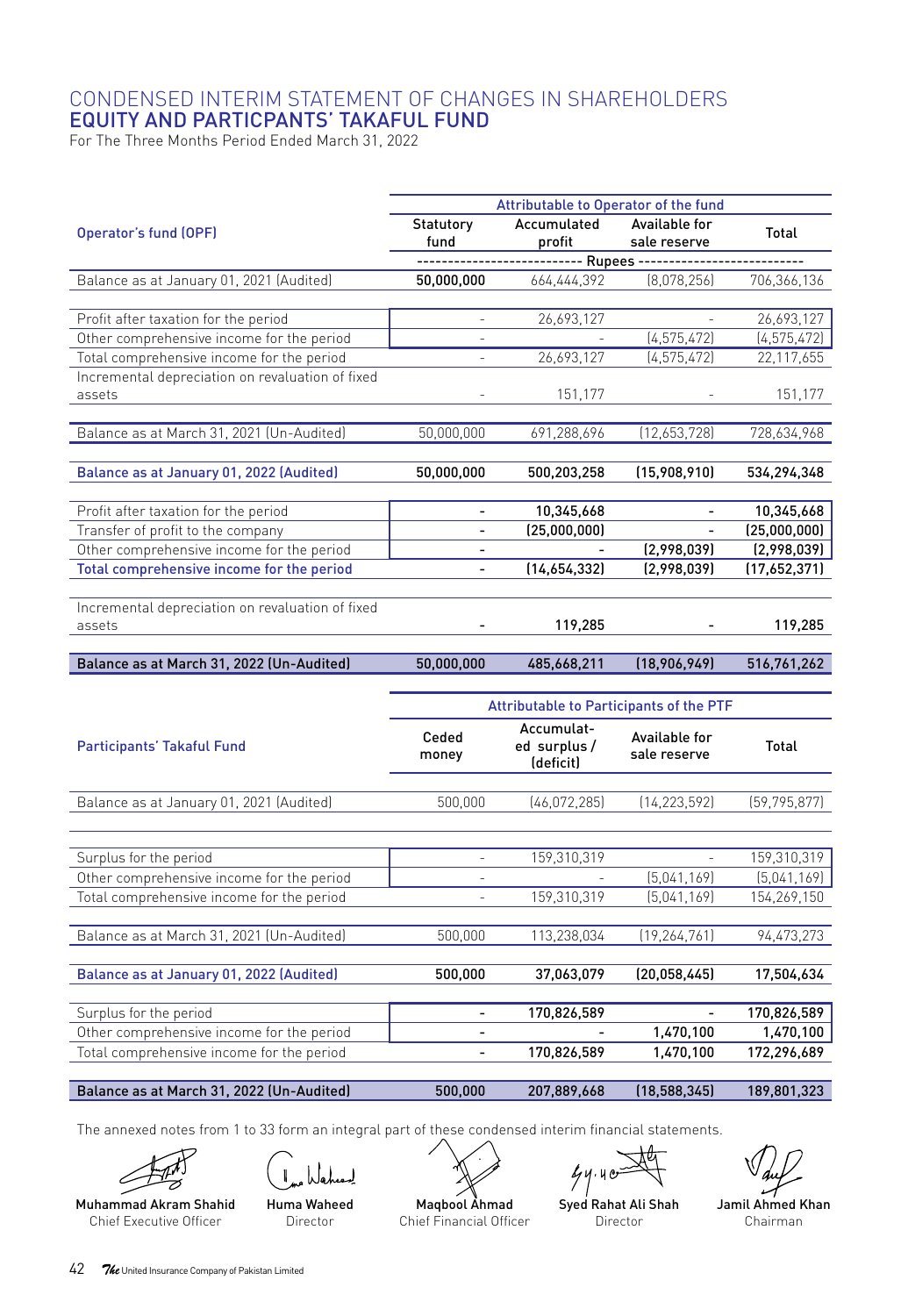For The Three Months Period Ended March 31, 2022 (Un-Audited)

#### 1 LEGAL STATUS AND NATURE OF BUSINESS

The United Insurance Company of Pakistan Limited (hereinafter called 'the Company') was incorporated in Pakistan on October 20, 1959, as a Public Limited Company under the Defunct Companies Act, 1913, now the Companies Act, 2017, and its shares are quoted on Pakistan Stock Exchange Limited. The Registered Office of the Company is situated at 204, 2nd floor, Madina City Mall, Abdullah Haroon Road, Saddar, Karachi, and its Head Office is located in Lahore. The principal activity of the Company is General Insurance Business and it qualifies as a domestic insurance company under the Insurance Ordinance, 2000 and undertakes Fire & Property Damage, Marine aviation & Transport, Motor and Health & Miscellaneous General Insurance.

The United Insurance Company of Pakistan Limited has been allowed to work as Window Takaful Operator (WTO) (hereinafter called "the Operator") through License No. 1 on August 18, 2014 by Securities and Exchange Commission of Pakistan under the Takaful Rules, 2012 to carry on Islamic General Insurance in Pakistan. For the purpose of carrying on takaful business, the Company has formed a Waqf/ Participants' Takaful Fund (PTF) on June 09, 2014 under a trust deed. The trust deed governs the relationship of shareholders and policy holders for management of takaful operations. The Operator has not transacted any business outside Pakistan.

#### 2 BASIS OF PREPARATION AND STATEMENT OF COMPLIANCE

These condensed interim financial statements are prepared in accordance with approved accounting and reporting standards as applicable in Pakistan. Approved accounting and reporting standards comprise of such International Financial Reporting Standards (IFRS) issued by International Accounting Standard Board (IASB) and Islamic Financial Accounting Standards (IFAS) issued by the Institute of Chartered Accountants of Pakistan, as are notified under the Companies Act, 2017, provisions of and directives issued under the Companies Act, 2017, the Insurance Ordinance, 2000, the Insurance Rules, 2017, the Insurance Accounting Regulations, 2017, Takaful Rules, 2012 and the General Takaful Accounting Regulations, 2019.

In case requirements differ, the provisions or directives of the Companies Act, 2017, the Insurance Ordinance, 2000, the Insurance Rules, 2017, the Insurance Accounting Regulations, 2017, Takaful Rules, 2012, and the General Takaful Accounting Regulations, 2019 shall prevail.

These condensed interim financial statements reflect the financial position and results of Window Takaful Operations of both the Operators' Fund (OPF) and the Participants' Takaful Fund (PTF) in a manner that assets, liabilities, income and expenses of the Operator and PTF remain separately identifiable.

#### 2.1 Basis of measurement

These condensed interim financial statements have been prepared under the historical cost convention except for certain property and equipment which are measured at revalued amount and certain financial instruments which are measured at fair value.

#### 2.2 Functional and presentation currency

These condensed interim financial statements are presented in Pakistani Rupees which is the Operator's functional currency and presentation currency. All figures have been rounded to the nearest rupee, unless otherwise stated.

#### 2.3 Standards, interpretations and amendments effective in (current period)

2.3.1 The Operator has adopted the following amendments in accounting standards and interpretations of IFRSs which became effective for the current period: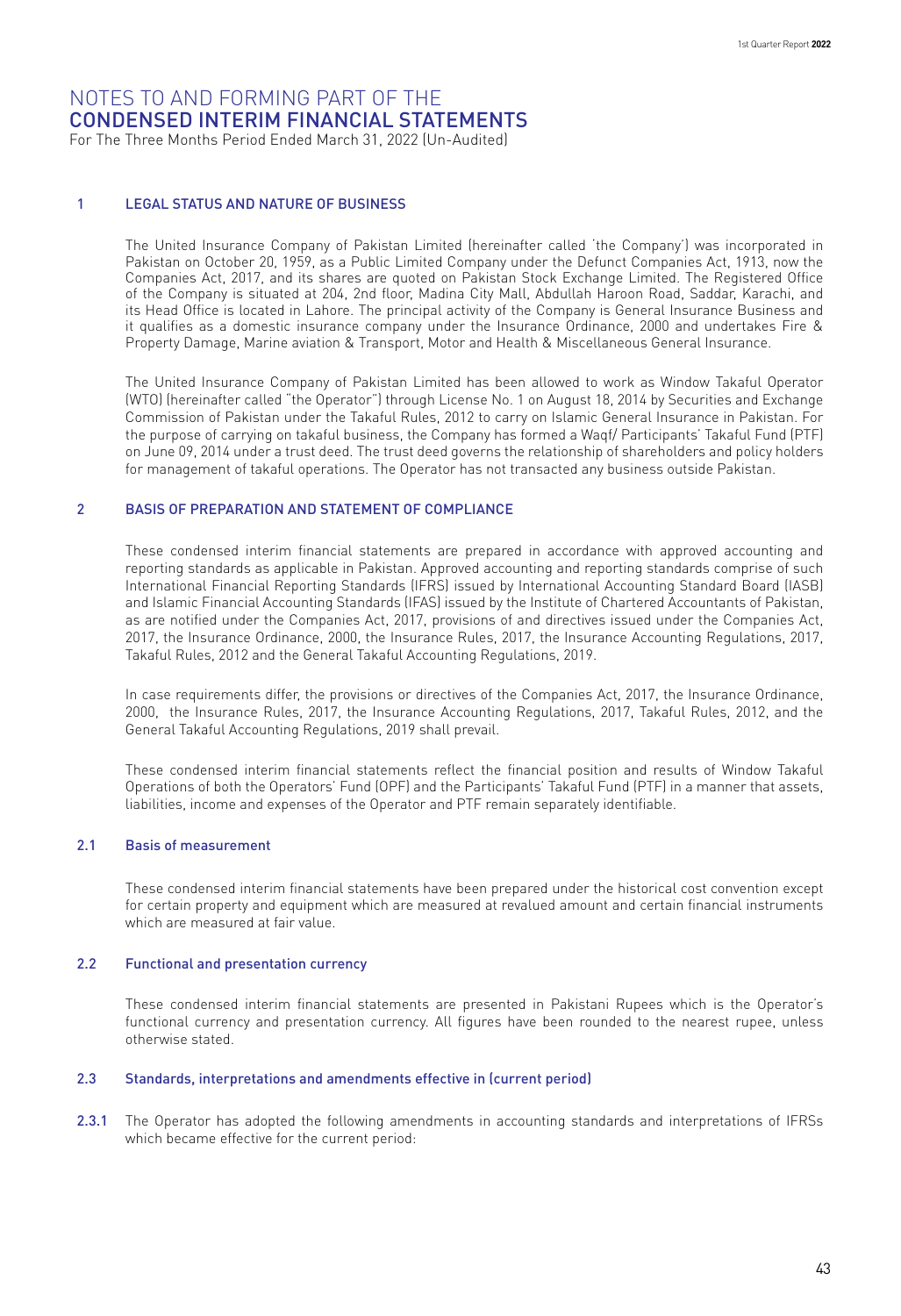For The Three Months Period Ended March 31, 2022 (Un-Audited)

|               | <b>Standards, Amendments and Interpretations</b>                                                                                                                                                                                                                                                                                                             | <b>Effective date</b><br>(annual periods<br>beginning on or<br>after) |
|---------------|--------------------------------------------------------------------------------------------------------------------------------------------------------------------------------------------------------------------------------------------------------------------------------------------------------------------------------------------------------------|-----------------------------------------------------------------------|
|               |                                                                                                                                                                                                                                                                                                                                                              |                                                                       |
| IFRS-4        | Amendments to IFRS 4 - Insurance Contracts - Amended by Interest Rate Benchmark<br>Reform - Phase 2                                                                                                                                                                                                                                                          | 01 January, 2021                                                      |
| IFRS-7        | Amendments to IFRS 7 - Financial Instruments: Disclosures - Interest Rate Benchmark<br>Reform Phase 2                                                                                                                                                                                                                                                        | 01 January, 2021                                                      |
| 2.4           | Standards, interpretations, and amendments not effective at year end                                                                                                                                                                                                                                                                                         |                                                                       |
|               | The following revised standards, amendments and interpretations with respect to the approved accounting<br>standards as applicable in Pakistan have not become effective during current period:                                                                                                                                                              |                                                                       |
| IFRS-3        | Amendments to IFRS 3 - Business Combinations - Amended by reference to the<br>Conceptual Framework.                                                                                                                                                                                                                                                          | 01 January, 2022                                                      |
| IFRS-9        | Financial Instruments - Amendments to IFRS 17 and Extension of the Temporary<br>Exemption from Applying IFRS 9.                                                                                                                                                                                                                                              | 01 January, 2023                                                      |
| IFRS-16       | Leases - Covid-19 related Rent concessions (Amendments)                                                                                                                                                                                                                                                                                                      | 01 January, 2020                                                      |
| $IAS-1$       | Presentation of Financial Statements - Amended by Classification of Liabilities as<br>Current or Non-current.                                                                                                                                                                                                                                                | 01 January, 2023                                                      |
| $IAS-16$      | Amendments to IAS 16 - Property, Plant and Equipment - Amendments relating<br>prohibition of deducting any proceeds from selling items produced from the cost of<br>an item of property, plant and equipment while bringing that asset to the location<br>and condition necessary for it to be capable of operating in the manner intended by<br>management. | 01 January, 2022                                                      |
| <b>IAS-37</b> | Amendments to IAS 37 - Provisions, Contingent Liabilities and Contingent Assets -                                                                                                                                                                                                                                                                            | 01 January, 2022                                                      |

#### 2.5 Standards, interpretations and amendments becoming effective in future period but not relevant:

Amended by Onerous Contracts — Cost of Fulfilling a Contract.

There are certain new standards, amendments to standards and interpretations that are effective for different future periods but are considered not to be relevant to Operator's operations, therefore not disclosed in these condensed interim financial statements.

#### 3 SUMMARY OF SIGNIFICANT ACCOUNTING POLICIES

The accounting policies and the methods of computation adopted in the preparation of these condensed interim financial statements as at March 31, 2022 are the same as those adopted in the preparation of the financial statements for the year ended December 31, 2021.

#### 4 CRITICAL ACCOUNTING ESTIMATES AND JUDGEMENTS

The preparation of these condensed interim financial statements are in conformity with approved accounting standards which requires management to make judgments, estimates and assumptions that affect the application of policies and reported amounts of assets and liabilities as well as income and expenses.

In preparing these condensed interim financial statements, the significant judgments made by the management in applying the Company's accounting policies and the key sources of estimating uncertainty were the same as applied to the financial statements for the year ended December 31, 2021.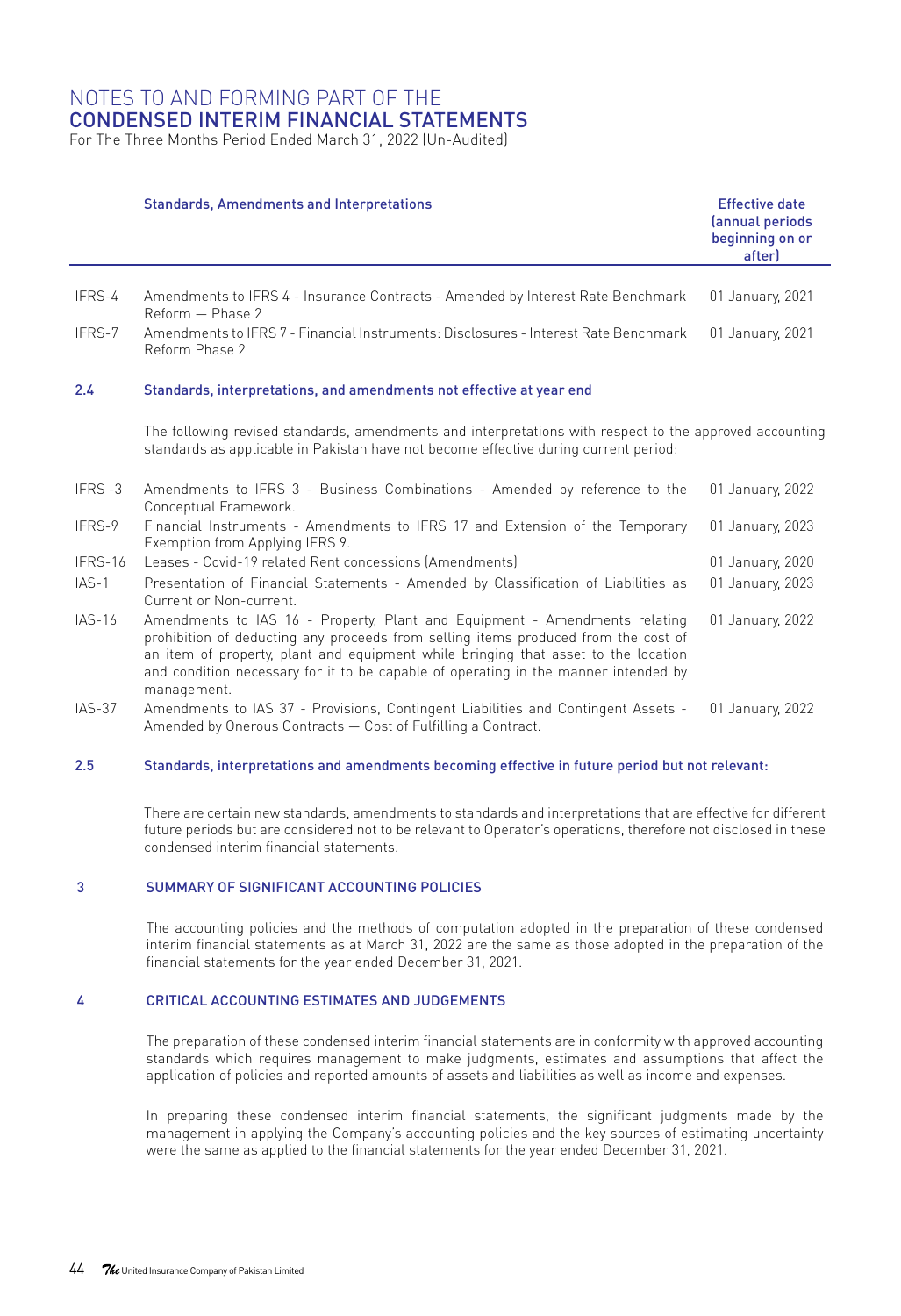For The Three Months Period Ended March 31, 2022

| Un-Audited<br>Audited<br>Un-Audited<br>Mar 31, 2022<br>Dec 31, 2021<br>Mar 31, 2022<br>Note<br>Rupees -<br>5<br>PROPERTY AND EQUIPMENT<br>5.1<br>Operating assets<br>22,043,625<br>20,603,825<br>13,580,375<br>5.1<br>Opening net book value -owned<br>20,603,825<br>22,486,641<br>13,907,014<br>Add: Additions/transfers/revalaution<br>surplus made during the period at<br>cost<br>2,769,410<br>1,590,860<br>833,000<br>Add: Accumulated depreciation<br>reversed on disposals made during | PTF                         |
|-----------------------------------------------------------------------------------------------------------------------------------------------------------------------------------------------------------------------------------------------------------------------------------------------------------------------------------------------------------------------------------------------------------------------------------------------------------------------------------------------|-----------------------------|
|                                                                                                                                                                                                                                                                                                                                                                                                                                                                                               | Audited                     |
|                                                                                                                                                                                                                                                                                                                                                                                                                                                                                               | Dec 31, 2021                |
|                                                                                                                                                                                                                                                                                                                                                                                                                                                                                               |                             |
|                                                                                                                                                                                                                                                                                                                                                                                                                                                                                               |                             |
|                                                                                                                                                                                                                                                                                                                                                                                                                                                                                               |                             |
|                                                                                                                                                                                                                                                                                                                                                                                                                                                                                               | 13,907,014                  |
|                                                                                                                                                                                                                                                                                                                                                                                                                                                                                               | 17,438,901                  |
|                                                                                                                                                                                                                                                                                                                                                                                                                                                                                               |                             |
|                                                                                                                                                                                                                                                                                                                                                                                                                                                                                               | 2,788,052                   |
|                                                                                                                                                                                                                                                                                                                                                                                                                                                                                               |                             |
| the period                                                                                                                                                                                                                                                                                                                                                                                                                                                                                    | 731,627                     |
| Less: Disposals made during the                                                                                                                                                                                                                                                                                                                                                                                                                                                               |                             |
| period at cost<br>(1,329,610)<br>[3,473,676]<br>Less: Depreciation for the period<br>(1, 159, 639)                                                                                                                                                                                                                                                                                                                                                                                            | [819, 300]<br>[6, 232, 266] |
| 1,439,800<br>(1,882,816)<br>[326, 639]                                                                                                                                                                                                                                                                                                                                                                                                                                                        | (3,531,887)                 |
|                                                                                                                                                                                                                                                                                                                                                                                                                                                                                               |                             |
| 22,043,625<br><b>Closing net book value</b><br>20,603,825<br>13,580,375                                                                                                                                                                                                                                                                                                                                                                                                                       | 13,907,014                  |
|                                                                                                                                                                                                                                                                                                                                                                                                                                                                                               |                             |
| <b>INVESTMENT IN EQUITY SECURITIES</b><br>6                                                                                                                                                                                                                                                                                                                                                                                                                                                   |                             |
| Available for sale                                                                                                                                                                                                                                                                                                                                                                                                                                                                            |                             |
|                                                                                                                                                                                                                                                                                                                                                                                                                                                                                               |                             |
|                                                                                                                                                                                                                                                                                                                                                                                                                                                                                               |                             |
| <b>Listed shares at cost</b><br>30,289,057<br>39,621,209<br>39,237,225<br>Less: unrealized loss on revaluation                                                                                                                                                                                                                                                                                                                                                                                | 39,237,225                  |
| of investment<br>(18,906,949)<br>(15,908,910)<br>(18, 588, 345)                                                                                                                                                                                                                                                                                                                                                                                                                               | (20,058,445)                |
| Carrying value<br>20,714,260<br>14,380,147<br>20,648,880                                                                                                                                                                                                                                                                                                                                                                                                                                      | 19,178,780                  |
|                                                                                                                                                                                                                                                                                                                                                                                                                                                                                               |                             |
| 20,714,260<br>14,380,147<br>20,648,880                                                                                                                                                                                                                                                                                                                                                                                                                                                        | 19,178,780                  |
|                                                                                                                                                                                                                                                                                                                                                                                                                                                                                               |                             |
| 7<br><b>INVESTMENT IN DEBT SECURITIES</b>                                                                                                                                                                                                                                                                                                                                                                                                                                                     |                             |
| <b>Held to maturity</b>                                                                                                                                                                                                                                                                                                                                                                                                                                                                       |                             |
| Sukuk bonds<br>175,645,000<br>168,610,000<br>150,770,000                                                                                                                                                                                                                                                                                                                                                                                                                                      |                             |
| <b>INVESTMENT IN TERM DEPOSITS</b><br>8                                                                                                                                                                                                                                                                                                                                                                                                                                                       | 144,740,000                 |
|                                                                                                                                                                                                                                                                                                                                                                                                                                                                                               |                             |
| Short term deposits<br>8.1<br>11,600,000<br>41,600,000<br>10,000,000                                                                                                                                                                                                                                                                                                                                                                                                                          |                             |

8.1 These term deposits are islamic in nature, so profit percentage is not pre-decided.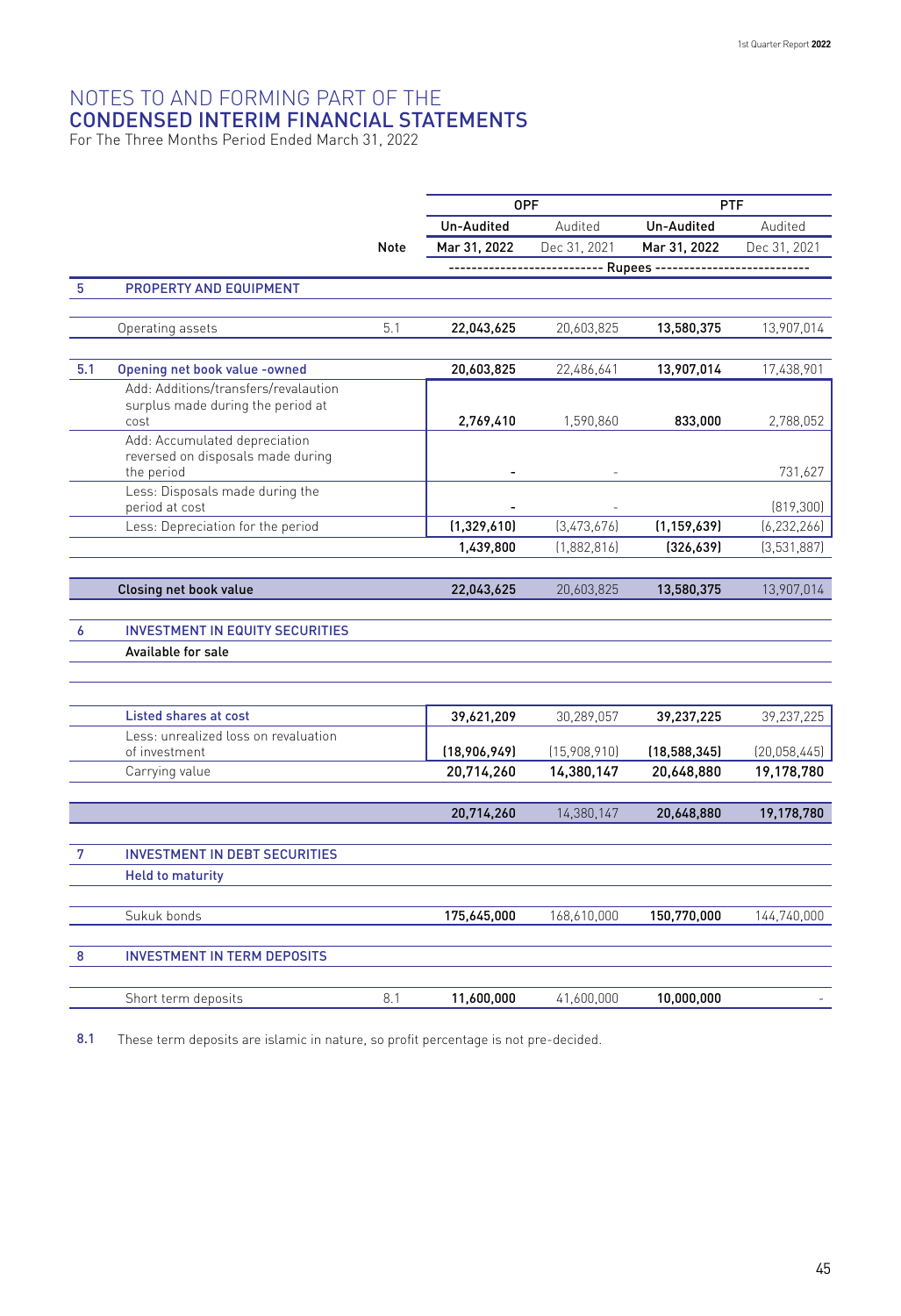For The Three Months Period Ended March 31, 2022

|    |                                                                             |             | <b>OPF</b>   |                                    | <b>PTF</b>   |              |
|----|-----------------------------------------------------------------------------|-------------|--------------|------------------------------------|--------------|--------------|
|    |                                                                             |             | Un-Audited   | Audited                            | Un-Audited   | Audited      |
|    |                                                                             |             |              |                                    |              |              |
|    |                                                                             | <b>Note</b> | Mar 31, 2022 | Dec 31, 2021                       | Mar 31, 2022 | Dec 31, 2021 |
|    |                                                                             |             |              | ------------------ Rupees -------- |              |              |
|    |                                                                             |             |              |                                    |              |              |
| 9  | <b>LOANS AND OTHER RECEIVABLES</b>                                          |             |              |                                    |              |              |
|    |                                                                             |             |              |                                    |              |              |
|    | Unsecured and considered good                                               |             |              |                                    |              |              |
|    | Security deposits                                                           |             | 16,336,059   | 13,848,095                         | 37,677,543   | 37,592,254   |
|    | Loan to employees                                                           |             | 3,503,614    | 3,583,659                          |              |              |
|    | Advance tax                                                                 |             | 608,285      |                                    | 138,600      | 648,050      |
|    | Other receivable                                                            |             | 128,125,120  | 124,947,826                        | 3,235,482    | 26,259,767   |
|    |                                                                             |             |              |                                    |              |              |
|    |                                                                             |             | 148,573,077  | 142,379,580                        | 41,051,625   | 64,500,071   |
|    |                                                                             |             |              |                                    |              |              |
| 10 | <b>TAKAFUL / RETAKAFUL RECEIVABLES</b>                                      |             |              |                                    |              |              |
|    | Unsecured and considered good                                               |             |              |                                    |              |              |
|    |                                                                             |             |              |                                    |              |              |
|    | Due from Takaful contract holders                                           |             |              |                                    | 764,754,836  | 115,071,401  |
|    | Less: Provision for impairment of receivables from takaful contract holders |             |              |                                    |              |              |
|    | Due from takaful / re-takaful operators                                     |             |              |                                    | 94,232,647   | 86,927,706   |
|    | Less: Provision for impairment of receivables from takaful/retakafuls       |             |              |                                    | (3,031,672)  | (3,031,672)  |
|    |                                                                             |             |              |                                    |              |              |
|    |                                                                             |             |              |                                    | 855,955,811  | 198,967,435  |
|    |                                                                             |             |              |                                    |              |              |
| 11 | RECEIVABLE (OPF) / PAYABLE (PTF)                                            |             |              |                                    |              |              |
|    |                                                                             |             |              |                                    |              |              |
|    | Wakala fee                                                                  |             | 185,298,558  | 130,036,927                        | 185,298,558  | 130,036,927  |
|    | Modarib's fee                                                               |             | 757,902      | 2,923,279                          | 757,902      | 2,923,279    |
|    |                                                                             |             |              |                                    |              |              |
|    |                                                                             |             | 186,056,460  | 132,960,206                        | 186,056,460  | 132,960,206  |
|    |                                                                             |             |              |                                    |              |              |
| 12 | <b>PREPAYMENTS</b>                                                          |             |              |                                    |              |              |
|    |                                                                             |             |              |                                    |              |              |
|    | Prepaid re-takaful contribution ceded                                       |             |              |                                    | 43,908,623   | 40,745,779   |
| 13 |                                                                             |             |              |                                    |              |              |
|    | <b>CASH &amp; BANK</b>                                                      |             |              |                                    |              |              |
|    |                                                                             |             |              |                                    |              |              |
|    | Cash in hand                                                                |             | 118,994      | 94,401                             |              |              |
|    | Cash at bank                                                                |             |              |                                    |              |              |
|    | -Current accounts                                                           |             | 1,597,883    | 2,450,613                          | 48,676,852   | 63,097,703   |
|    | -Saving accounts                                                            |             | 41,602,096   | 3,199,061                          | 27,637,204   | 65,976,590   |
|    |                                                                             |             |              |                                    |              |              |
|    |                                                                             |             | 43,318,973   | 5,744,075                          | 76,314,056   | 129,074,293  |
|    |                                                                             |             |              |                                    |              |              |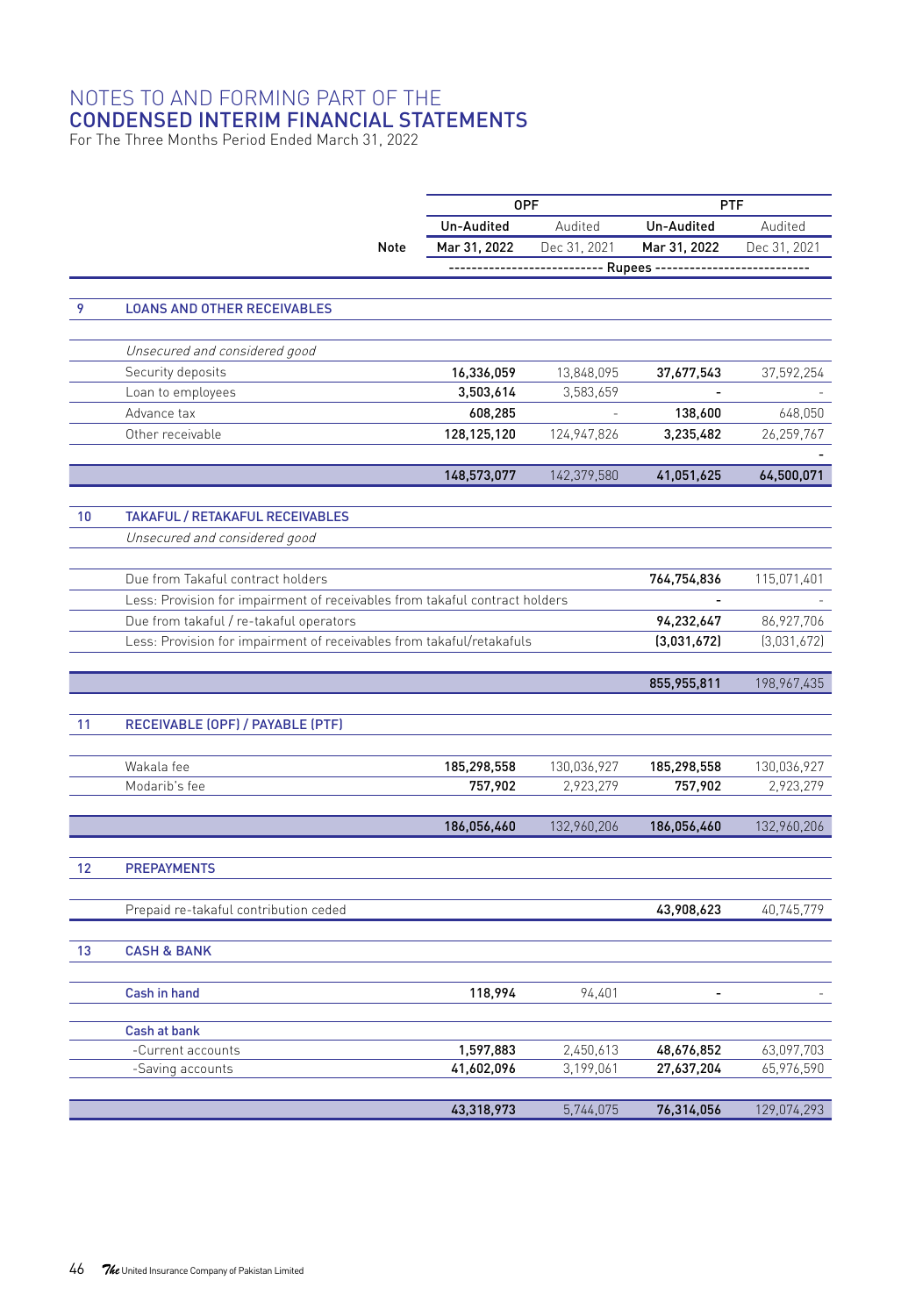For The Three Months Period Ended March 31, 2022

|    |                       |      | <b>OPF</b>               |              |
|----|-----------------------|------|--------------------------|--------------|
|    |                       |      | Un-Audited               | Audited      |
|    |                       | Note | Mar 31, 2022             | Dec 31, 2021 |
|    |                       |      | -------- Rupees -------- |              |
|    |                       |      |                          |              |
| 14 | <b>STATUTORY FUND</b> |      |                          |              |
|    |                       |      |                          |              |
|    | Statutory reserves    | 14.1 | 50,000,000               | 50,000,000   |

14.1 Amount of Rs. 50 million is deposited as statutory reserves to comply with provisions of para 4 of Circular No 8 of 2014 read with section 11(c) of the Takaful Rules, 2012 issued by Securities and Exchange Commission of Pakistan which states that "Every insurer who is interested to commence window takaful business shall transfer an amount of not less than 50 million Rupees to be deposited in a separate bank account for window takaful business duly maintained in a scheduled bank".

|    |                    |  |      |              | <b>PTF</b>               |              |
|----|--------------------|--|------|--------------|--------------------------|--------------|
|    |                    |  |      |              | Un-Audited<br>Audited    |              |
|    |                    |  |      | Mar 31, 2022 |                          | Dec 31, 2021 |
|    |                    |  |      |              | -------- Rupees -------- |              |
|    |                    |  |      |              |                          |              |
| 15 | <b>CEDED MONEY</b> |  |      |              |                          |              |
|    |                    |  |      |              |                          |              |
|    | Wagf money         |  | 15.1 |              | 500,000                  | 500,000      |

15.1 The amount of Rs. 500,000/- has been set apart for Waqf Fund/ Participants' Takaful Fund as Waqf money according to the Waqf Deed prepared for the purpose of creation of Waqf Fund/ Participants' Takaful Fund.

#### 16 TAKAFUL / RE-TAKAFUL PAYABLES

Due to Takaful participants/ re-takaful payable 40,561,702 31,285,006

OPF PTF Un-Audited Audited Un-Audited Audited Mar 31, 2022 Dec 31, 2021 Mar 31, 2022 Dec 31, 2021 --------------------------- Rupees --------------------------

#### 17 OTHER CREDITORS AND ACCRUALS

| Commission payable              | 41,716,685 | 21,737,585 | ٠                        |           |
|---------------------------------|------------|------------|--------------------------|-----------|
| Federal excise duty / sales tax | ٠          | ٠          | 5,732,964                | 2,466,684 |
| Federal takaful fee             | ۰          | ٠          | 4,719,028                | 1,176,903 |
| Payable to related parties      | -          |            | 224.940                  | 137,830   |
| Other tax payables              | 3,282,555  | 2,795,441  | 1,297,015                | 992,446   |
| Auditors' remuneration          |            | 935.000    | $\overline{\phantom{0}}$ |           |
| Other payables                  | 150.935    | 216.840    | 1,015,617                | 988,712   |
|                                 |            |            |                          |           |
|                                 | 45.150.175 | 25.684.866 | 12.989.563               | 5.762.574 |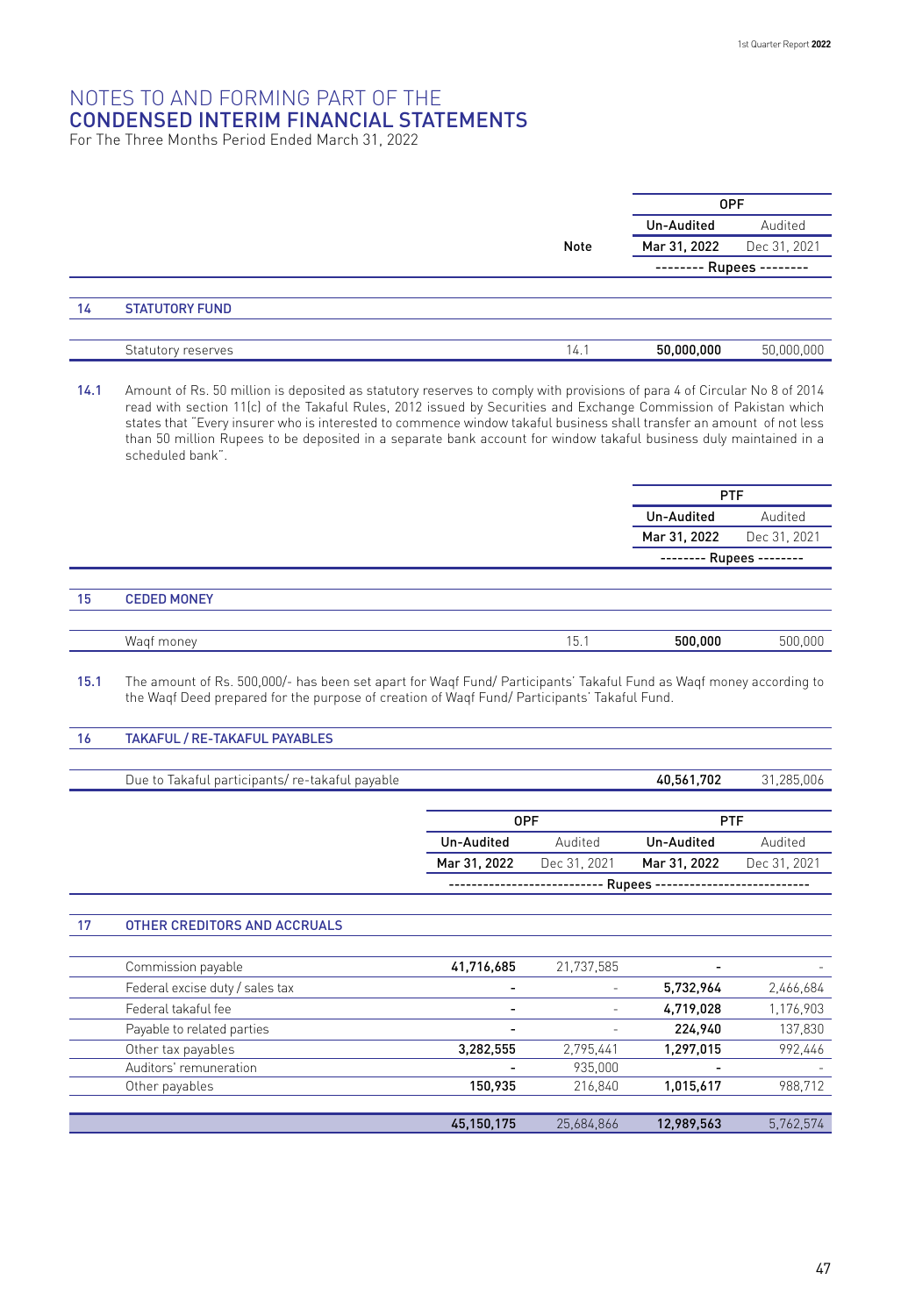For The Three Months Period Ended March 31, 2022

|        |                                                                           |        | 0PF                            |                 |
|--------|---------------------------------------------------------------------------|--------|--------------------------------|-----------------|
|        |                                                                           |        | Un-Audited                     | Audited         |
|        |                                                                           | Note   | Mar 31, 2022                   | Dec 31, 2021    |
|        |                                                                           |        | -------- Rupees --------       |                 |
|        |                                                                           |        |                                |                 |
| 18     | CONTINGENCY(IES) AND COMMITMENT(S)                                        |        |                                |                 |
| 18.1   | <b>Contingencies</b>                                                      |        |                                |                 |
|        |                                                                           |        |                                |                 |
|        | There are no contingencies at the statement of financial position date.   |        |                                |                 |
| 18.2   | <b>Commitments</b>                                                        |        |                                |                 |
|        | As of the end of the year, there are no commitments except the following: |        |                                |                 |
|        | Future ljarah rentals payable                                             | 18.2.1 | 36,058,487                     | 41,394,035      |
|        |                                                                           |        |                                |                 |
| 18.2.1 | Commitments for rentals under ljarah contracts are as follows:            |        |                                |                 |
|        | Not later than one year                                                   |        | 16,769,244                     | 18,193,403      |
|        | Later than one year but not later than five year                          |        | 19,289,243                     | 23,200,632      |
|        |                                                                           |        |                                |                 |
|        |                                                                           |        | 36,058,487                     | 41,394,035      |
|        |                                                                           |        |                                |                 |
|        |                                                                           |        | <b>PTF</b>                     |                 |
|        |                                                                           |        | Un-Audited                     | Un-Audited      |
|        |                                                                           |        | Mar 31, 2022                   | Mar 31, 2021    |
|        |                                                                           |        | -------- Rupees --------       |                 |
|        |                                                                           |        |                                |                 |
| 19     | <b>NET CONTRIBUTIONS REVENUE</b>                                          |        |                                |                 |
|        | Written gross contribution                                                |        | 907,771,379                    | 634,681,083     |
|        | Less: Wakala fee                                                          |        |                                | (76, 436, 041)  |
|        | Contribution net of wakala fee                                            |        | (130, 241, 493)<br>777,529,886 | 558,245,042     |
|        | Add: Provision for unearned contribution- Opening                         |        | 305,838,478                    | 132,798,788     |
|        | Less: Provision for unearned contribution - Closing                       |        | (766, 854, 976)                | (368, 236, 710) |
|        | Contribution earned                                                       |        | 316,513,388                    | 322,807,120     |
|        |                                                                           |        |                                |                 |
|        | Re-takaful contribution ceded                                             |        | 29,215,449                     | 25,328,110      |
|        | Add: Prepaid re-takaful contribution - Opening                            |        | 40,745,779                     | 146,211,598     |
|        |                                                                           |        | (43,908,623)                   | (91, 517, 918)  |
|        | Less: Prepaid re-takaful contribution - Closing                           |        |                                |                 |
|        | Re-takaful expense                                                        |        | 26,052,606                     | 80,021,790      |
|        | Net contributions revenue                                                 |        | 290,460,782                    | 242,785,330     |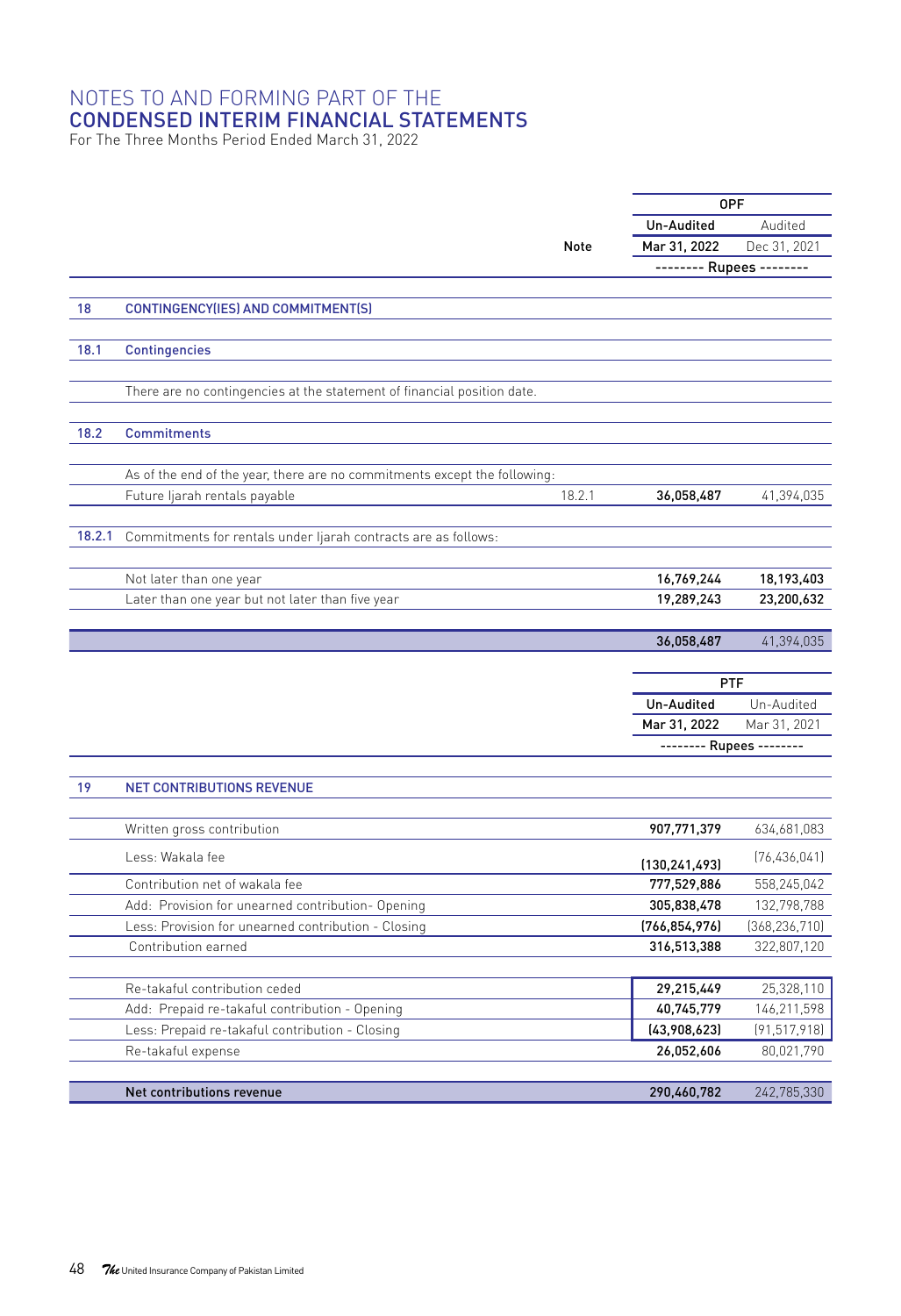For The Three Months Period Ended March 31, 2022

|    |                                                                 | <b>PTF</b>                               |                 |
|----|-----------------------------------------------------------------|------------------------------------------|-----------------|
|    |                                                                 | Un-Audited                               | Un-Audited      |
|    |                                                                 | Mar 31, 2022                             | Mar 31, 2021    |
|    |                                                                 | -------- Rupees --------                 |                 |
|    |                                                                 |                                          |                 |
| 20 | <b>RETAKAFUL REBATE EARNED</b>                                  |                                          |                 |
|    |                                                                 |                                          |                 |
|    | Rebate received or recoverable                                  | 5,972,090                                | 5,212,023       |
|    | Add: Unearned re-takaful rebate - Opening                       | 7,803,722                                | 31,145,028      |
|    | Less: Unearned re-takaful rebate - Closing                      | [8,376,633]                              | (17,684,203)    |
|    |                                                                 |                                          |                 |
|    | Retakaful rebate earned                                         | 5,399,180                                | 18,672,848      |
|    |                                                                 |                                          |                 |
| 21 | <b>NET TAKAFUL CLAIMS</b>                                       |                                          |                 |
|    |                                                                 |                                          |                 |
|    | Benefits/ Claims Paid                                           | 148,996,582                              | 105,294,217     |
|    | Add: Outstanding benefits/ claims including IBNR - Closing      | 314,858,929                              | 235,933,623     |
|    | Less: Outstanding benefits/ claims including IBNR - Opening     | (338,660,971)                            | (254, 896, 316) |
|    | Claims expense                                                  | 125,194,540                              | 86,331,524      |
|    |                                                                 |                                          |                 |
|    | Re-takaful and other recoveries received                        | 15,971,814                               | 25,045,821      |
|    | Add: Re-takaful and other recoveries in respect of outstanding  |                                          |                 |
|    | claims - Closing                                                | 186,688,223                              | 154,991,782     |
|    | Less: Re-takaful and other recoveries in respect of outstanding |                                          |                 |
|    | claims - Opening                                                | (199, 997, 637)                          | (167,061,743)   |
|    | Re-takaful and other recoveries revenue                         | 2,662,400                                | 12,975,861      |
|    |                                                                 |                                          |                 |
|    | <b>Net claims</b>                                               | 122,532,140                              | 73,355,663      |
|    |                                                                 |                                          |                 |
|    |                                                                 | <b>OPF</b>                               | Un-Audited      |
|    |                                                                 | Un-Audited                               | Mar 31, 2021    |
|    |                                                                 | Mar 31, 2022<br>-------- Rupees -------- |                 |
|    |                                                                 |                                          |                 |
| 22 | <b>COMMISSION EXPENSE</b>                                       |                                          |                 |
|    |                                                                 |                                          |                 |
|    | Commission paid or payable                                      | 49,952,322                               | 33,471,564      |
|    | Add: Deferred commission expense - Opening                      | 52,268,972                               | 61,976,820      |
|    | Less: Deferred commission expense - Closing                     | (72,093,530)                             | (63, 701, 329)  |
|    |                                                                 |                                          |                 |
|    | <b>Net Commission</b>                                           | 30,127,764                               | 31,747,055      |
|    |                                                                 |                                          |                 |
| 23 | <b>WAKALA FEE</b>                                               |                                          |                 |
|    |                                                                 |                                          |                 |
|    | Gross wakala fee                                                | 225,068,293                              | 253,049,840     |
|    | Add: Deferred wakala expense / unearned wakala fee - Opening    | 163,639,586                              | 42,088,931      |
|    |                                                                 |                                          | (218, 702, 730) |
|    | Less: Deferred wakala expense / unearned wakala fee - Closing   | (258, 466, 386)                          |                 |
|    |                                                                 |                                          |                 |
|    | Net wakala fee                                                  | 130,241,493                              | 76,436,041      |
|    |                                                                 |                                          |                 |
| 24 | GENERAL, ADMINISTRATIVE AND MANAGEMENT EXPENSES                 |                                          |                 |
|    | <b>Expense for the period</b>                                   | 93,633,698                               | 24,447,098      |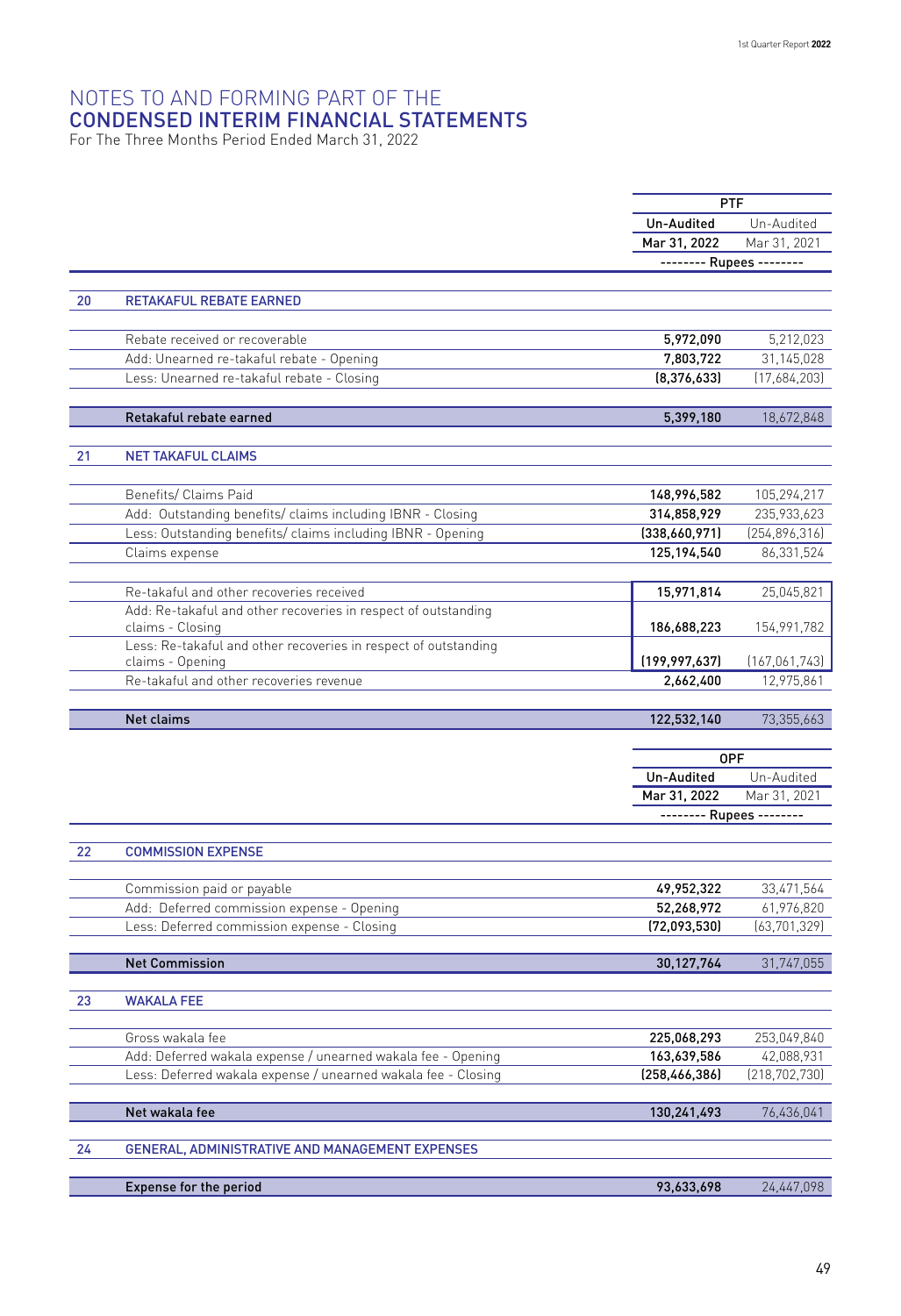For The Three Months Period Ended March 31, 2022

|      |                                                                                                                   |             | <b>OPF</b>   |              | <b>PTF</b>   |              |  |
|------|-------------------------------------------------------------------------------------------------------------------|-------------|--------------|--------------|--------------|--------------|--|
|      |                                                                                                                   |             | Un-Audited   | Un-Audited   | Un-Audited   | Un-Audited   |  |
|      |                                                                                                                   | <b>Note</b> | Mar 31, 2022 | Mar 31, 2021 | Mar 31, 2022 | Mar 31, 2021 |  |
|      |                                                                                                                   |             |              |              | - Rupees --  |              |  |
|      |                                                                                                                   |             |              |              |              |              |  |
| 25   | <b>INVESTMENT INCOME</b>                                                                                          |             |              |              |              |              |  |
|      |                                                                                                                   |             |              |              |              |              |  |
|      | Net investment income for the period                                                                              |             | 3,987,895    | 5,802,540    | 3,031,606    | 2,822,238    |  |
|      |                                                                                                                   |             |              |              |              |              |  |
| 26   | <b>OTHER INCOME</b>                                                                                               |             |              |              |              |              |  |
|      |                                                                                                                   |             |              |              |              |              |  |
|      | Other income for the period                                                                                       |             | 102,995      | 53,140       | 991,571      | 434,973      |  |
| 27   | <b>MODARIB'S FEE</b>                                                                                              |             |              |              |              |              |  |
|      |                                                                                                                   |             |              |              |              |              |  |
|      | Modarib's share of investment                                                                                     |             |              |              |              |              |  |
|      | income                                                                                                            | 27.1        | 757,902      | 705,559      | 757,902      | 705,559      |  |
|      |                                                                                                                   |             |              |              |              |              |  |
| 27.1 | The Operator manages the Participants' investments as a Modarib and charges 25% Modarib's share of net investment |             |              |              |              |              |  |
|      | income.                                                                                                           |             |              |              |              |              |  |
|      |                                                                                                                   |             |              |              |              |              |  |
| 28   | <b>DIRECT EXPENSES</b>                                                                                            |             |              |              |              |              |  |

Direct expenses for the period 983,153 110,000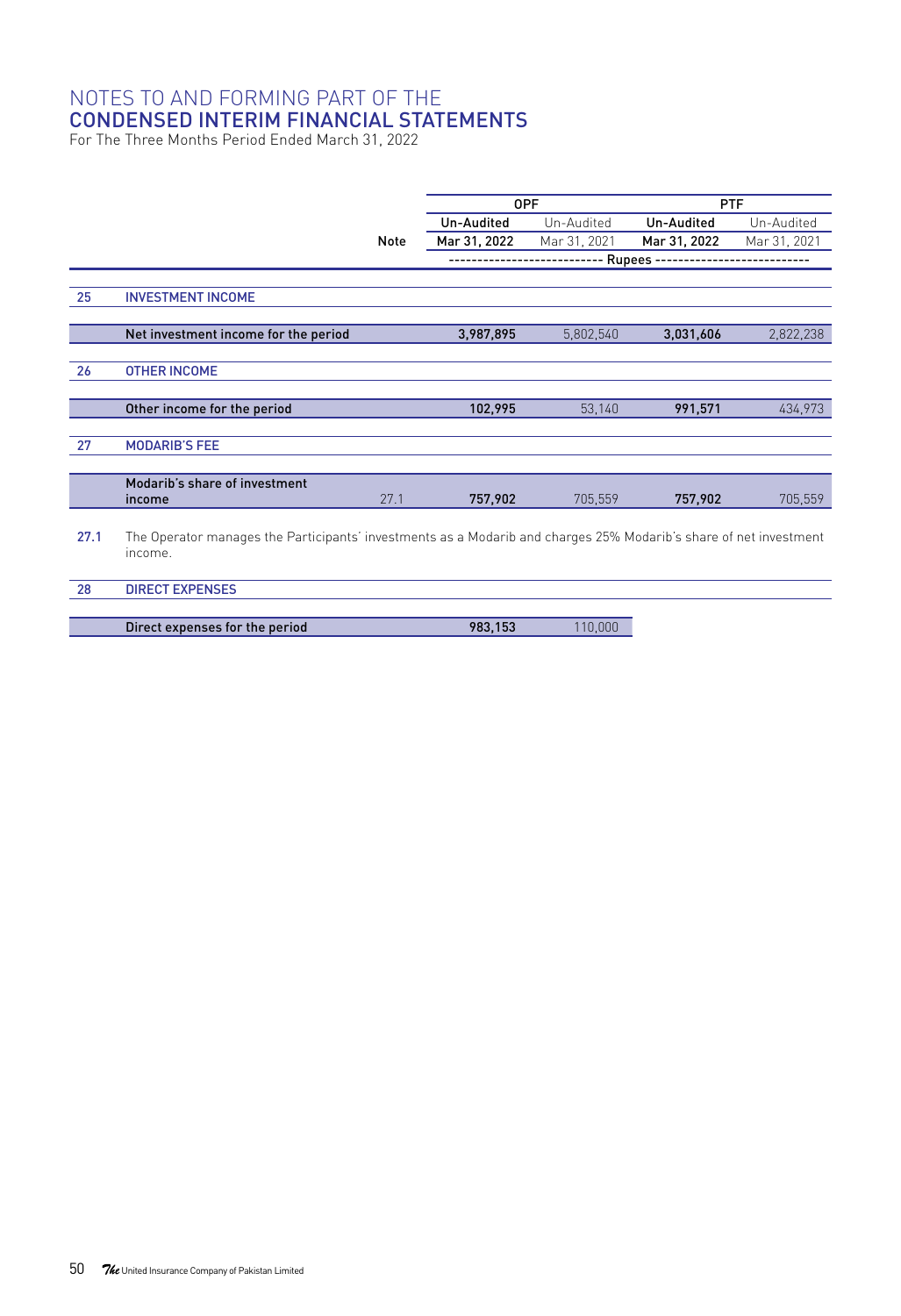#### NOTES TO AND FORMING PART OF THE CONDENSED INTERIM FINANCIAL STATEMENTS For The Three Months Period Ended March 31, 2022

#### 29 SEGMENT INFORMATION

The operator has four primary business segments for reporting purposes namely fire and property damage, marine aviation and transport, motor, and health & miscellaneous.

Assets and liabilities, wherever possible have been assigned to the following segments based on specific identification or allocated on the basis of contribution written by each segment.

|                                                     | MARCH 31, 2022 (Un-Audited)           |                                                                   |                |                                    |                          |                  |
|-----------------------------------------------------|---------------------------------------|-------------------------------------------------------------------|----------------|------------------------------------|--------------------------|------------------|
| Participants' Takaful Fund                          | <b>FIRE AND</b><br>PROPERTY<br>DAMAGE | <b>MARINE</b><br><b>AVIATION AND</b><br>TRANSPORT                 | <b>MOTOR</b>   | <b>HEALTH &amp;</b><br><b>MISC</b> | <b>TREATY</b>            | <b>TOTAL</b>     |
|                                                     |                                       | ------------------------------- Rupees in thousand -------------- |                |                                    |                          | ---------------- |
| Gross written contribution linclusive of            |                                       |                                                                   |                |                                    |                          |                  |
| admin surcharge)                                    | 33,381,932                            | 39,573,003                                                        | 130,541,337    | 704,275,107                        |                          | 907,771,379      |
| Wakala fee                                          | 11,560,549                            | 15,128,407                                                        | 31,473,134     | 72,079,403                         | $\overline{a}$           | 130,241,493      |
| <b>Takaful contribution earned</b>                  | 19,449,877                            | 24,181,566                                                        | 68,503,918     | 204,378,027                        | $\blacksquare$           | 316,513,388      |
| Takaful contribution ceded to retakaful             | (11, 940, 291)                        | [8,999,186]                                                       | (1, 279, 014)  | (3,834,115)                        | $\blacksquare$           | (26,052,606)     |
| Net Contribution revenue                            | 7,509,586                             | 15,182,380                                                        | 67,224,904     | 200,543,912                        |                          | 290,460,782      |
| Re-takaful rebate                                   | 2,147,811                             | 2,267,852                                                         | 159,593        | 823,924                            |                          | 5,399,180        |
| Net underwriting income                             | 9,657,396                             | 17,450,232                                                        | 67,384,497     | 201,367,836                        | $\overline{\phantom{a}}$ | 295,859,962      |
| Takaful claims                                      | 3,580,285                             | (4, 430, 131)                                                     | (37, 173, 198) | (87, 171, 496)                     | $\overline{\phantom{a}}$ | (125, 194, 541)  |
| Takaful claims recovered from retakaful             | (1, 949, 762)                         | 2,075,985                                                         | 2,110,514      | 425,663                            | $\overline{\phantom{a}}$ | 2,662,400        |
| Net claims                                          | 1,630,523                             | (2, 354, 146)                                                     | (35,062,684)   | [86, 745, 833]                     |                          | (122, 532, 140)  |
| Contribution deficiency expense                     |                                       |                                                                   |                |                                    | $\overline{a}$           |                  |
| Other direct expenses                               | (212, 055)                            | (251, 383)                                                        | (829, 248)     | (4, 473, 823)                      | $\blacksquare$           | (5,766,508)      |
| Net takaful claims and expenses                     | 1,418,468                             | (2,605,529)                                                       | (35,891,932)   | (91, 219, 656)                     | $\overline{a}$           | (128, 298, 648)  |
|                                                     |                                       |                                                                   |                |                                    |                          |                  |
| Surplus before investment income                    | 11,075,865                            | 14,844,704                                                        | 31,492,565     | 110,148,181                        |                          | 167,561,314      |
| Net investment income                               |                                       |                                                                   |                |                                    |                          | 3,031,606        |
| Other income                                        |                                       |                                                                   |                |                                    |                          | 991,571          |
| Modarib's share of investment income                |                                       |                                                                   |                |                                    |                          | (757, 902)       |
| Surplus transferred to balance of PTF               |                                       |                                                                   |                |                                    |                          | 170,826,589      |
|                                                     |                                       |                                                                   |                |                                    |                          |                  |
| <b>Corporate segment assets</b>                     | 160,097,165                           | 39,775,789                                                        | 161,882,424    | 995,121,976                        |                          | 1,356,877,353    |
| Corporate unallocated assets                        |                                       |                                                                   |                |                                    |                          | 302,622,233      |
| <b>Total assets</b>                                 |                                       |                                                                   |                |                                    |                          | 1,659,499,586    |
|                                                     |                                       |                                                                   |                |                                    |                          |                  |
| <b>Corporate segment liabilities</b>                | 145,599,416                           | 53,107,953                                                        | 219,205,120    | 879,184,692                        | $\overline{\phantom{a}}$ | 1,297,097,180    |
| Corporate unallocated liabilities                   |                                       |                                                                   |                |                                    |                          | 32,601,083       |
| <b>Total liabilities</b>                            |                                       |                                                                   |                |                                    |                          | 1,329,698,263    |
| <b>Operator's Fund (OPF)</b>                        |                                       |                                                                   |                |                                    |                          |                  |
| Wakala fee                                          | 11,560,549                            | 15,128,407                                                        | 31,473,134     | 72,079,404                         | $\overline{\phantom{a}}$ | 130,241,493      |
| Commission expense                                  | (4,998,856)                           | (5,960,113)                                                       | (8,894,131)    | (10, 274, 664)                     | $\overline{\phantom{a}}$ | (30, 127, 764)   |
| General, administrative and management              |                                       |                                                                   |                |                                    |                          |                  |
| expenses                                            |                                       |                                                                   |                |                                    |                          | (93,633,700)     |
|                                                     |                                       |                                                                   |                |                                    |                          | 6,480,029        |
| Modarib's share of PTF investment income            |                                       |                                                                   |                |                                    |                          | 757,902          |
| Investment income                                   |                                       |                                                                   |                |                                    |                          | 3,987,895        |
| Direct expenses                                     |                                       |                                                                   |                |                                    |                          | (983, 153)       |
| Other income                                        |                                       |                                                                   |                |                                    |                          | 102,995          |
| Profit before taxation                              |                                       |                                                                   |                |                                    |                          | 10,345,668       |
|                                                     |                                       |                                                                   |                |                                    |                          |                  |
| <b>Corporate segment assets</b>                     | 39,047,145                            | 14,368,475                                                        | 28,835,648     | 175,140,820                        | $\blacksquare$           | 257,392,088      |
| Corporate unallocated assets<br><b>Total assets</b> |                                       |                                                                   |                |                                    |                          | 565,285,293      |
|                                                     |                                       |                                                                   |                |                                    |                          | 822,677,381      |
| <b>Corporate segment liabilities</b>                | 24,102,842                            | 7,251,802                                                         | 83,839,570     | 143,272,172                        |                          | 258,466,386      |
| Corporate unallocated liabilities                   |                                       |                                                                   |                |                                    |                          | 45,150,175       |
| <b>Total liabilities</b>                            |                                       |                                                                   |                |                                    |                          | 303,616,561      |
|                                                     |                                       |                                                                   |                |                                    |                          |                  |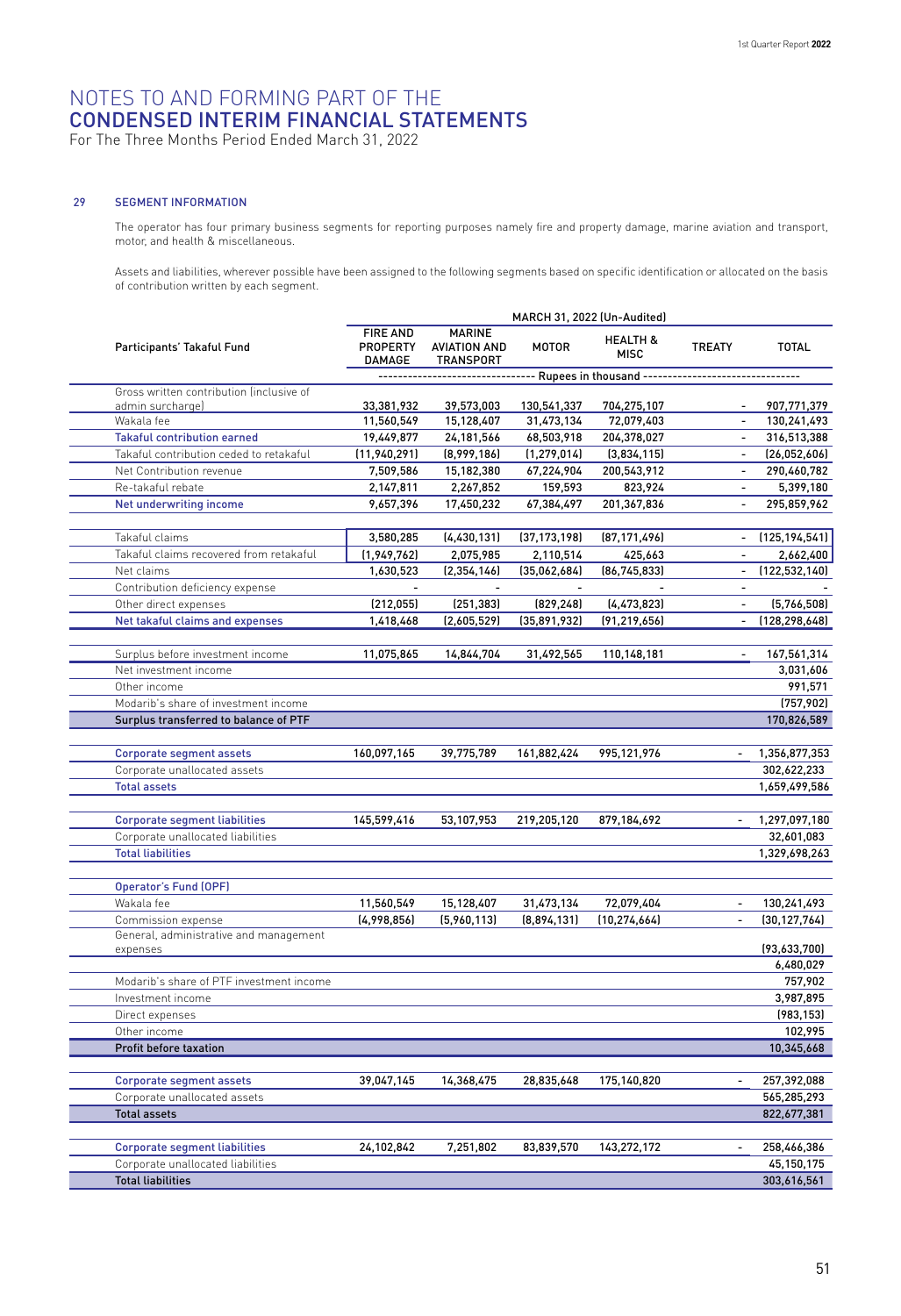For The Three Months Period Ended March 31, 2022

#### 29.1 SEGMENT INFORMATION

The operator has four primary business segments for reporting purposes namely fire and property damage, marine aviation and transport, motor, and health & miscellaneous.

Assets and liabilities, wherever possible have been assigned to the following segments based on specific identification or allocated on the basis of contribution written by each segment.

|                                                                               | MARCH 31, 2021 (Un-Audited)                                                       |                                            |                             |                                    |                             |                           |
|-------------------------------------------------------------------------------|-----------------------------------------------------------------------------------|--------------------------------------------|-----------------------------|------------------------------------|-----------------------------|---------------------------|
| Participant's Takaful Fund                                                    | FIRE AND<br>PROPERTY<br>DAMAGE                                                    | MARINE<br>AVIATION AND<br>TRANSPORT        | <b>MOTOR</b>                | <b>HEALTH &amp;</b><br><b>MISC</b> | <b>TRFATY</b>               | <b>TOTAL</b>              |
|                                                                               | ------------------------------- Rupees in thousand ------------------------------ |                                            |                             |                                    |                             |                           |
| Gross written contribution linclusive of                                      |                                                                                   |                                            |                             |                                    |                             |                           |
| admin surcharge)<br>Wakala fee                                                | 15,241,096<br>4,716,709                                                           | 19,319,047<br>7,213,768                    | 56,993,704<br>12,155,576    | 543,127,236<br>52,349,988          | $\overline{a}$              | 634,681,083<br>76,436,041 |
| Takaful contribution earned                                                   | 17,038,026                                                                        | 12,182,922                                 | 43,330,615                  | 250,255,557                        | ÷,                          | 322,807,120               |
| Takaful contribution ceded to retakaful                                       | (14, 417, 221)                                                                    | (10, 911, 281)                             | (11, 105, 407)              | (43, 587, 881)                     | $\mathcal{L}_{\mathcal{A}}$ | (80, 021, 790)            |
| Net Contribution revenue                                                      | 2,620,805                                                                         | 1,271,641                                  | 32,225,208                  | 206,667,676                        | L,                          | 242,785,330               |
| Re-takaful rebate                                                             | 2,321,721                                                                         | 2,756,453                                  | 2,913,281                   | 10,681,393                         | $\overline{\phantom{a}}$    | 18,672,848                |
| Net underwriting income                                                       | 4,942,526                                                                         | 4,028,095                                  | 35,138,489                  | 217,349,069                        | $\overline{a}$              | 261,458,178               |
| Takaful claims                                                                | (7,099,492)                                                                       | (4, 775, 154)                              | (37, 511, 842)              | (36, 945, 036)                     | ä,                          | [86, 331, 524]            |
| Takaful claims recovered from retakaful                                       | 3,609,511                                                                         | 4,059,016                                  | 4,125,874                   | 1,181,459                          | $\bar{ }$                   | 12,975,861                |
| Net claims                                                                    | [3,489,981]                                                                       | (716, 138)                                 | [33, 385, 968]              | [35, 763, 577]                     | ä,                          | (73, 355, 663)            |
| Contribution deficiency expense                                               |                                                                                   |                                            |                             | (28, 963, 002)                     | ÷,                          | (28,963,002)              |
| Other direct expenses                                                         | [57, 173]                                                                         | (72, 471)                                  | [213, 798]                  | (2,037,405)                        | $\bar{ }$                   | (2,380,846)               |
| Net takaful claims and expenses                                               | (3, 547, 154)                                                                     | (788, 609)                                 | (33, 599, 765)              | (66, 763, 984)                     | $\overline{\phantom{a}}$    | (104, 699, 511)           |
| Surplus before investment income                                              | 1,395,372                                                                         | 3,239,486                                  | 1,538,724                   | 150,585,085                        | L,                          | 156,758,667               |
| Net investment income                                                         |                                                                                   |                                            |                             |                                    |                             | 2,822,238                 |
| Other income                                                                  |                                                                                   |                                            |                             |                                    |                             | 434,973                   |
| Modarib's share of investment income<br>Surplus transferred to balance of PTF |                                                                                   |                                            |                             |                                    |                             | (705, 559)<br>159,310,319 |
|                                                                               |                                                                                   |                                            |                             |                                    |                             |                           |
|                                                                               |                                                                                   |                                            | DECEMBER 31, 2021 (Audited) |                                    |                             |                           |
| Corporate segment assets                                                      | 123,973,000                                                                       | 43,672,691                                 | 73,932,382                  | 313,204,180                        |                             | 554,782,252               |
| Corporate unallocated assets                                                  |                                                                                   |                                            |                             |                                    |                             | 425,033,340               |
| Total assets                                                                  |                                                                                   |                                            |                             |                                    |                             | 979,815,592               |
| Corporate segment liabilities                                                 | 171,026,105                                                                       | 112,726,529                                | 182, 113, 946               | 351,961,267                        |                             | 817,827,846               |
| Corporate unallocated liabilities                                             |                                                                                   |                                            |                             |                                    |                             | 4,483,112                 |
| <b>Total liabilities</b>                                                      |                                                                                   |                                            |                             |                                    |                             | 822,310,958               |
|                                                                               |                                                                                   |                                            | MARCH 31, 2021 (Un-Audited) |                                    |                             |                           |
| Operator's Fund (OPF)                                                         | FIRE AND<br>PROPERTY<br>DAMAGE                                                    | <b>MARINE</b><br>AVIATION AND<br>TRANSPORT | MOTOR                       | <b>HEALTH &amp;</b><br><b>MISC</b> | TREATY                      | TOTAL                     |
|                                                                               |                                                                                   |                                            |                             | --- Rupees in thousand ----------- |                             |                           |
| Wakala fee                                                                    | 4,716,709                                                                         | 7,213,768                                  | 12,155,576                  | 52,349,989                         |                             | 76,436,041                |
| Commission expense                                                            | (3,852,599)                                                                       | [2,654,686]                                | (11, 340, 303)              | [13,899,467]                       | ÷,                          | [31, 747, 055]            |
| General, administrative and management<br>expenses                            |                                                                                   |                                            |                             |                                    |                             | [24, 447, 098]            |
|                                                                               |                                                                                   |                                            |                             |                                    |                             | 20,241,888                |
| Modarib's share of PTF investment income                                      |                                                                                   |                                            |                             |                                    |                             | 705,559                   |
| Investment income                                                             |                                                                                   |                                            |                             |                                    |                             | 5,802,540                 |
| Direct expenses                                                               |                                                                                   |                                            |                             |                                    |                             | (110,000)                 |
| Other income                                                                  |                                                                                   |                                            |                             |                                    |                             | 53,140                    |
| Profit before taxation                                                        |                                                                                   |                                            |                             |                                    |                             | 26,693,127                |
|                                                                               |                                                                                   |                                            | DECEMBER 31, 2021 (Audited) |                                    |                             |                           |
| Corporate segment assets                                                      | 51,270,172                                                                        | 69,566,855                                 | 23,137,201                  | 24,144,868                         | $\omega$                    | 168,119,096               |
| Corporate unallocated assets                                                  |                                                                                   |                                            |                             |                                    |                             | 557,918,550               |
| Total assets                                                                  |                                                                                   |                                            |                             |                                    |                             | 726,037,646               |
| Corporate segment liabilities                                                 | 27,953,556                                                                        | 9,660,176                                  | 69,009,012                  | 78,754,427                         |                             | 185,377,171               |
| Corporate unallocated liabilities                                             |                                                                                   |                                            |                             |                                    |                             | 3,947,281                 |
| <b>Total liabilities</b>                                                      |                                                                                   |                                            |                             |                                    |                             | 189,324,452               |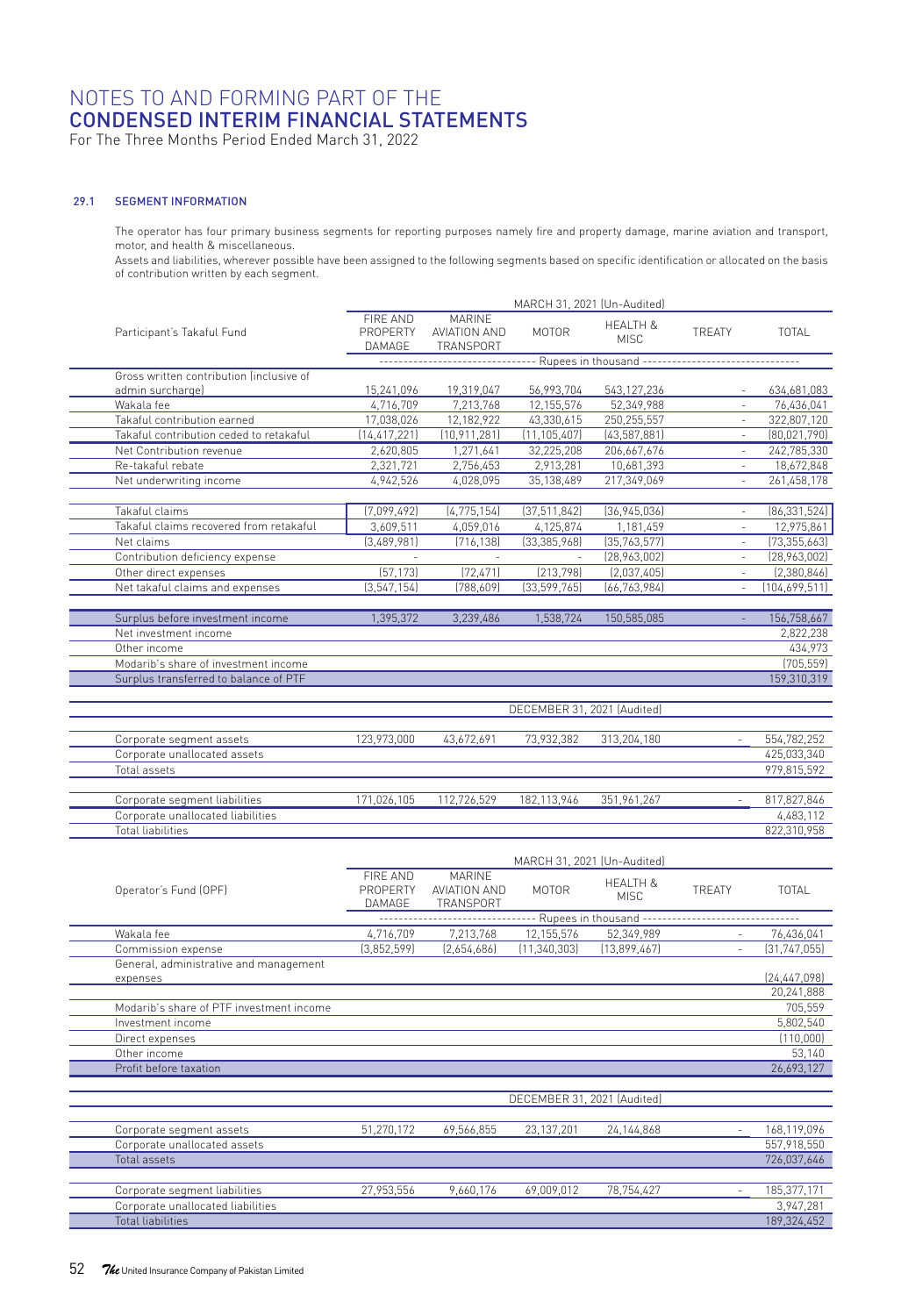For The Three Months Period Ended March 31, 2022

#### 30 RELATED PARTY TRANSACTIONS

Related parties comprise of directors, major shareholders, key management personnel, associated companies, entities with common directors and employee retirement benefit funds. The transactions with related parties are carried out at commercial terms and conditions and compensation to key management personnel is on employment terms. The transactions and balances with related parties other than those which have been specifically disclosed elsewhere in these financial statements are as follows:

|                                  |                                   | <b>OPF</b> |           | <b>PTF</b> |            |
|----------------------------------|-----------------------------------|------------|-----------|------------|------------|
|                                  |                                   | Un-Au-     | Audited   | $Un-Au-$   | Audited    |
|                                  |                                   | dited      |           | dited      |            |
| <b>Relation with</b>             | <b>Nature of transaction</b>      | Mar 31.    | Dec 31.   | Mar 31.    | Dec 31.    |
| undertaking                      |                                   | 2022       | 2021      | 2022       | 2021       |
|                                  |                                   | Rupees     |           | Rupees     |            |
|                                  |                                   |            |           |            |            |
| <b>Balances at period end:</b>   |                                   |            |           |            |            |
| <b>Associated</b>                | Receivable/ (payable) at period   |            |           | (224, 940) | (137, 830) |
| undertakings                     | end                               |            |           |            |            |
| Key management                   | Loan to key management            |            |           |            |            |
| personnel                        | personnel                         | 2,857,320  | 1,901,250 |            |            |
| <b>Staff retirement benefits</b> | (Payable) to defined benefit plan |            |           |            |            |
| plan                             |                                   |            |           |            |            |
|                                  |                                   |            |           |            |            |
|                                  |                                   | Un-Audited |           |            |            |
|                                  |                                   | Mar 31,    | Mar 31.   | Mar 31,    | Mar 31,    |
|                                  |                                   | 2022       | 2021      | 2022       | 2021       |

| Associated undertakings                    | Motor tracking devices purchased                   |            |           | 833.000   | 2,788,052 |
|--------------------------------------------|----------------------------------------------------|------------|-----------|-----------|-----------|
|                                            | Device monitoring charges paid                     |            |           | 2,241,905 | 885,609   |
|                                            | Health service charges paid                        | 1,100,000  | 1,400,000 |           |           |
| Key management<br>personnel                | Remuneration of key management<br>personnel        | 21,571,367 | 5,042,703 | -         |           |
| <b>Employees' Provident</b><br><b>Fund</b> | Employer's Contributions made<br>during the period | 2,215,947  | 705.572   |           |           |

#### 31 CORRESPONDING FIGURES

Comparative figures have been rearranged and reclassified, wherever necessary, to facilitate comparisons. No significant reclassifications were made during the current period.

#### 32 DATE OF AUTHORIZATION FOR ISSUE

These condensed interim financial statements have been authorized for issue on April 28, 2022 by the Board of Directors of the Company.

#### 33 GENERAL

The figures in these condensed interim financial statements have been rounded off to the nearest rupees.





Muhammad Akram Shahid Chief Executive Officer

Huma Waheed Director



Maqbool Ahmad Chief Financial Officer

 $44.40$ 

Syed Rahat Ali Shah **Director** 

Jamil Ahmed Khan Chairman